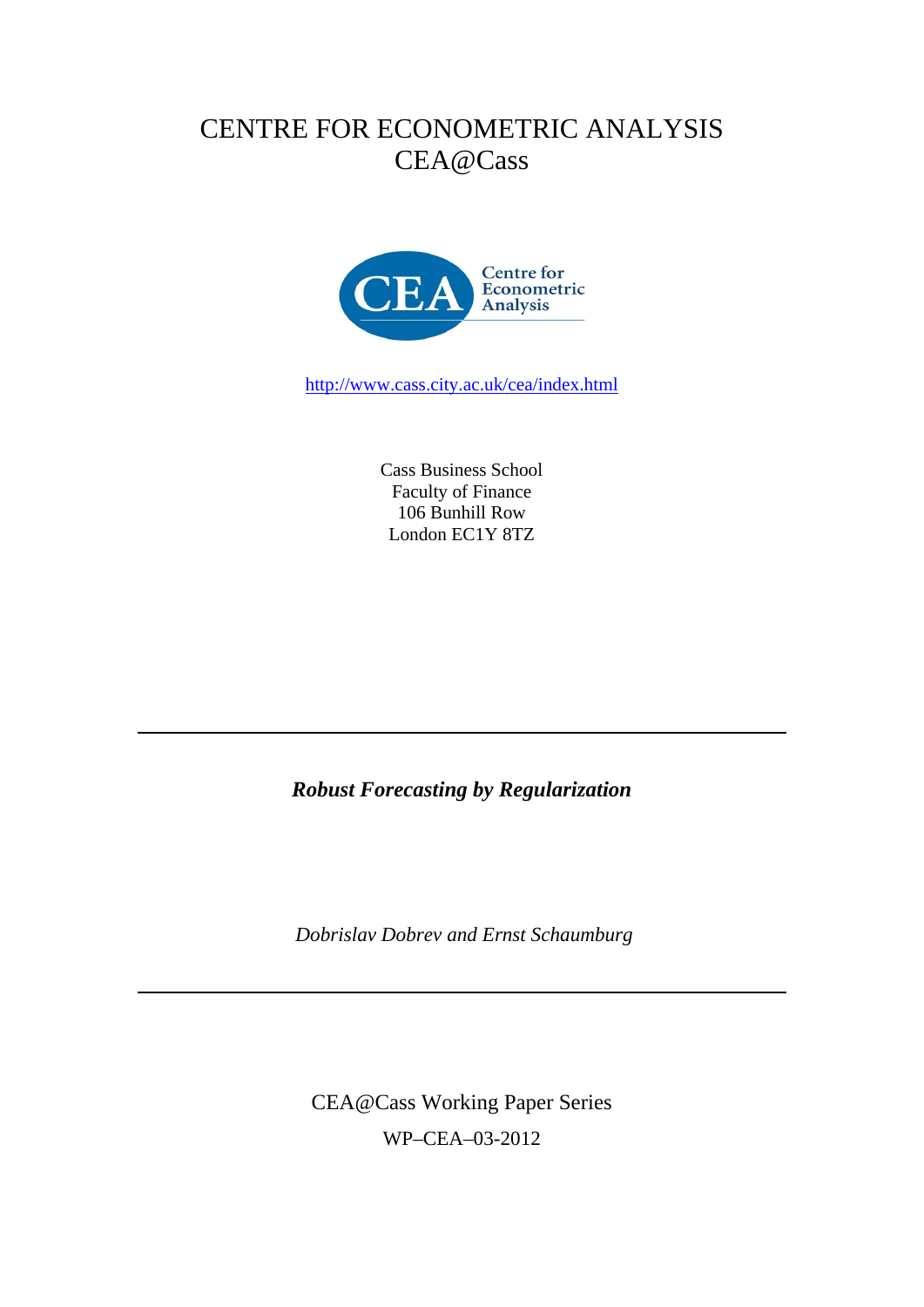# Robust Forecasting by Regularization

Preliminary and Incomplete

Dobrislav Dobrev<sup>a</sup>, Ernst Schaumburg<sup>b,\*</sup>

<sup>a</sup>Dobrislav Dobrev: Federal Reserve Board of Governors, dobrislav.p.dobrev@frb.gov  $^{b}$ Ernst Schaumburg: Federal Reserve Bank of New York, ernst.schaumburg@gmail.com

#### Abstract

The prediction of multivariate outcomes in a linear regression setting with a large number of potential regressors is a common problem in macroeconomic and financial forecasting. We exploit that the frequently encountered problem of nearly collinear regressors can be addressed using standard shrinkage type estimation. Moreover, independently of near collinearity issues, when the outcomes are correlated random variables, univariate forecasting is often sub-optimal and can be improved upon by shrinkage based on a canonical correlation analysis. In this paper, we consider a family of models for multivariate prediction that employ both types of shrinkage to identify a parsimonious set of common forecasting factors. The approach is designed to jointly forecast a vector of variables of interest based on a near collinear set of predictors. We illustrate its promising performance in applications to several standard forecasting problems in macroeconomics and finance relative to existing approaches. In particular, we show that a single factor model can almost double the predictability of one-month bond excess returns across a wide maturity range by using a set of predictors combining yield slopes and the maturity related cycles of Cieslak and Povala (2011).

#### Keywords:

Out-of-sample forecasting, regularization, reduced rank regression, ridge regression

# 1. Introduction

Let  $Y$  be a  $m$  dimensional vector of variables of interest that the econometrician wishes to predict using a vector,  $X$ , consisting of a large but finite number  $n$  random variables. In the time series context,  $Y = Y_{t+h}$  and  $X = X_t$ , and X possibly contains lagged elements of Y itself.<sup>1</sup> The goal is to identify the best linear predictor in the mean squared error sense based on the multivariate regression:

$$
\mathbf{Y} = \mathbf{X}\Theta + \mathbf{e}, \ \ \Theta \in \mathbb{R}^{n \times m} \tag{1}
$$

<sup>∗</sup>We are grateful for comments from Christopher Sims and participants at the IF workshop at the Federal Reserve Board of Governors.

The views expressed herein are those of the authors and should not be interpreted as reflecting the views of the Federal Reserve Board of Governors, the Federal Reserve Bank of New York or the Federal Reserve System.

<sup>&</sup>lt;sup>1</sup>Without loss of generality, we shall assume throughout that  $X, Y$  are zero mean.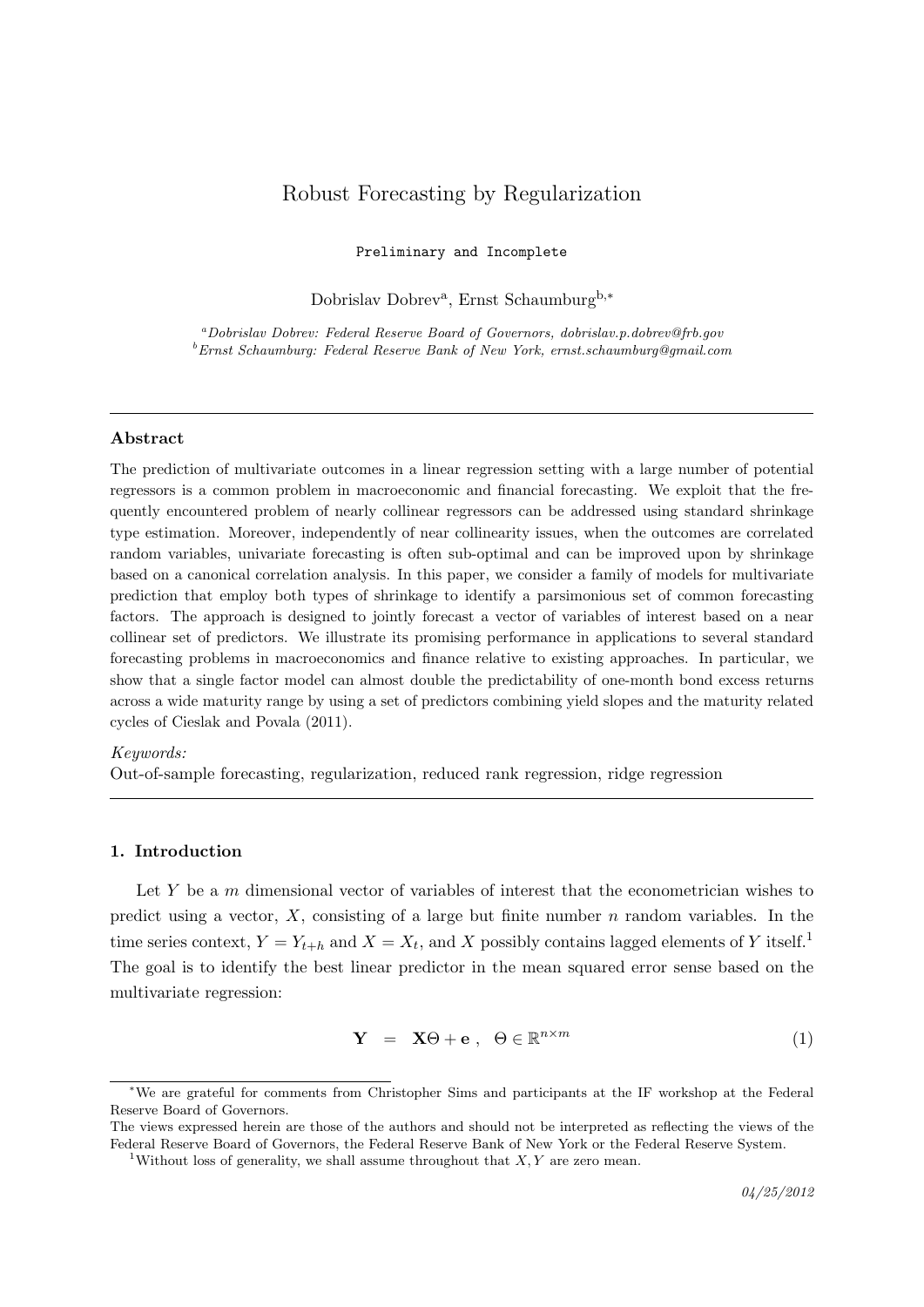where Y, X are the  $(T \times m)$  and  $(T \times n)$  matrices of stacked observations of outcomes, Y, and predictors, X, and **e** is a  $T \times m$  matrix of residual terms.

Prediction of multivariate outcomes based on a multivariate regression (1) with a large number of non-orthogonal regressors is commonplace in macroeconomics and finance. Stock and Watson (2011), for instance, consider forecasting  $m = 35$  macro aggregates and  $m = 108$ disaggregate series using the latter as  $n = 108$  predictors for  $T = 195$  quarters of observations. Cieslak and Povala (2011) extend Cochrane and Piazzesi (2005) to forecast up to  $m = 20$  bond excess returns using up to  $n = 20$  predictors derived from lagged yields and inflation for  $T = 468$ monthly observations. We shall study these two examples in greater detail below. In many such forecasting applications, alternatives to ordinary least squares (OLS) are preferable due to the common occurrence of one or more of the following three features of the problem:

First, when the number of predictors,  $n$ , is larger than the number of observations,  $T$ , OLS is infeasible. Even when  $n < T$  but n is large, the sheer number of potential right hand side predictors leads to an in-sample over-fitting problem. One way to address this problem, as we shall in this paper, is to postulate that **X** contains a smaller number  $k \ll n$  components, **Z** that predict Y:

$$
\mathbf{Y} = \mathbf{Z}B + \mathbf{e}, \ B \in \mathbb{R}^{k \times m} \tag{2}
$$

In reality, all  $n$  dimensions of the data may of course contain useful information for predicting Y and the justification for focussing on  $k \ll n$  components is therefore that the signal-to-noise ratio in the relationship between Y and the remaining  $n-k$  components is so poor that it would degrade the forecasting performance of the model to include them. In practice, the dimension  $k$ is therefore a key "bandwidth" parameter to be chosen by the econometrician (and one for which a strong prior is often not available). When  $\bf{Z}$  consists of k elements or k linear combinations of  $X$ , this is known as the *variable* selection and *factor* selection problems respectively. In this paper we focus strictly on the factor selection problem.

Second, while near collinearity of the predictors necessarily occurs when  $n \approx T$ , it is a prominent feature of the problem in some financial datasets even when  $n \ll T$ , especially when series are connected by a (near) arbitrage relationship or (near) accounting identity. The ill-condition of the design matrix,  $\mathbf{X}$ , typically results in severe instability of the estimated relationship between  $Y$  and  $X$  and a poor out-of-sample forecasting performance. A general framework for addressing an ill-conditioned system (1) is regularization, which naturally leads to a shrinkage type estimator that we shall use extensively in this paper.

Finally, when the dimension of Y is  $m \geq 2$  and the elements of Y are correlated variables, naïve OLS may be dominated by a shrinkage estimator that exploits the structure of the canonical covariates of Y and  $X$ <sup>2</sup>. In other words, forecasting multiple outcomes using a smaller number

 $2$ This situation arises when the Ys themselves exhibit a strong (predictable) factor structure, such as the level, slope and curvature of bond yields.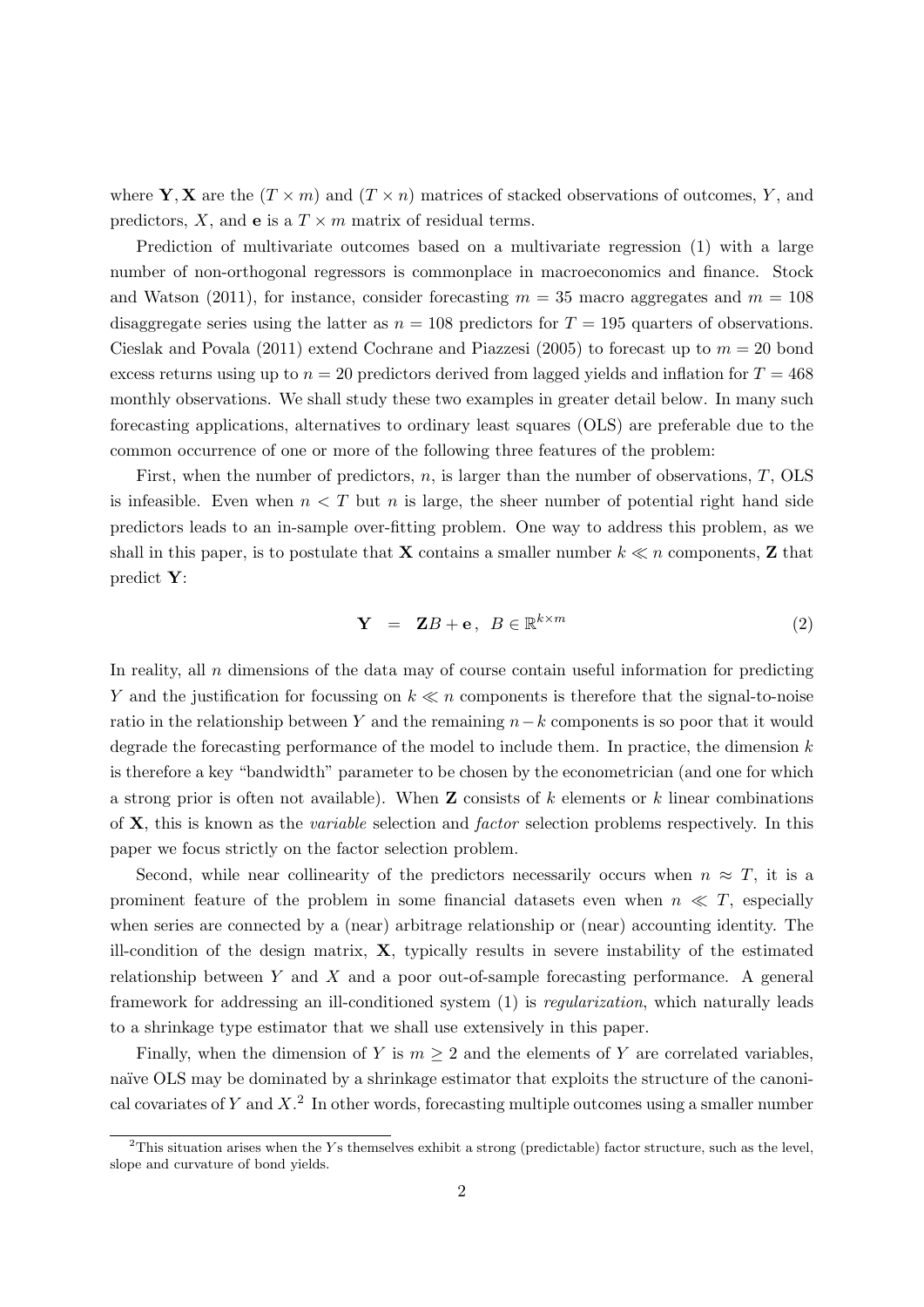of common forecasting factors imposes discipline on the factor extraction problem. When the design matrix is also ill conditioned, the two types of shrinkage estimation may be combined to produce a robust forecasting model. A main contribution of this paper is the development of a family of estimators of Θ that apply standard regularization techniques (to deal with near collinarity) to reduced rank regression (in order to exploit covariance between outcomes) that provides the econometrician with a flexible framework for extracting common predictive factor structures in the data. The resulting forecasting models are called Regularized Reduced Rank Regression models, or simply RRRR.

We demonstrate that the proposed RRRR estimators perform very well across a range of applications to both the Stock and Watson (2011) macro data set as well as bond excess returns, and investigate a number of data driven methods for the choice of regularization threshold based on random matrix theory. We find that the method of regularization has a non-trivial impact on forecasting performance. In particular, we find that the commonly used Tihonov regularization performs noticeably worse in our macro application than the simpler spectral truncation method which is a natural extension of principal components regression (PCR) to the reduced rank framework. By contrast, the Tikhonov scheme does markedly better in the finance application.

In all our applications, the RRRR model is among the best performing and most parsimonious out-of-sample predictors. In particular, we find support for the Stock and Watson (2011) finding of roughly 5 important principal components among the 108 individual predictors they consider (our estimate varies across subsamples from 3-8 with a median of 5), but that the dimension of the most parsimonious predictor set is somewhat less, at 3-5. Thus RRRR provides a more parsimonious model for jointly forecasting the 35 Macro aggregates in the Stock and Watson (2011) data set.

In the case of the notoriously hard problem of forecasting 1-month bond excess returns, we investigate a number of different predictors considered in the literature, including maturity related inflation cycles (henceforth "cycles"), forward rates, forward slopes, and the current yield slopes. Across all specifications, the RRRR is consistently among the best performing methods, while parsimoniously relying on a single common forecasting factor to predict the entire curve of bond excess returns (1-month excess returns to holding bonds of maturity from 1 to 15 years), consistent with the presence of a strong factor structure in the cross-section of bond returns. In particular, we confirm a recent result by Cieslak and Povala (2011) which suggests that a single or two factor model based on cycles is useful for jointly predicting holding period returns. We are able to improve somewhat on this result by including individual cycles as predictors and letting RRRR extract a single predictive factor that captures the relevant information. Remarkably, the out-of-sample R-squared of the non-overlapping monthly forecasts can be almost doubled by including current slopes along with cycles, but due to the severe ill-condition, only the RRRR approach is fully able to take advantage of the extra information.

The remainder of the paper is structured as follows. In Section 2, we briefly review regular-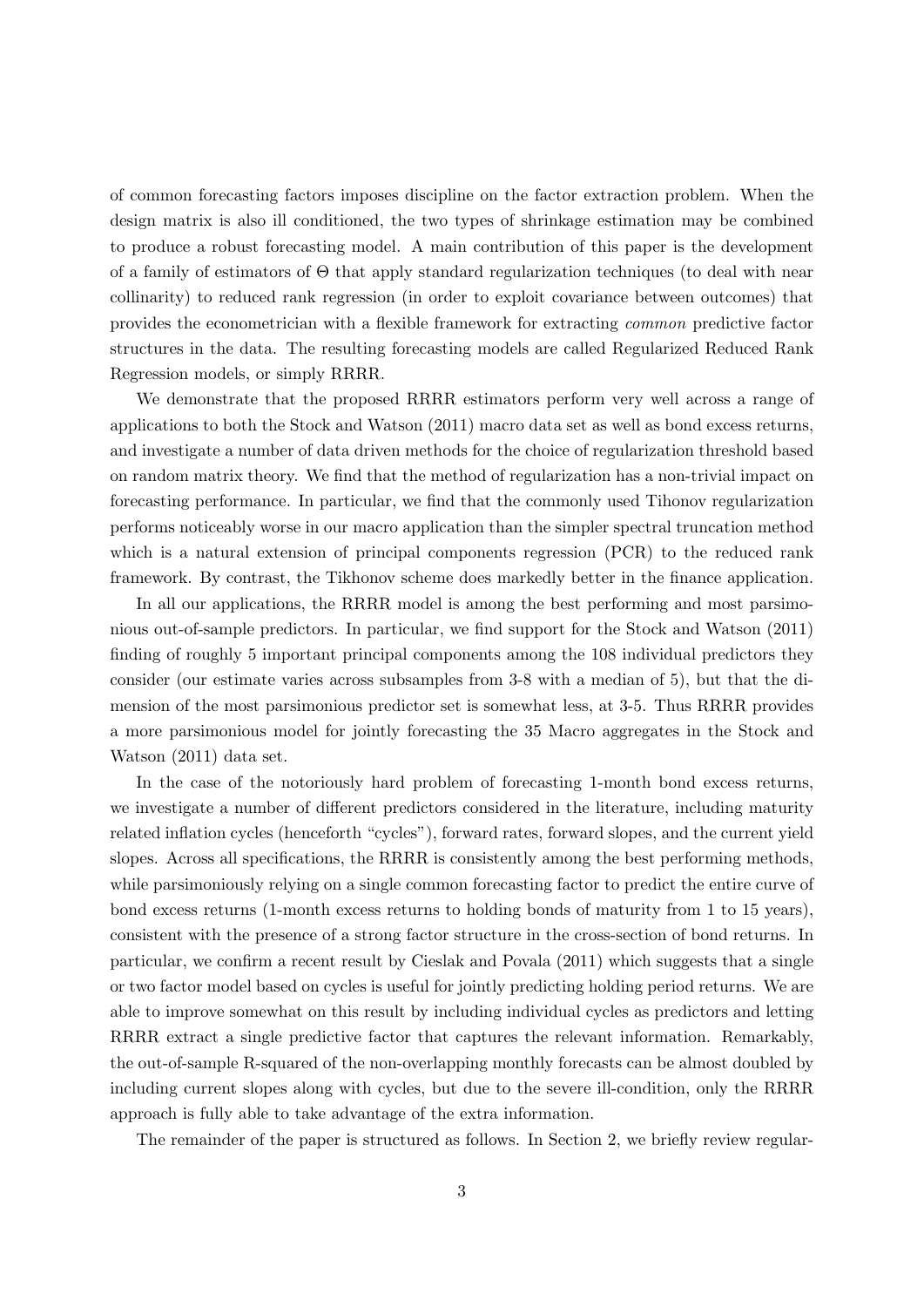ization as a general technique to deal with high dimensional predictor sets and near collinearity. In Section 3, we discuss how shrinkage estimation arises naturally in the context of a multivariate response Y . We then turn to developing the Regularized Reduced Rank Regression (RRRR) model in Section 4 and the issue of factor interpretability in Section 5. Data driven techniques for choosing the degree of regularization are discussed in Section 6 while Section 7 documents the efficacy of RRRR as a forecasting model in our application to the Stock and Watson (2011) macro data and bond return forecasting. We find promising performance compared to other commonly used techniques, although we stress that no one method is uniformly best across datasets and sample periods. Section 8 concludes.

#### 2. Regularization and Shrinkage Estimation

In classical regression analysis, regularization is a particular method for shrinking the set of admissible predictors that essentially involves a delicate trade-off between over- and underfitting of the data. In this section we introduce filter-factors and two regularization schemes with long histories in applied work that differ dramatically in their treatment of eigenvalues of "intermediate" size. The first method, Principal Components Regression (PCR), eliminates eigenvalues of X that fall below a chosen threshold while the second scheme, Tikhonov regularization, down-weights small eigenvalues depending on their size.<sup>3</sup> Since the "optimal" filter factors depend on the properties of the un-known noise, there is in general no ex-ante preferred scheme and the performance of each must be evaluated in applications.

Unless otherwise indicated, we shall for notational simplicity assume that  $T > n$  and work with two matrix norms compatible with a mean squared error forecast objective. On the space of positive semidefinite (PSD)  $n \times n$  matrices, S, we define  $||S|| = tr{S}$ . On the space of real  $n \times m$  matrices, A, we shall use the Frobenius norm,  $||A|| = tr{A'A}^{1/2}$ . Throughout we use the notation  $S_{XY} = \mathbf{X}'\mathbf{Y}/T$  for the sample covariance matrix of two generic data matrices X and Y.

# 2.1. Related Literature

The RRRR framework involves the choice of two shrinkage parameters: the degree of regularization, which we denote by  $\rho$ , and the predictor dimension k. There is a vast literature dealing with each of these types of shrinkage both from the frequentist and Bayesian perspective.

In the extensive Bayesian forecasting literature the ill-condition of the system (1) is naturally dealt with by transforming the problem of determining a point estimate in  $\mathbb{R}^{n \times m}$  into a wellposed extension on the larger space of distributions. The precision of the Gaussian prior on the

<sup>&</sup>lt;sup>3</sup>Another popular regularization scheme, least absolute shrinkage and selection (LASSO), is not considered here as it does not allow for a closed form solution but instead involves a difficult numerical optimization problem. See Mol, Giannone, and Reichlin (2008) for a comprehensive comparative study of ridge and LASSO regression based forecasts in a univariate setting.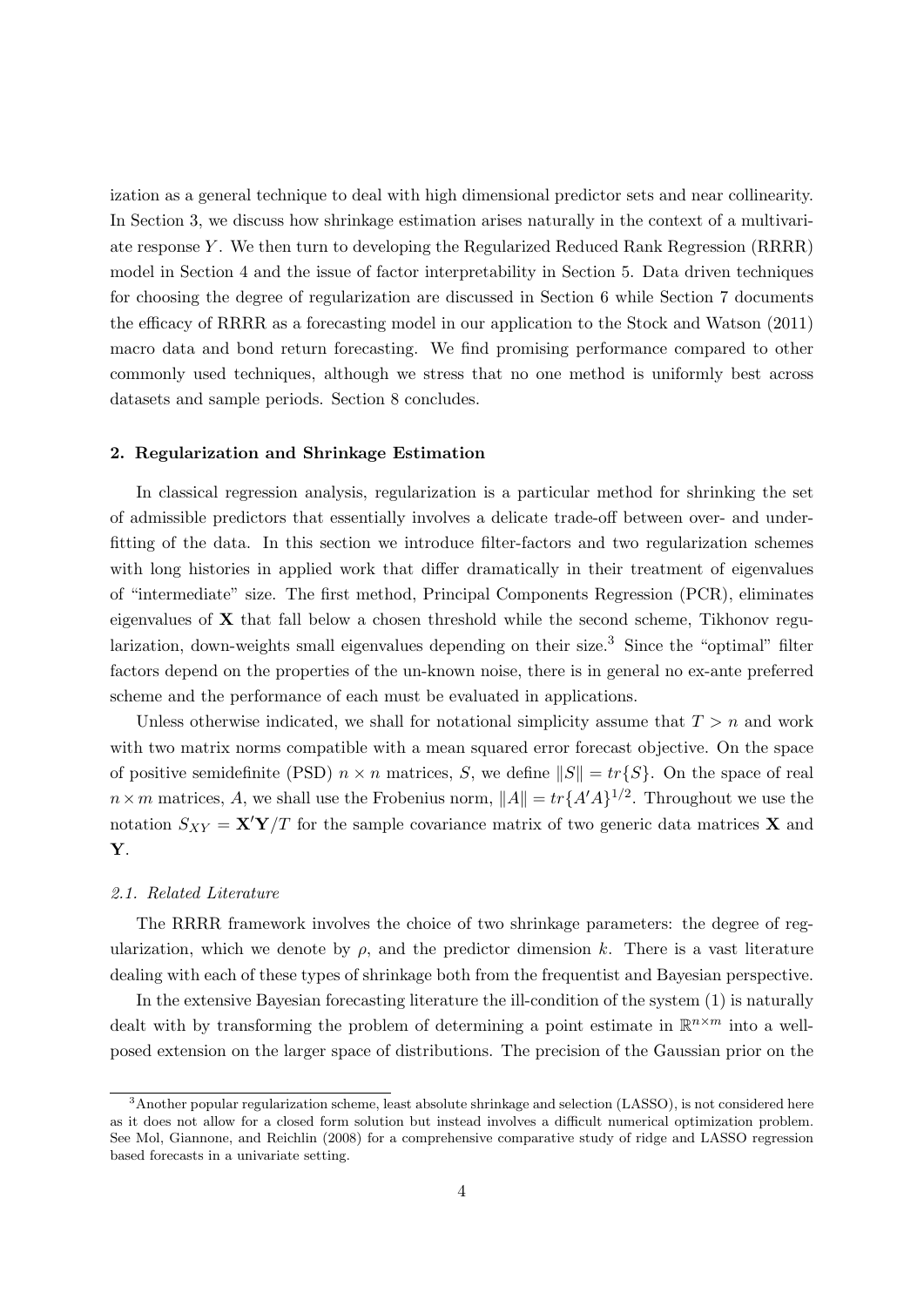regression coefficients Θ can be interpreted as a regularization parameter. Of particular relevance to our setting is Doan, Litterman, and Sims (1984) who consider multivariate Bayesian VAR forecasting, Koop and Potter (2004) who consider Bayesian forecasting in dynamic factor models with many regressors, and Geweke (1996), who proposed Bayesian estimation of reduced rank regressions. Although Geweke (1996) proposes a Bayesian model selection approach to choosing k there is no mention of the choice of prior variance,  $\rho$ , as ill-conditioned design matrices are not his focus. Moreover, the parametrization of the Bayesian reduced rank regression is not in terms of an easily interpretable prior that can be understood as a regularization of the corresponding frequentist model.<sup>4</sup>

Another rich strand of the Bayesian literature, concerned with model selection procedures, attempts to pick a subset of predictor variables from the original  $n$  predictors of  $Y$ . In the Bayesian framework, one needs the marginal distribution of the data, the prior probabilities of each of the  $2^n$  models and the ability to compute the posterior distribution of the parameters of interest for each model. In the context of linear regression, each of these components is available in closed form, as shown in Raftery, Madigan, and Hoeting (1997). The main problem is that the model space quickly gets too large, even for modest size  $n$ , and the estimation of posterior model probabilities and Bayesian model averaging must be based on a subset of models. The factor approach implied by reduced rank regression circumvents the curse of dimensionality at the cost of the potential loss of interpretability of the resulting factors which are linear combinations of many, typically disparate, regressors. In Section 5 we directly address this concern and suggest a practical approach for imposing a degree of interpretability on the factor structure.

In the frequentist forecasting literature, Principal Component Regression (PCR) is perhaps the most frequently used method for dealing with ill-conditioned systems. Similarly to RRRR, PCR achieves regularization via down-weighting (in fact eliminating) the influence of small eigenvalues of  $S_{XX}$  but differs from RRRR in that it does not incorporate any information from the cross-moment matrix,  $S_{XY}$ , in the factor selection. A prominent example of PCR in macroeconomic forecasting, is Stock and Watson (1998), who suggest forecasting key variables like inflation and output using factors extracted from an extensive set of macroeconomic time series and choosing the number of factors based on out-of-sample forecasting performance.<sup>5</sup>

Partial Least Squares (PLS), which is based on a singular value decomposition of  $S_{XY}$ , has a long history in chemometrics but has also been applied in economics and is closely related to the 3PRF model recently proposed by Kelly and Pruitt (2011). However, PLS is not in general a shrinkage technique (in terms of the eigenvalues of  $S_{XX}$ ) and it therefore does not per se address ill-conditioned design matrices. By contrast, the degree of shrinkage involved in RRRR

<sup>&</sup>lt;sup>4</sup>To be precise, the reduced rank regression coefficient is  $\Theta = AB$  where  $\Theta$  is of rank  $k < n$ . Geweke (1996) considers separate (independent) Gaussian priors on A and B which are hard to interpret as it is the product AB that has economic meaning.

<sup>&</sup>lt;sup>5</sup>This is clearly different from exploiting the information in the  $S_{XY}$  matrix because the most important factors in explaining  $X$  may not be the most important forecasting factors.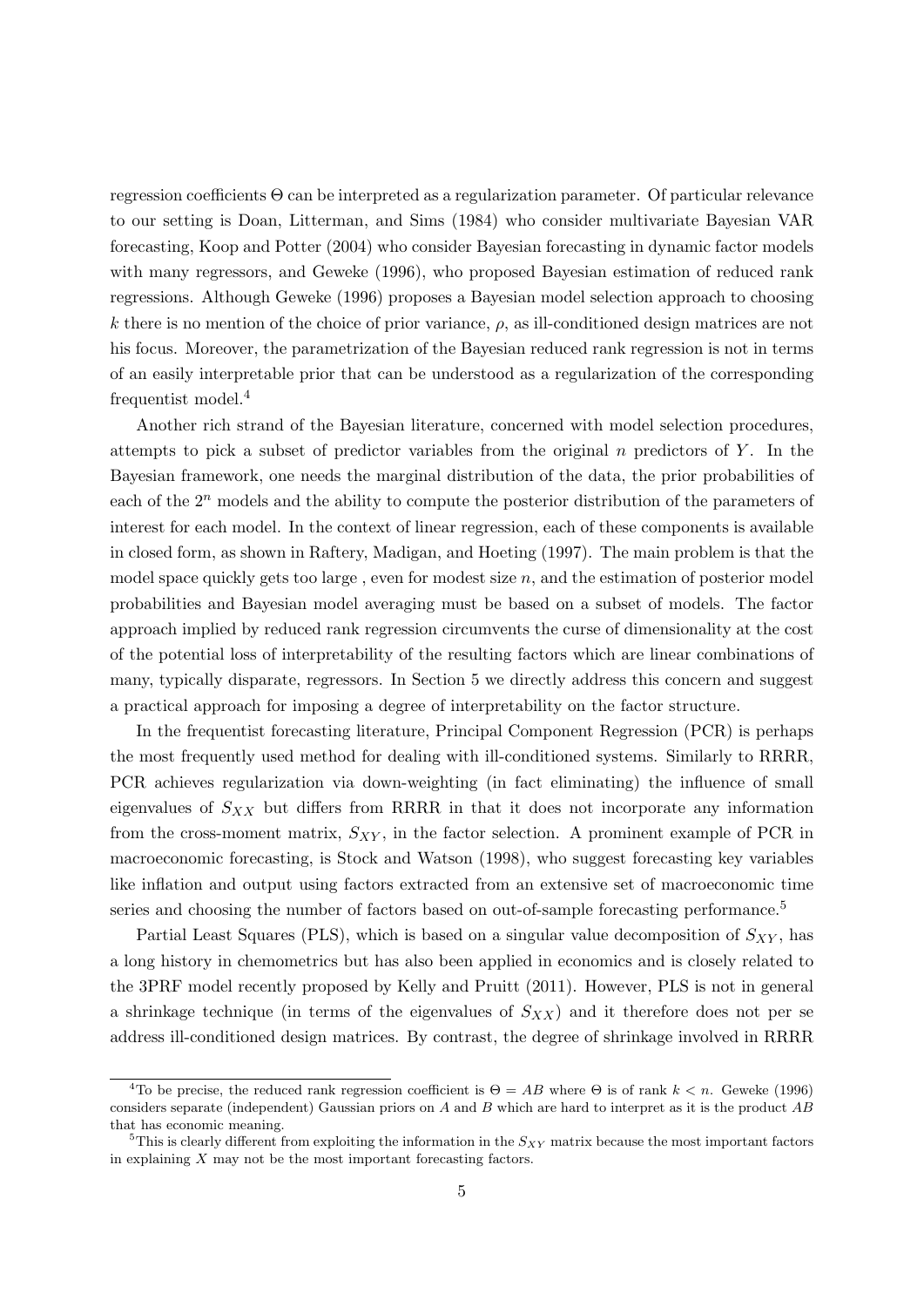is explicitly parametrized and interpretable in terms of Bayesian precision priors. Moreover, the RRRR estimators solve an explicit penalized least squares objective function involving the two explicit shrinkage parameters whereas it is not clear in which sense the 3PRF/PLS type estimators are optimal nor which explicit objective function is being optimized, thereby complicating its interpretation considerably.

## 2.2. Regularized Least Squares

The properties of the linear system (1) are completely determined by the singular value decomposition of the matrix X:

$$
\mathbf{X} = U\Sigma V' = \sum_{i=1}^{n} \sigma_i u_i v'_i \tag{3}
$$

where  $U = (u_1, \ldots, u_n) \in \mathbb{R}^{T \times n}, V = (v_1, \ldots, v_n) \in \mathbb{R}^{n \times n}$  are orthonormal matrices and  $\Sigma =$  $diag(\sigma_1, \ldots, \sigma_n)$  is a diagonal matrix containing the singular values in decreasing order. We shall often need to decompose  $X$  into the contribution from the r largest singular values versus the contribution from the  $n - r$  smallest singular values:

$$
\mathbf{X} = U_r \Sigma_r V'_r + U_{n-r} \Sigma_{n-r} V'_{n-r} \tag{4}
$$

where  $U = [U_r U_{n-r}], V = [V_r V_{n-r}],$  and  $\Sigma = \begin{bmatrix} \Sigma_r & 0 \\ 0 & \Sigma_r \end{bmatrix}$  $0 \sum_{n-r}$ 1

The matrix  $X$ , and hence the system  $(1)$ , is called *ill-conditioned* if the following two conditions are satisfied: a) The condition number  $\sigma_1/\sigma_n$  is large, and b) The sequence of singular values  $\sigma_1 \geq \cdots \geq \sigma_n \geq 0$  decreases gradually to zero.<sup>6</sup> Figure A.1 shows the singular values for our two empirical applications, illustrating the ill-condition of  $X$  in each case, ranging from the moderate (the Macro application) to the extreme (the Finance application). It is also clear from the picture, that there is no visible "gap" in the spectrum which is what is explicitly or implicitly assumed in approximate factor models in order to asymptotically identify the "true" number of factors (c.f. Chamberlain et al (1987) and Bai and Ng (2002)).

A large condition number is indicative of potential instability in the estimated  $\Phi$  in the sense that even a small change in the observed  $Y$  in certain directions may lead to a disproportionate change in the estimated relationship between  $Y$  and  $X$ . To see this, note that the OLS estimate is simply

$$
\hat{\Theta}_{OLS} = \sum_{i=0}^{n} v_i \frac{u_i' \mathbf{Y}}{\sigma_i} = \Theta_0 + \sum_{i=0}^{n} v_i \frac{u_i' \mathbf{e}}{\sigma_i} \tag{5}
$$

 $6$ The case where one or more eigenvalues are literally zero is easily handled by eliminating redundant variables. However, in many situations, the addition of additional predictors simply increases the number of small eigenvalues.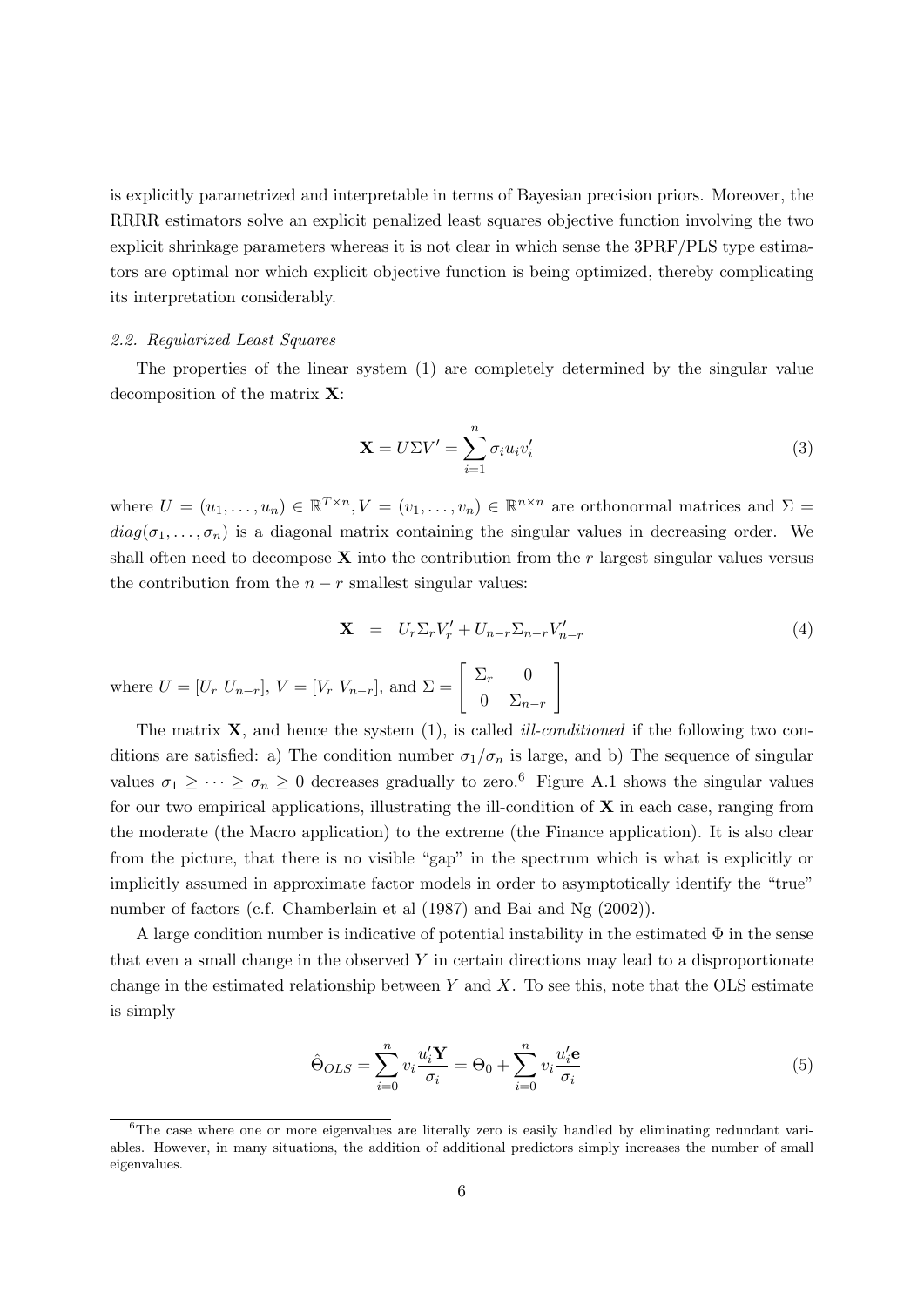where  $\Theta_0$  is the true value. Thus a large condition number implies that the OLS estimate,  $\Theta_{OLS}$ , is disproportionately sensitive to noise components that lie in the space spanned by the left singular vectors corresponding to the smallest singular values.<sup>7</sup> In the context of the forecasting relationship  $(1)$ , an ill-conditioned design matrix **X** therefore in general translates into a poor out-of-sample performance of the estimated relationship since it usually cannot be guaranteed that  $u_i'$ **e** $/\sigma_i$  remains uniformly small (e.g. if errors are Gaussian). In the simple case of spherical errors, where  $E[e'e] = \kappa^2 I_m$ , it is easy to see that the MSE of the OLS estimator is  $E\|\hat{\Theta}_{OLS} - \Theta_0\|^2 = \kappa^2 tr\{(\mathbf{X}'\mathbf{X})^{-1}\} = \kappa^2 \sum_{i=1}^n \sigma_i^{-2}$ , thus illustrating the problem of ill-condition.

An effective approach to solving ill-conditioned systems of equations is via *regularization* of the equation (5):

$$
\tilde{\Theta} = \sum_{i=1}^{n} f_i v_i \left( \frac{u_i' \mathbf{Y}}{\sigma_i} \right), \quad \|\tilde{\Theta}\|_F^2 = \sum_{i=1}^{n} f_i^2 \left( \frac{u_i' \mathbf{Y}}{\sigma_i} \right)^2 \tag{6}
$$

where the sequence of so called filter factors  $\{f_i\}_{i=1}^n$  satisfies that  $0 \leq f_i \leq 1$  and decrease sufficiently fast that  $f_i/\sigma_i \approx 0$  for large i. Clearly, in the case of OLS,  $f_i \equiv 1$  and the estimator is un-regularized. Most standard regularization schemes can be expressed via a specific choice of filter factors and as such can be seen as shrinkage estimators with respect to the rotated coordinate system determined by the columns of V since  $\|\tilde{\Theta}\|_F \leq \|\hat{\Theta}_{OLS}\|_F$ .

The econometrician wishing to apply regularization techniques is thus faced with the familiar trade-off between suppressing (possibly spurious) fine features of the data (associated with small eigenvalues and presumably a high noise-to-signal ratio in finite samples) in return for gaining robustness. To be precise, let  $\Theta_0$  denote the true value,  $\tilde{\Theta}_{\infty}$  the limiting value of the shrinkage estimator as  $T \to \infty$ , and  $\tilde{\Theta}$  the finite sample shrinkage estimate. In general  $\tilde{\Theta} \to \tilde{\Theta}_{\infty} \neq \Theta_0$  as  $T \to \infty$  and we have the bound

$$
\underbrace{E \|\Theta_0 - \tilde{\Theta}\|}_{\text{root mean squared}} \leq \underbrace{\|(\Theta_0 - \tilde{\Theta}_{\infty}\|}_{\text{bias due to regularization}} + \underbrace{E \|(\tilde{\Theta}_{\infty} - \tilde{\Theta}\|}_{\text{damped volatility}} \tag{7}
$$

which will tend to compare favorably to OLS when the design matrix is ill-conditioned. The first term is the (deterministic) bias induced by the regularization term under the null, which is increasing in the degree of regularization. The second term is increasing as a function of the noise dispersion but decreasing in the degree of shrinkage due to the dampening effect of the regularization term, thus creating a trade-off.<sup>8</sup>

<sup>7</sup> If all eigenvalues happen to be small (or very large), it of course merely means that the problem is badly scaled.

<sup>&</sup>lt;sup>8</sup>Note that, in the classical case where  $n/T \to 0$ , one can let the degree of regularization go to zero at a suitable rate (to ensure a bias of order  $o_p(1/\sqrt{T})$ ), in order to restore asymptotic unbiasedness:  $\tilde{\Theta}_{\infty} = \Theta_0$ .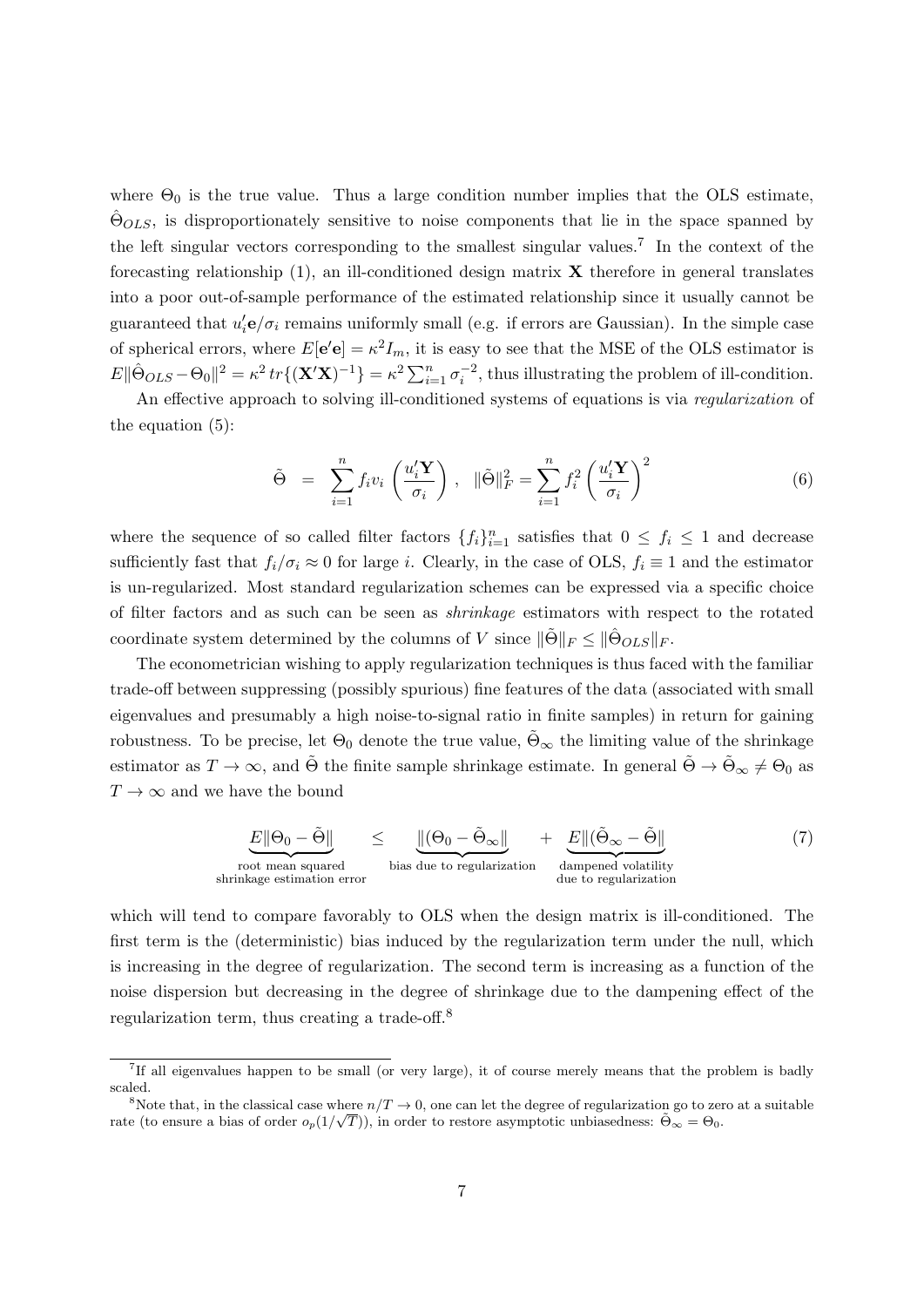# 2.2.1. Tikhonov Regularization a.k.a. Ridge Regression

One of the most commonly used regularization techniques is Tikhonov regularization due to its ease of implementation and interpretation as a penalized least squares estimator. In the (multivariate) regression context Tikhonov regularization is also known as (multivariate) Ridge Regression and corresponds to penalizing the norm of the solution<sup>9</sup>

$$
\min_{\tilde{\Theta}} \|\mathbf{Y} - \mathbf{X}\tilde{\Theta}\|^2 + \rho^2 \|\tilde{\Theta}\|^2, \quad \tilde{\Theta} \in \mathbb{R}^{n \times m}, \rho \ge 0 \tag{8}
$$

Solving the Lagrangian implies that  $\tilde{\Theta} = (\mathbf{X}'\mathbf{X} + \rho^2 I_n)^{-1} \mathbf{X}'\mathbf{Y} = \sum_{i=1}^n \left[ \frac{\sigma_i^2}{\sigma_i^2 + \rho^2} \right] v_i \left( \frac{u_i' \mathbf{Y}}{\sigma_i} \right]$  $\sigma_i$  $\big)$ , corresponding to the specific family of filter factors  $f_i = \sigma_i^2/(\sigma_i^2 + \rho^2)$ . Clearly a larger  $\rho$  implies greater down weighting of small singular values and leads to a smaller norm of  $\Theta$  at the cost of a greater residual norm. In general, the bias-variance trade-off (7) in the Tikonov case is

$$
\tilde{\Theta} - \Theta_0 = -\underbrace{[I_n - (S_{XX} + \rho^2 I_n)^{-1} S_{XX}]}_{\text{bias}} \Theta_0 + \underbrace{(S_{XX} + \rho^2 I_n)^{-1} S_{Xe}}_{\text{damped error}}
$$

where the last term is bounded in squared norm by  $\sum (\sigma_i^2 + \rho^2)^{-2} ||S_{Xe}||^2$ , whereas a (tight) upper bound on the (squared) norm of the OLS error is much larger at  $\sum \sigma_i^{-4} ||S_{Xe}||^2$ .

From the penalty term in (8) it is also immediately clear that scaling and rotation of the problem is not innocuous, e.g. dividing a regressor by 10 will generally result in a different solution. Care must therefore be taken in appropriate selection and scaling of regressors.

## 2.2.2. Spectral Truncation Regularization a.k.a. Principal Component Regression (PCR)

For a given regularization threshold  $\rho$ , such that  $\sigma_r \ge \rho \ge \sigma_{r+1}$ , PCR methods simply set  $f_1 = \cdots = f_r \equiv 1$  and  $f_{r+1} = \cdots = f_n \equiv 0$  so than any components of Y orthogonal to the last  $n - r$  left singular vectors of **X** is ignored with the tacit assumption that these components are "noisy".<sup>10</sup> This type of regularization can be motivated under the null that X is driven by an r-dimensional factor structure:

$$
\mathbf{X} = \mathbf{F}\Lambda + \mathbf{E}.
$$

Let the singular value decomposition of **X** be given by  $(3)-(4)$ , then the r principal factors are given by  $\mathbf{F} = \mathbf{X} V_r \Sigma_r^{-1}$  and it is assumed that only the factors (and not **E**) have forecasting

$$
\min_{\Theta} \|\mathbf{Y} - \mathbf{X}\Theta\|^2 + \rho^2 \|R'\, vec(\Theta)\|^2 \,,\ \ R \in \mathbb{R}^{p \times nm}, \Theta \in \mathbb{R}^{n \times m}
$$

<sup>&</sup>lt;sup>9</sup>The Tikhonov formulation is usually slightly more general:

but only  $R = I_m \otimes I_n$  is usually considered in statistics. In the case of Bayesian linear regression with a i.i.d. Gaussian prior,  $\rho = \frac{\sigma_{\text{noise}}}{\sigma_{\text{prior}}}$ , is the ratio of standard deviation of the noise to the standard deviation of the prior.

<sup>&</sup>lt;sup>10</sup>Regularization methods like PCR, that restrict attention to components of Y that lie in a subspace of **X** are also known as "sub-space" methods in the numerical analysis literature. In engineering and physics, where the system (1) frequently arises as a (deterministic) discretization of integral equations, the PCR approach has a long history and is commonly known as *Truncated Singular Value* (TSVD) or *Spectral Cutoff* regularization.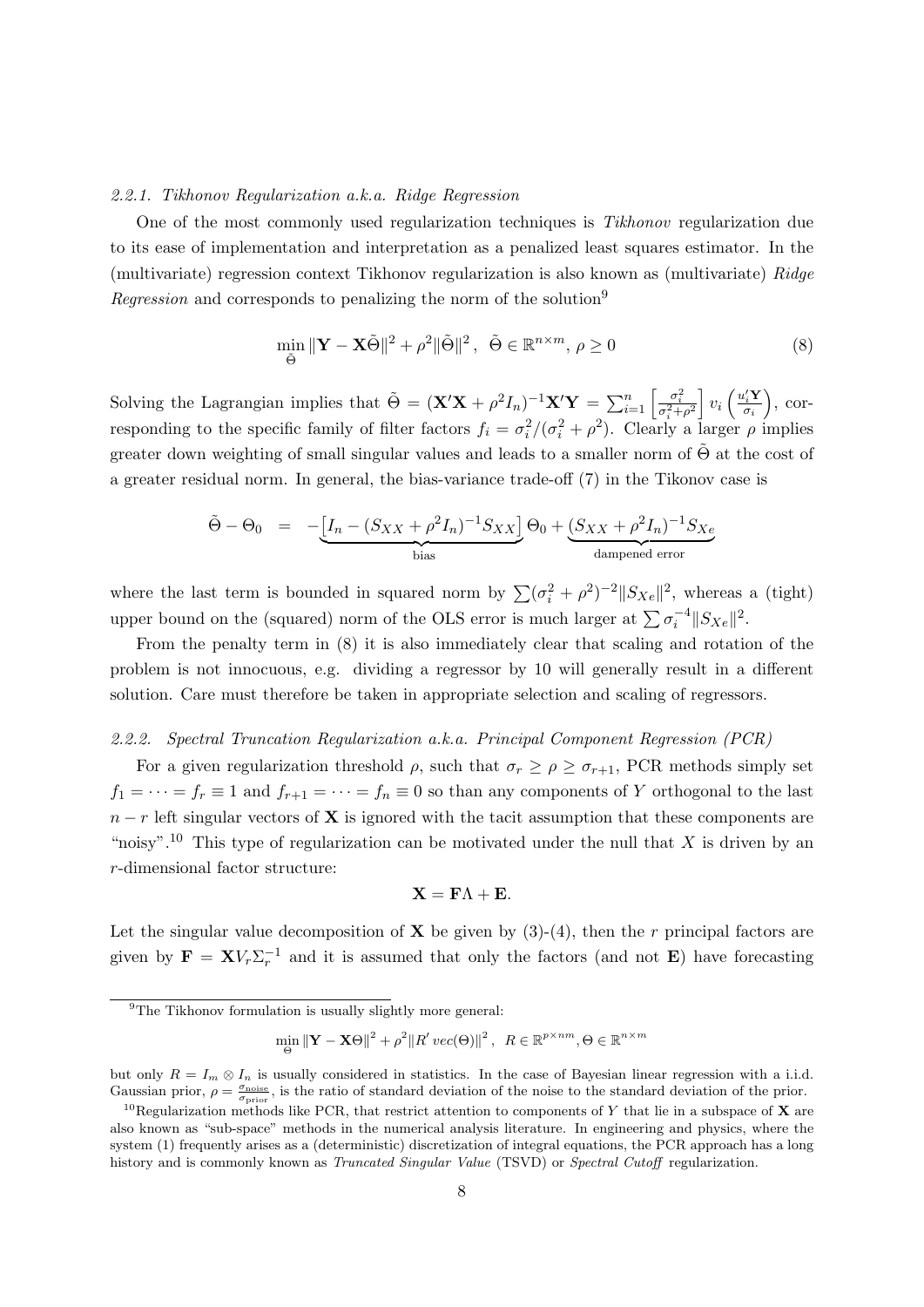power for Y.

The regularized (via spectral truncation) estimator is obtained by replacing  $S_{XX}^{-1}$  by its generalized inverse  $S_{XX}^{\dagger} = V_r \Sigma_r^{-2} V_r'$  in the expression for the OLS estimator:

$$
\tilde{\Theta} = S_{XX}^{\dagger} S_X Y = V_r \Sigma_r^{-1} (S_{U_r Y}) \tag{9}
$$

while the PCR estimator is

$$
\tilde{\Theta}_{PCR} = S_{FF}^{-1} S_{FY} = S_{U_r Y} \tag{10}
$$

and we thus have:  $\mathbf{F} \tilde{\Theta}_{PCR} = \mathbf{X} (V_r \Sigma_r^{-1}) S_{U_r Y} = \mathbf{X} \tilde{\Theta}$ , so that the two methods coincide.

The Stock and Watson (1998) DFM5 estimator is an example of PCR (with  $r = 5$ ) which we shall consider as our benchmark in our empirical study below.

In general, the bias-variance trade-off (7) in the spectral truncation case is

$$
\tilde{\Theta} - \Theta_0 = - \underbrace{\left[ V \operatorname{diag}(\overbrace{0, \ldots, 0}^{r}, \overbrace{1, \ldots, 1}^{n-r}) V' \right]}_{\text{bias}} \Theta_0 + \underbrace{V \operatorname{diag}(\sigma_1^{-2}, \ldots, \sigma_r^{-2}, 0, \ldots, 0) V' S_{Xe}}_{\text{damped error}}
$$

where the last term is bounded in squared norm by  $\sum_{i=1,\dots,r} \sigma_i^{-4} ||S_{Xe}||^2$ , whereas a (tight) upper bound on the (squared) norm of the OLS error is  $\sum_{i=1,\dots,n} \sigma_i^{-4} ||S_{Xe}||^2$ .

Finally we note that in all PCR techniques, a judiciously chosen pre-scaling of the components of X is clearly crucial as it will affect both singular values and vectors.

# 3. Reduced Rank Regression and Shrinkage Estimation

Shrinkage estimation arises as a natural procedure in situations where one wishes to jointly predict multiple outcomes, as famously pointed out by Stein (1956) in the multivariate Gaussian context. While the Stein result does not rely on any correlation between the Y components, further improvement may be possible when outcomes are correlated. This will be the case if the Y s a driven by a common low dimensional factor structure, e.g. if each component is a noisy measurement of a single variable  $y^*$ .

To see this, we momentarily abstract from the issue of ill-conditioned  $X$  and focus on the information about the relationship between Y and X contained in the  $S_{XY}$  matrix. Similarly to the regularization analysis, the goal will be to select "strong" signals and dampen "weak" or "noisy" signals conveyed through this matrix. The main tool of this type of analysis is the classic canonical correlation analysis (CCA) of Anderson (1951) in which linear combinations of **X** and **Y** are identified that are maximally correlated.<sup>11</sup> The canonical correlations analysis

 $\frac{11}{11}$ Anderson (1951) in turn builds on the seminal works on canonical correlations by Hotelling (1933).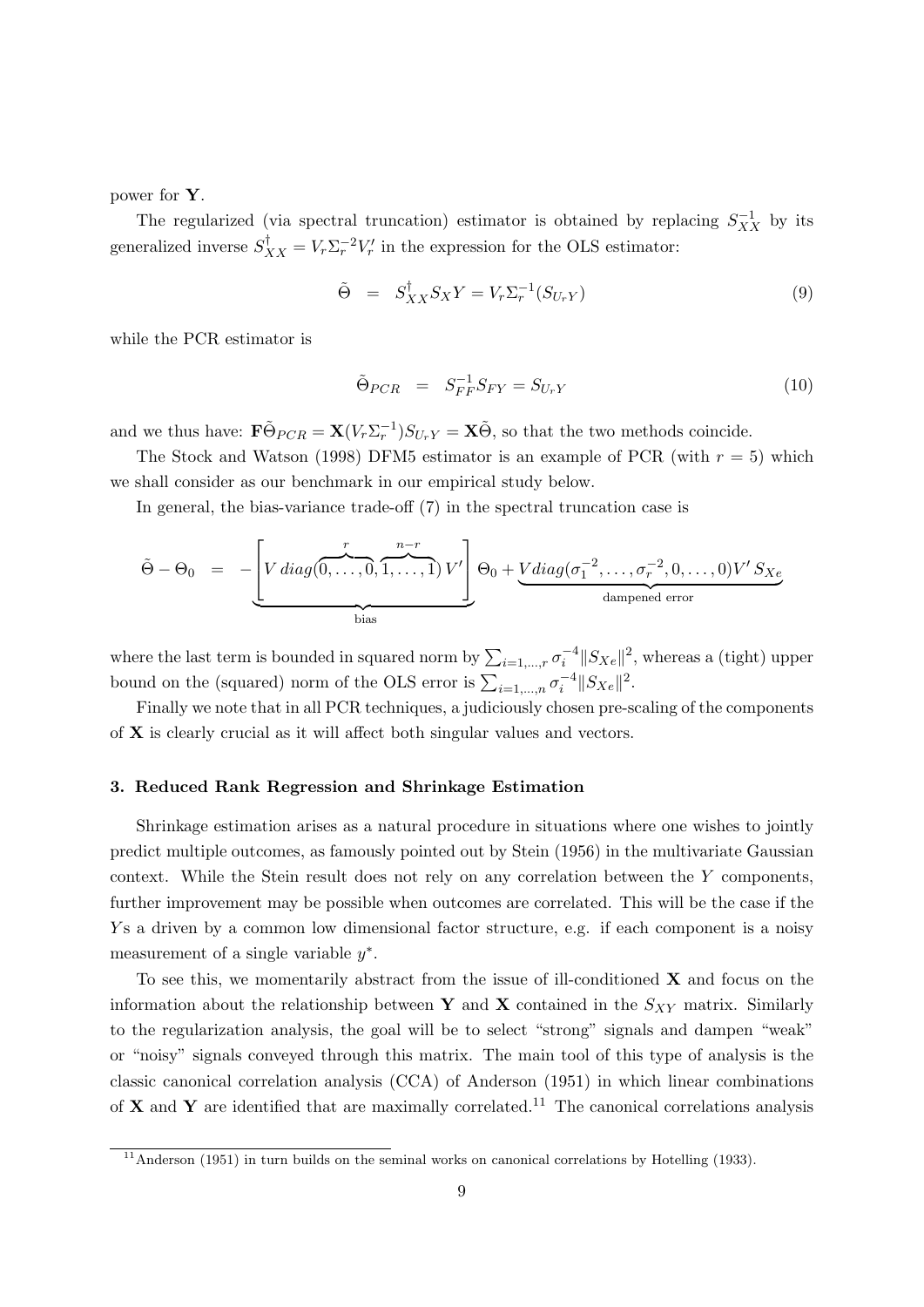identifies transformations  $\tau_X = [\tau_X^{(1)}, \dots, \tau_X^{(m)}] \in \mathbb{R}^{n \times m}, \tau_Y = [\tau_Y^{(1)}]$  $T_Y^{(1)}, \ldots, T_Y^{(m)}$  $\mathbf{y}^{(m)} \in \mathbb{R}^{m \times m}$  such that

$$
\tau_X' S_{XX} \tau_X = I_m \quad \tau_Y' S_{YY} \tau_Y = I_m, \quad \tau_X' S_{XY} \tau_Y = \text{diag}(\kappa_1, \dots, \kappa_m)
$$
(11)

where  $\kappa_1 \geq \kappa_2 \geq \cdots \geq \kappa_m$  are the m ordered canonical correlations.<sup>12</sup> Thus  $\tau_X^{(1)'}X$  represents the component of  $X$  that best predicts  $Y$  and the component of  $Y$  that it predicts is given by  $\tau_V^{(1)'}$  $Y^{(1)'}_Y$ . The second column,  $\tau_X^{(2)}$  represents the component of X, orthogonal to the first, that has the second most explanatory power for  $Y$ , and so on, where the explanatory power of each component is given by the respective canonical correlations,  $\kappa_i$ . The canonical correlations analysis thus combines the information contained in both  $S_{XX}$  and  $S_{XY}$  to extract the optimal predictors of Y . In applications, small canonical correlations indicate that certain dimensions of X are only weakly related to Y and including them in the point estimate of  $\Theta$  may entail an unattractive bias-variance trade-off. To see this, define  $\mathbf{X} = \mathbf{X}\tau_X$  and  $\mathbf{Y} = \mathbf{Y}\tau_Y$  then

$$
\tilde{\mathbf{Y}} = \tilde{\mathbf{X}} \left[ \text{diag}(\kappa_1, \dots, \kappa_m) \right] + \tilde{\mathbf{E}} \tag{12}
$$

where the standard OLS estimate in (1) can be retrieved as  $\Theta = \tau_X[\text{diag}(\kappa_1, \dots, \kappa_m)]\tau_Y^{-1}$  $Y^{\text{-}1}$ . Note that the canonical correlations are invariant to rotation and scaling of the original X and Y (as opposed to regular correlation analysis), but we stress that CCA does not in and by itself address ill-condition of the  $X$  (or  $Y$ ) data.

This leads to the natural idea of zeroing out the  $(m - k)$  canonical correlations that fall below a certain threshold and replacing the OLS estimator by the shrinkage estimator  $\tilde{\Theta} =$  $\tau_X[\mathrm{diag}(\kappa_1,\ldots,\kappa_k,0,\ldots,0)]\tau_Y^{-1}$  $Y<sup>-1</sup>$ . This estimator clearly has smaller norm than the OLS estimator and  $k$  controls the degree of shrinkage.<sup>13</sup>

Zeroing out of the  $m - k$  smallest canonical correlations is the key idea behind the reduced rank regression (RRR) of Izenman (1975) who considers a multivariate regression with a large number of non-orthogonal regressors and the problem of replacing X by a lower dimensional set of orthogonal predictors in a way that minimizes the increase in the in-sample (weighted) mean squared fitting error. To this end, define the "factors"  $Z = A'X$ , where A is a  $n \times k$  matrix with  $k \ll n$  and identifying restrictions  $A'S_{XX}A = I_{k \times k}$  and consider the (weighted) least squares problem

$$
\min_{\{A,B\}} \quad \|(Y - XAB)W^{1/2}\|^2, \quad A \in \mathbb{R}^{n \times k}, B \in \mathbb{R}^{k \times m} \tag{13}
$$

In  $(13)$ , the parameters  $A, B$  are chosen jointly to minimize the fitting error of Y and the parameter k controls the degree of "shrinkage" relative to the OLS estimator. For  $k \geq m$  there

brackets is clearly a projection onto a k dimensional sub-space.

<sup>&</sup>lt;sup>12</sup>For simplicity we assume that  $n > m$  in what follows.

<sup>&</sup>lt;sup>13</sup>To see this, note that (11) implies that  $\tilde{\Theta} = [\tau_X diag(1, \dots, 1)]$  $\sum_{k}$  $, 0, \ldots, 0$  ${m-k}$  $[\tau_X^{\prime} S_{XX}] \Theta_{OLS}$ , and the matrix in square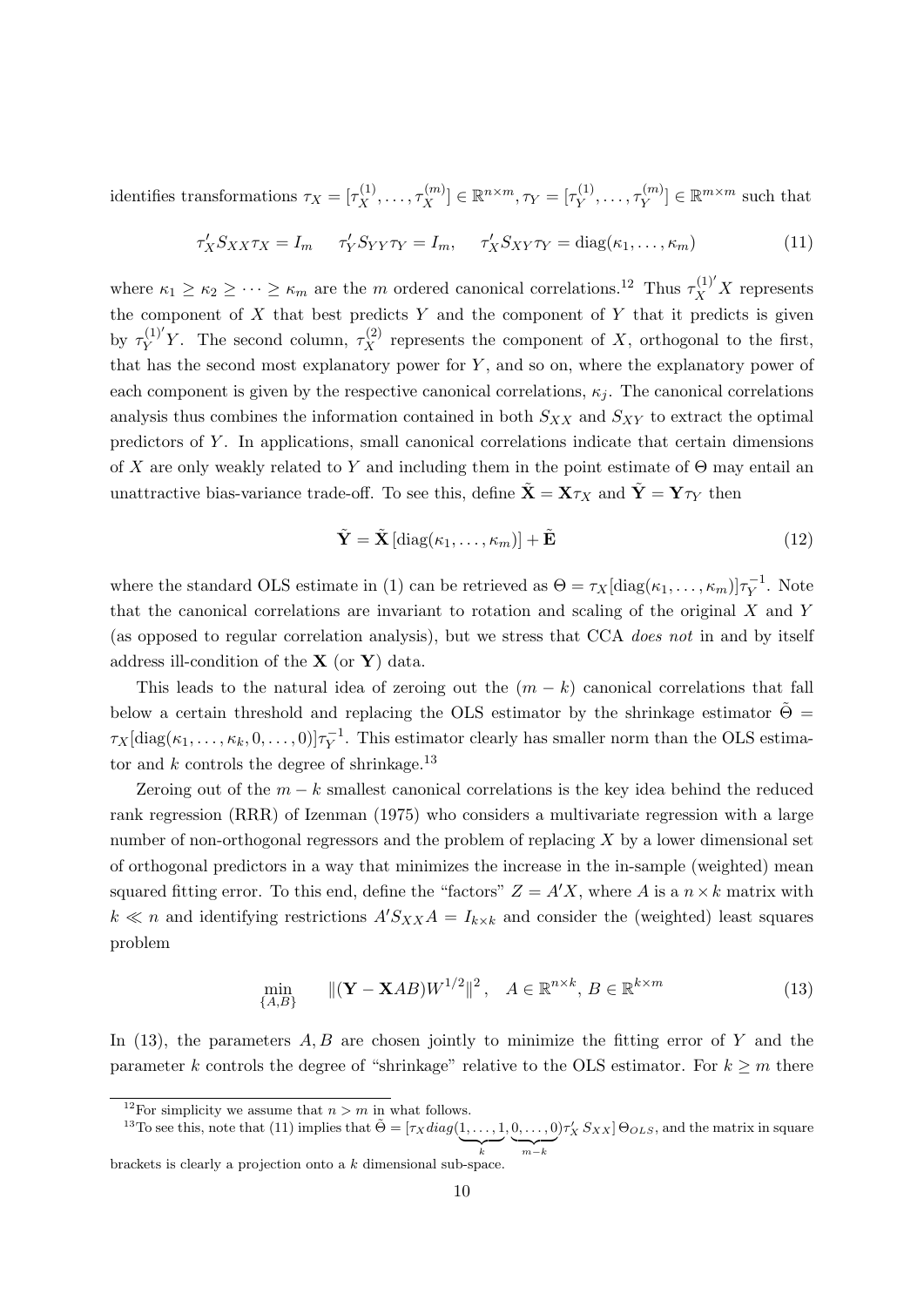is no shrinkage since AB is full rank and the model is simply OLS. For  $k < m$ , on the other hand, the reduced rank condition imposes discipline on the choice of factors by forcing a few factors to simultaneously fit multiple components of Y .

In practice,  $(13)$  is solved separately for A and B in two steps,

$$
\min_{\{A\}} \qquad \|\text{Var}\left[W^{1/2}Y|A'X\right]\|^2 \tag{14}
$$

$$
\min_{\{B\}} \quad \| (\mathbf{Y} - (\mathbf{X}A)B)W^{1/2} \|^{2} \tag{15}
$$

in a fashion similar to PCR, except that in PCR the A parameter in the first step solves

$$
\min_{\{A\}} \quad \|\text{Var}\left[X|A'X\right]\|^2 \tag{16}
$$

without taking into account to the outcomes,  $Y$ , of ultimate interest.

For a given choice of weighting matrix  $W \in \mathbb{R}^{m \times m}$  (e.g.  $W = S_{YY}^{-1}$ ) in (14), it is well known that the optimal  $A$  is found by solving the generalized eigenvalue problem<sup>14</sup>

$$
|S_{XY}WS_{YX} - \lambda S_{XX}| = 0 \tag{17}
$$

and setting  $A$  equal to the  $k$  eigenvectors belonging to the largest eigenvalues. The expression (17) is also known as a *matrix pencil* and it is well-known that when the matrix  $S_{XX}$  in (17) is singular or ill-conditioned, the solution to the generalized eigenvalue problem becomes unstable (c.f. Gantmacher (1960)). Thus reduced rank regression, while a proper shrinkage estimator in the sense of exploiting the correlation structure of the outcomes, remains susceptible to instability when regressors are nearly collinear. This serves as our motivation to introduce regularization into the reduced rank regression framework. Combining the two forms of shrinkage delivers the RRRR models that are the focus of this paper.

# 4. Regularized Reduced Rank Regression (RRRR) Models

Combining the two types of shrinkage estimation described in the preceding sections produces a forecasting model which is robust to near collinearity and at the same time exploits the correlation structure between the Y variables. In this section, we focus on the regularization of reduced rank estimators for a fixed choice of k and defer the discussion of shrinkage parameter selection until Section 6 below.

 $\arg\min_{A} \| (\tilde{\mathbf{Y}} - \tilde{\mathbf{X}} \tilde{C}) \tau_Y^{-1} W^{1/2} \|_F^2, \quad \text{where } \tilde{C} = diag(\kappa_1, \dots, \kappa_k, 0, \dots, 0)$ 

which is equivalent to running the least squares regression (13) when the choice of weighting matrix is  $W = S_{YY}^{-1}$ .

<sup>&</sup>lt;sup>14</sup>Setting A equal to the first k columns of  $\tau_X$  and exploiting the relations (12) we see that the objective (13) becomes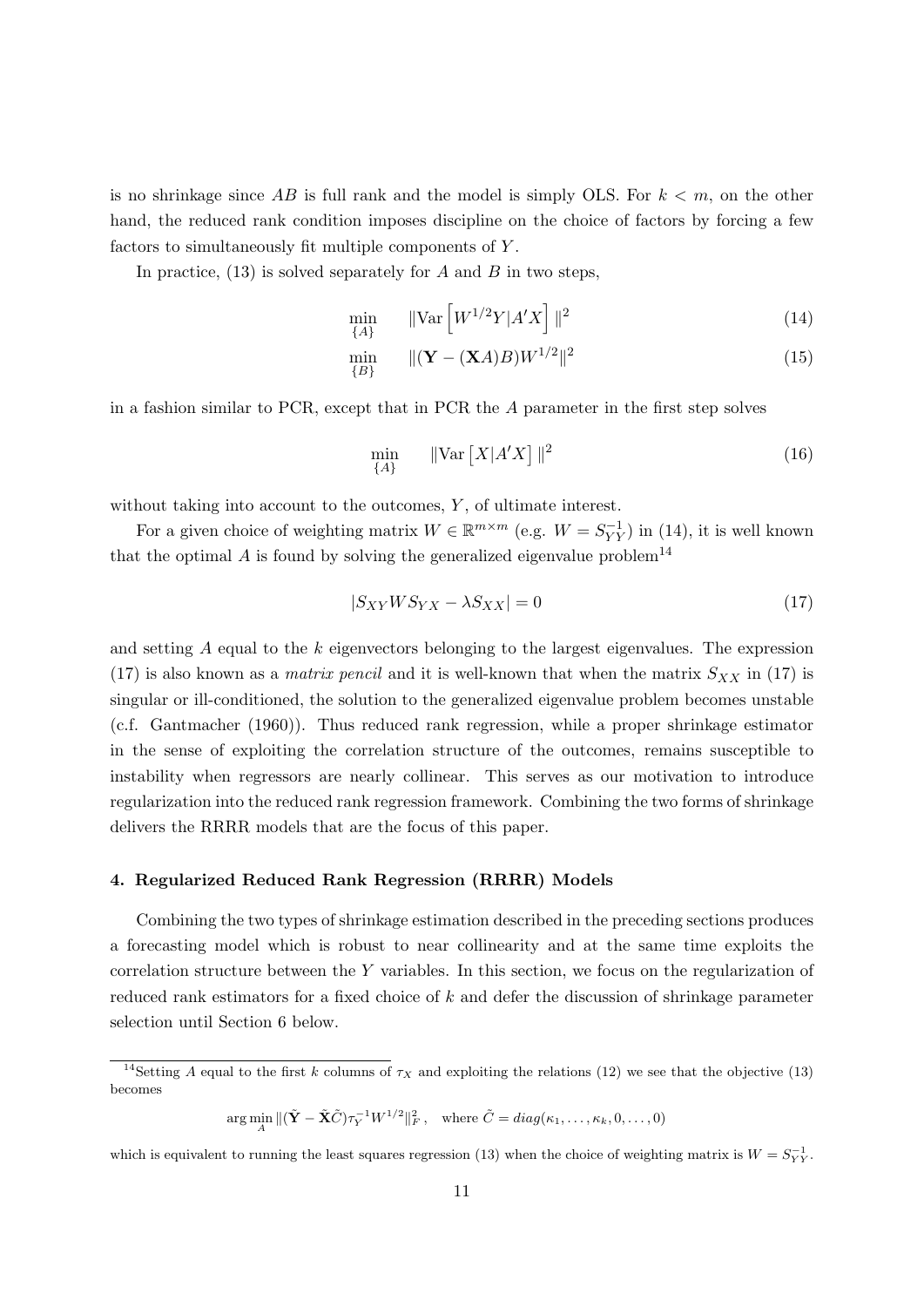# 4.1. Tikhonov Regularization of Reduced Rank Regression

In the context of the reduced rank regression (13), Tikhonov regularization involves modifying the objective function to include a term that penalizes "large" values of  $||AB||$ :

$$
\min_{\{A,B\}} \| (\mathbf{Y} - \mathbf{X}AB)W^{\frac{1}{2}} \|^{2} + \rho^{2} \| R(AB)W^{\frac{1}{2}} \|^{2}, \text{ s.t. } A'S_{XX}A = I_{k}
$$
\n(18)

where R in general is a  $q \times n$  matrix which may be chosen to differentially penalize certain directions in the parameter space.<sup>15</sup> In the special case when  $R = I_n$ ,  $W = I_m$  and  $k = m$ , (18) specializes to

$$
\min_{\{A,B\}} \|(\mathbf{Y} - \mathbf{X}\Theta)\|^2 + \rho^2 \|\Theta\|^2 \tag{19}
$$

This is known as a (multivariate) Ridge Regression in the statistics literature (and denoted RR in our applications) in which the squared norm of the implied OLS coefficients are penalized. However, we stress that in many cases of interest in macroeconomics and finance,  $k \ll m$  and that the technique is much more general than that. The following Proposition thus generalizes Ridge Regression to the reduced rank context:

**Proposition 1** (Regularized Reduced Rank Regression). Let  $W \in \mathbb{R}^{m \times m}$  be a symmetric positive semi definite weighting matrix, then the solution to the weighted regularized reduced rank regression (18) for a given choice of k, is given by  $A^* = \{c_1; \dots; c_k\}$  where  $c_1, \dots, c_k$  are the k eigenvectors corresponding to the k largest eigenvalues,  $\lambda_1, \ldots, \lambda_k$  of the generalized eigenvalue problem

$$
|S_{XY}WS_{YX} - \lambda(S_{XX} + \rho^2 R'R)| = 0
$$
\n(20)

Note that the weighting matrix is applied to the regularization term in (18) as well since it is natural to scale the regularization term for the  $m<sup>th</sup>$  equation proportionally to the scaling of the in-sample fitting errors of the  $m<sup>th</sup>$  equation. This choice also has the benefit of preserving the structure of the problem.<sup>16</sup>

# 4.2. Spectral Truncation Regularization of Reduced Rank Regression

Spectral truncation of the Reduced Rank Regression can be seen as a natural extension of the PCR idea to the reduced rank context which takes into account the correlation structure in the  $S_{XY}$ . In a multivariate PCR framework, the parameter r (the considered number of principal

<sup>&</sup>lt;sup>15</sup>More generally, the penalty term would be of the form  $\|\tilde{R} vec(AB)\|$  but to maintain the simple structure of the problem, we restrict attention to terms of the form  $\tilde{R} = (W^{1/2} \otimes R)$ .

 $^{16}$ Finally, we note that the issue of missing values (while not discussed explicitly in this paper), in practice should be handled effectively using an EM type algorithm to iterate on the generalized eigenvalue problem in a manner similar to Stock and Watson (2011) or the methods described in Troyanskaya et al (2001).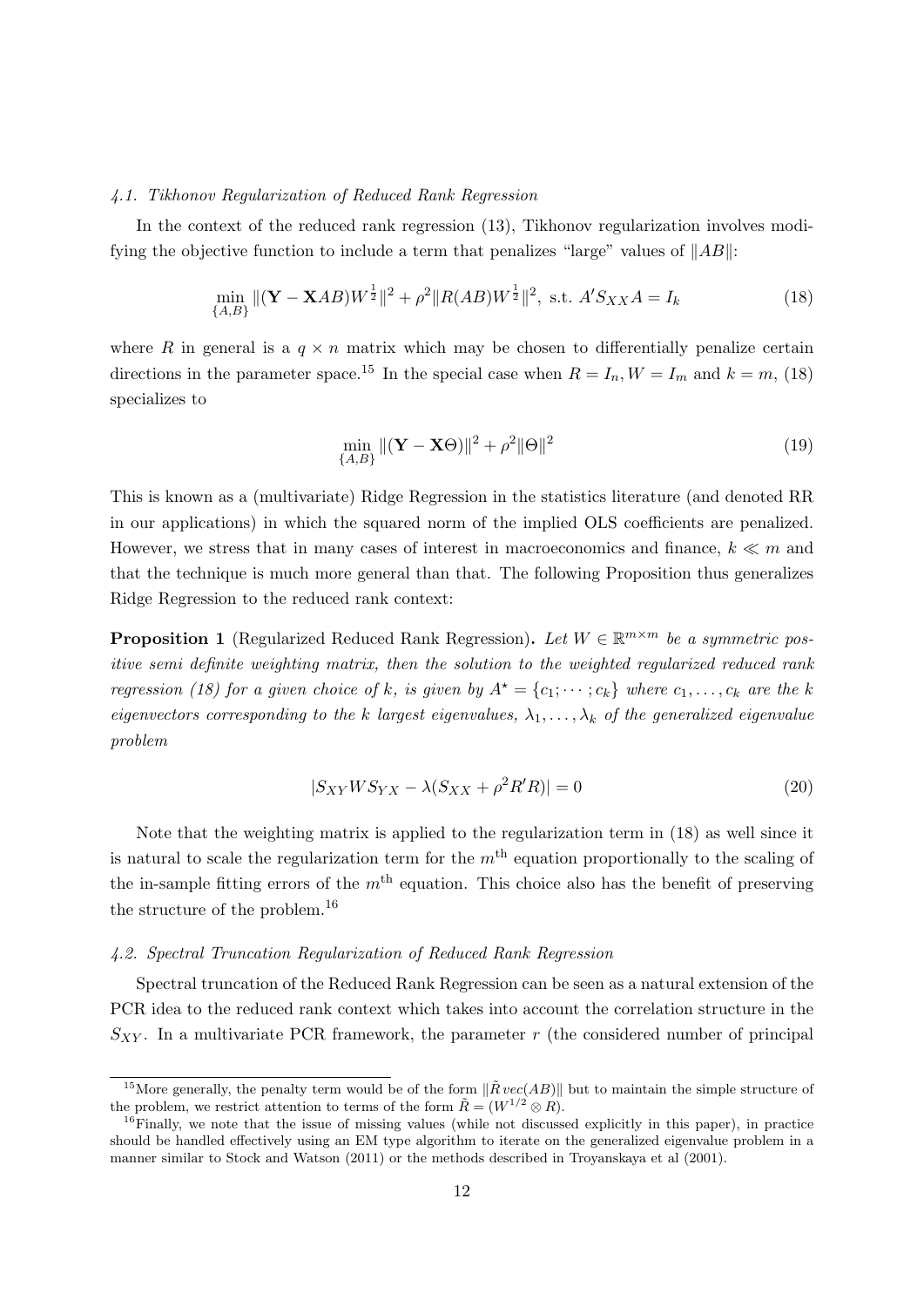components of  $X$ ), plays the double role of both regularizing  $S_{XX}$  as well as being the number of common factors. In general, not all  $r$  factors that are important for explaining the crosssectional variation in **X** need be important for forecasting  $\mathbf{Y}$ .<sup>17</sup> In this case, the econometrician would want to investigate whether a subset of  $k \leq r$  factors suffice for predicting Y while still using the spectral cutoff r to regularize  $S_{XX}$ .

One way to think about extending PCR to the reduced rank context is in terms of a two step procedure: In the first step, r principal factors,  $\bf{F}$ , are extracted from the n regressors, **X**. Second, a reduced rank regression of **Y** on **F** is run to extract  $k \leq r$  forecasting factors. It turns out that this formulation has an elegant implementation in terms of a penalized one-step estimator of the form (20) as stated in the following Proposition:

# Proposition 2 (Regularized Reduced Rank Regression via Spectral Truncation).

Let the singular value decomposition of **X** be given by  $(3)-(4)$  and let  $\mathbf{F} = \mathbf{X}V_r\Sigma_r^{-1}$  be the r principal factors of **X**. For  $k \leq r$ , if  $a \in \mathbb{R}^{r \times k}$  is the matrix of the k principal eigenvectors of

$$
0 = |S_{FY}WS'_{FY} - \lambda S_{FF}| \tag{21}
$$

then  $A = V_r \Sigma_r^{-1} a \in \mathbb{R}^{n \times k}$  spans the eigen space of the k principal eigenvalues of

$$
0 = |S_{XX}^{\dagger} S_{XY} W S_{XY}^{\prime} - \lambda I_n| \tag{22}
$$

where  $S_{XX}^{\dagger} = V_r \Sigma_r^{-2} V_r'$  is the regularized (via spectral truncation) inverse of  $S_{XX}$ . Moreover, (22) can be understood as a penalized estimator of the form (20) with  $R = V'_{n-r}$  and  $\rho \to \infty$ .

The theorem shows that the ad-hoc two-step approach can be motivated in terms of a limiting case of a penalized estimator which puts infinite penalty on directions in the parameter space spanned by the right singular vectors belonging to the  $n - r$  smallest singular values,  $V_{n-r}$ . Thus the formulation (18) is general enough to encompass spectral truncation as an important limiting special case. The limiting nature of this argument makes the Bayesian interpretation of the spectral cut-off (and other sub-space methods) somewhat more delicate relative to the more smooth Tikhonov prior.

More generally, we note that any set of filter factors can be captured by the formulation (18) since, by setting  $R = V \, diag(\rho_1, \ldots, \rho_n) V'$  in equation (20), we have the one-to-one correspondance  $f_i = \sigma_i^2/(\sigma_i^2 + \rho_i^2)$  and the interpretation of each  $\rho_i$  is as the penalty applied to the parameter sub-space spanned by the  $i<sup>th</sup>$  right singular vector of **X**.

<sup>&</sup>lt;sup>17</sup>As a simple example, consider the case where **X** consists of lagged **Y** and some factors are serially uncorrelated and therefore not useful as predictors.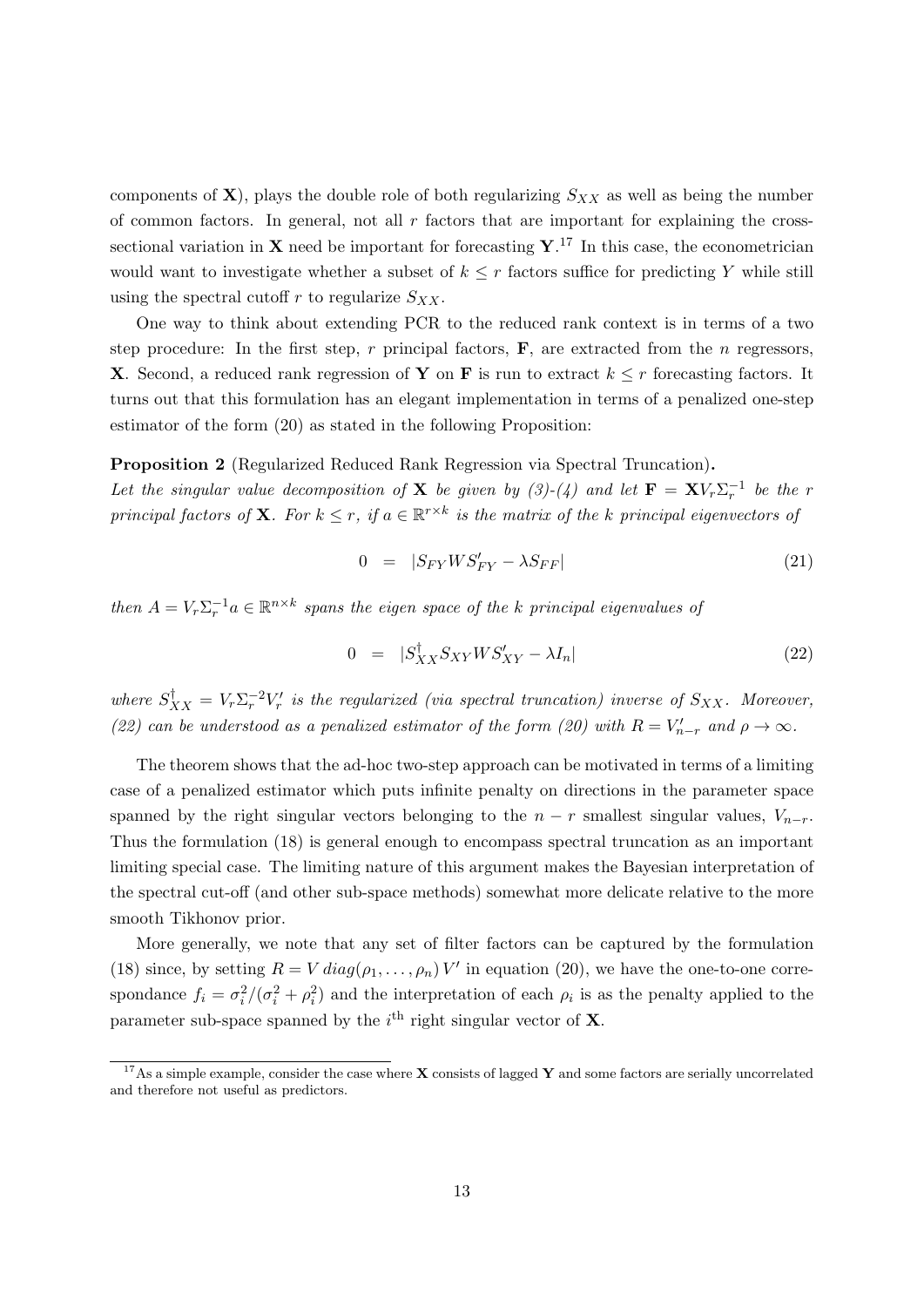# 5. Factor Interpretability and Zero Restrictions

An important criticism of many factor based forecasting models in applied work is the lack of interpretability of the extracted statistical factors. In this section, we show how to partially alleviate this shortcoming by imposing zero restrictions on the columns of the reduced rank coefficient matrix  $A = [A_1, \ldots, A_k]$ . Specifically, suppose that one wishes to impose the sequence of constraints:

$$
P'_1A_1 = 0, P'_2A_2 = 0, \dots, P'_kA_k = 0
$$
\n(23)

where each  $P_i$  is some  $n \times f_i$  matrix. For instance,  $P_i$  might contain only ones and zeros corresponding to selecting which variables should be excluded from the  $i<sup>th</sup>$  factor. It is straightforward to directly impose these orthogonality constraints on the generalized eigenvalue problem in an iterative fashion using the following Corollary.

Corollary 1 (Constrained Regularized Reduced Rank Regression). Consider the penalized reduced rank regression problem (18) subject to the constraint  $P'A = 0$  for some  $P \in \mathbb{R}^{f \times n}$ . Let  $P^{\perp} \in \mathbb{R}^{n \times (n-f)}$  be a basis for the orthogonal complement of P, then the objective of the regularized reduced rank regression subject to the orthogonality constraint is:  $^{18}$ 

$$
\min_{\{a,B\}} \|(\mathbf{Y} - \mathbf{X}P^{\perp}aB)\|^2 + \rho^2 \|RP^{\perp}aB\|^2 \text{ , s.t. } a'P^{\perp}S_{XX}P^{\perp}a = I_k
$$
\n(24)

where  $a \in \mathbb{R}^{(n-f)\times k}$  and the optimal factors are given by  $A = P^{\perp}a$ . For a given choice of k, the optimal solution is obtained by setting  $a^*$  equal to the eigenvectors corresponding to the k largest eigenvalues of the  $n - f$  dimensional generalized eigenvalue problem

$$
|P^{\perp}S_{XY}S'_{XY}P^{\perp} - \lambda P^{\perp}(S_{XX} + \rho^2 R' R)P^{\perp}| = 0
$$
\n(25)

When  $k = 1$ , the Corollary applies directly to finding the principal factor,  $A_1$  subject to the  $f_1$  linear constraints  $P'_1A_1 = 0$ . More generally, when  $k > 1$ , the constraint (23) is imposed iteratively: Assume that the first  $j < k$  factors have been found, and that the  $(j+1)$ <sup>st</sup> factor should satisfy  $P'_{j+1}A_{j+1} = 0$  and be orthogonal to the subset the preceding factors  $\{A_{i_1}, \ldots, A_{i_p}\}$ . This factor can then be found by applying Corollary 1 by setting  $P = [S_{XX}A_{i_1}]$  $\overline{n \times 1}$  $, \ldots, S_{XX}A_{i_p}$  $\overline{n \times 1}$ ,  $P_{j+1}$  $\sum_{n \times f_{j+1}}$ ], for a total of  $p+f_{j+1}$  constraints. This choice ensures orthogonality with the specified preceding

*p* factors and that  $P'_{j+1}A_{j+1} = 0.19$ 

**Example 1.** Consider a setting with  $N$  regressors, each of which can be classified as belonging

<sup>&</sup>lt;sup>18</sup>E.g. if  $P = UDV'$  is the singular value decomposition, then  $P^{\perp}$  can be taken as the last  $n-f$  columns of U. <sup>19</sup>General constraints of the form  $P'$  vec(A) which impose constraints across eigenvectors do not preserve the

structure of the problem. We therefore restrict attention to the block diagonal case,  $P = diag(P_1, \ldots, P_k)$ .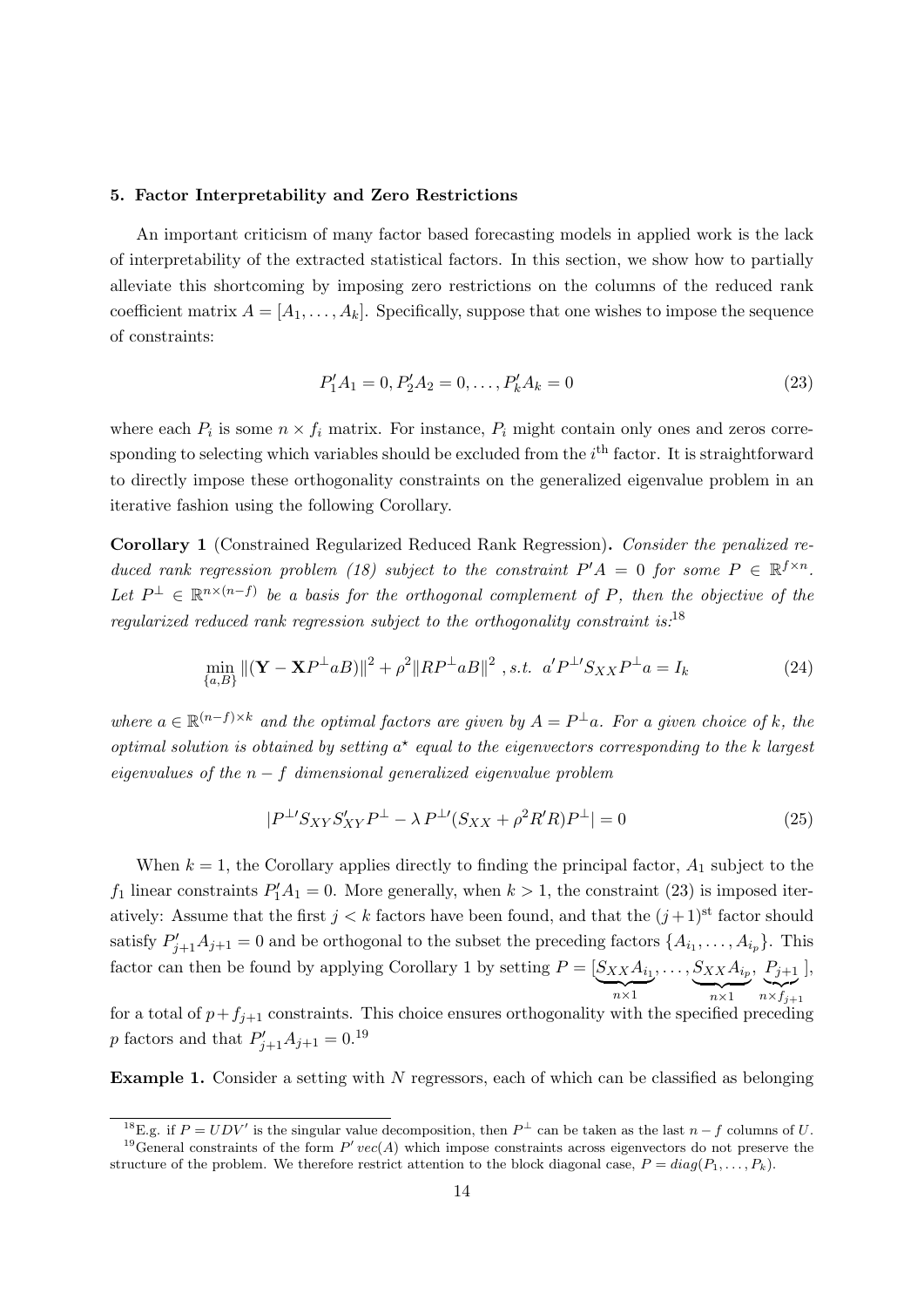to one or more of 4 groups, denoted by  $\{G_1, G_2, G_3, G_4\}$ . The goal is to find the principal factor consisting of only variables from a single group.

| Variable        | Memberships          |                                                                      |                |  |  |                                                                                                                    |  |
|-----------------|----------------------|----------------------------------------------------------------------|----------------|--|--|--------------------------------------------------------------------------------------------------------------------|--|
|                 | $G_1, G_2$           |                                                                      |                |  |  |                                                                                                                    |  |
|                 | 2 $G_2, G_3, G_4$    |                                                                      |                |  |  | $\left[\begin{array}{ccccccc} 0 & 1 & 0 & 0 & 0 & \cdots & 0 \\ 0 & 0 & 0 & 1 & 0 & \cdots & 0 \end{array}\right]$ |  |
| 3               | $\mid G_1, G_4$      |                                                                      |                |  |  |                                                                                                                    |  |
| $\overline{4}$  | $\mid G_3,G_4 \mid$  | $\Rightarrow$ To select "G1"-factor, set $P'=P'_{\{G_1^{\perp}\}}= $ |                |  |  |                                                                                                                    |  |
| $5\phantom{.0}$ | $ G_1, G_3, G_4 $    |                                                                      | $\overline{0}$ |  |  | $\begin{array}{ccc} \vdots & \vdots & \vdots \\ 0 & 0 & 0 & 0 & \cdots & 1 \end{array}$                            |  |
| ŧ.              | $\ddot{\phantom{1}}$ |                                                                      |                |  |  |                                                                                                                    |  |
|                 | $G_3$                |                                                                      |                |  |  |                                                                                                                    |  |

Here the matrix  $P_{\{G_1^{\perp}\}}$  is a  $n \times g_1$  matrix, where  $g_1$  is the number of variables that are not members of group  $G_1$ . The  $g_i \times n$  matrices  $P_{\{G_i^{\perp}\}}$ ,  $i = 2, ..., 4$  can be similarly defined.

Solving (25), once for each of the four choices of  $P\in \{P_{\{G^\perp_1\}},\ldots,P_{\{G^\perp_4\}}\}$  yields four candidate factors and the principal factor is identified as the one associated with the largest eigenvalue. Subsequent factors can then be extracted iteratively as described in the discussion following Corollary 1 with orthogonality between factors imposed only within groups.<sup>20</sup>

Example 2. It is common in many situations for the econometrician to have pre-selected a small number, f, of fixed (zero mean) regressors,  $F \in \mathbb{R}^f$ , that he wishes to augment with a small number of k predictors,  $Z = A'X$ , subject to the orthogonality condition  $A'S_{XF} = 0_{k \times f}$ . The fixed regressors,  $F$ , may of course consist in whole or part of variables from  $X$  or lagged values of Y that the econometrician is confident belong in the forecasting equations. This is analogous to the factor augmented regression proposed by Stock and Watson (2002) for macroeconomic forecasting exploiting the information contained in a large number of variables.

$$
\mathbf{Y} = \mathbf{F}\Theta + \mathbf{X}(AB) + \tilde{\mathbf{e}}, \qquad \Theta \in \mathbb{R}^{m \times f}, B \in \mathbb{R}^{k \times m}
$$
 (26)

The reduced rank regression with exogenous regressors is in practice most often implemented by a two-step approach in which  $(Y, X)$  are first orthogonalized on the exogenous regressors,  $F$ , and the robust reduced rank procedure above applied to the residuals. Note that the regularization of X will not affect the slopes on the fixed regressors by virtue of the orthogonality requirement. It is clear that setting  $P = S_{XF}$  in Corollary 1 yields a solution to the fixed regressor case.

# 6. Data Driven Procedures for Determining the Degree of Regularization via Sub-Space Methods

For a given choice of model complexity,  $k < m$ , the regularized reduced rank regression introduced in Section 4 requires a choice of the regularization parameter  $\rho$  (or r for sub-space

 $^{20}$ In many cases of interest, imposing orthogonality between factors belonging to separate groups would make little sense. E.g. if group 1 was labeled "Real activity" and Group 2 "Interest rates", one would fully expect the principal factors from each group to be (imperfectly) correlated.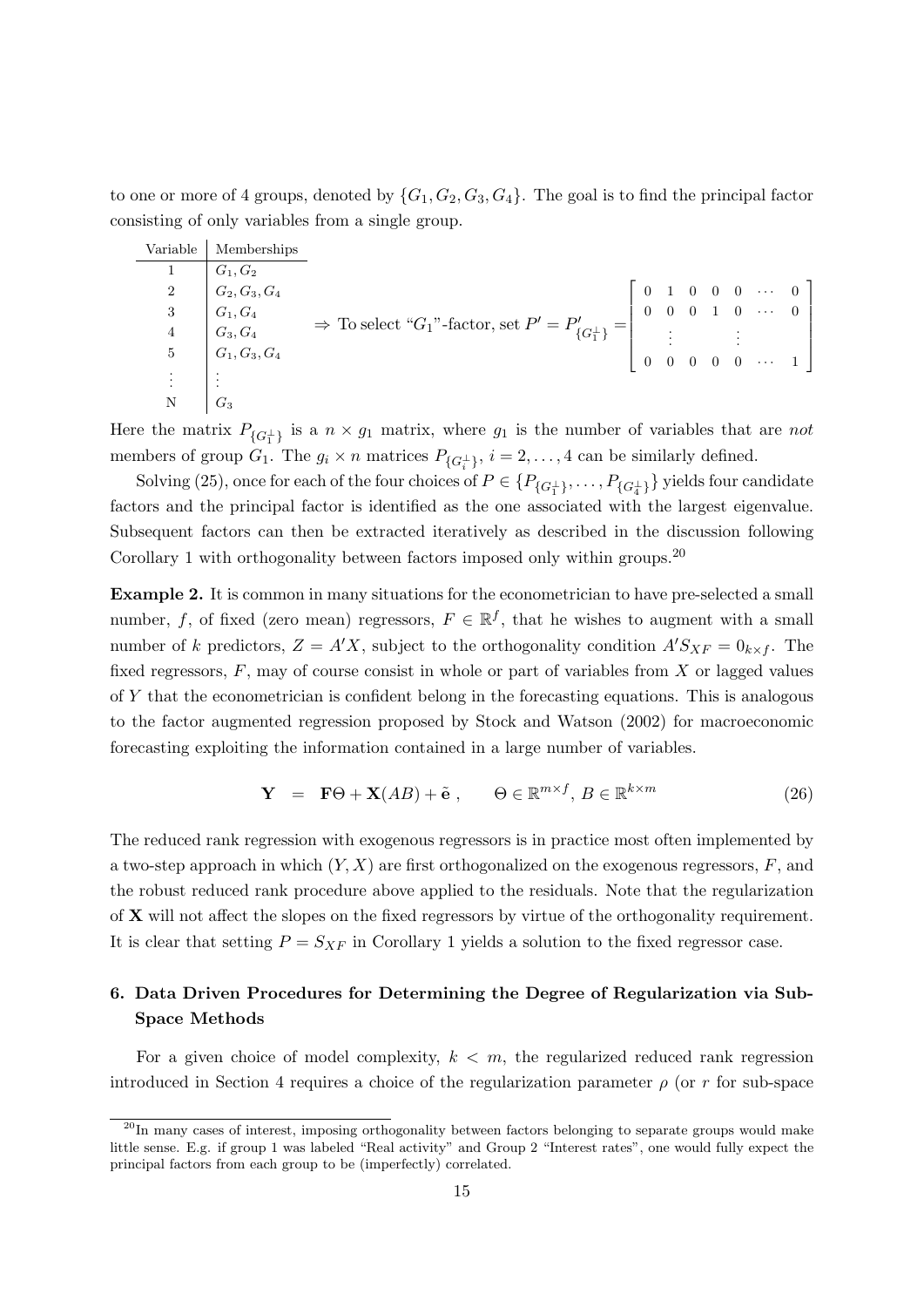methods). As alluded to earlier, the key challenge in determining a regularization parameter is the generally unknown properties of the noise that make it difficult to determine the optimal trade-off in (7). Loosely speaking, the goal is to reduce the influence of "small" singular values that are prone to be "noisy" without losing potentially valuable information contained in the regressors.

In this paper, we consider an approach to the choice of regularization threshold based on the classic theory of the spectrum of large random matrices with i.i.d. entries, which is particularly well suited for studying the spectral truncation approach. Another commonly used (ad-hoc) technique often used by practitioners is based on the cross-validation idea. However, in our setting the implementation of cross validation for selection of  $\rho$  (and possibly k) is complicated by both serial dependence in the data and a relatively modest sample side in relation to the number of parameters.<sup>21</sup> Finally, numerous Bayesian approaches to the choice of shrinkage parameters exist and are currently being explored in a separate paper.

## 6.1. Regularization based on random matrix theory

We focus here on methods based on random matrix theory which are appropriate when the regressors, X, can be described by a "signal+noise" model. The ideas presented here are along the lines of e.g. Patterson, Price, and Reich (2006) and Onatski (2010) among others, but specialized to our regularization context. To be specific, assume a factor structure in  $X$  that is helpful for forecasting  $Y$ :

**Assumption 1** (Static Factor Structure). Let Y be the  $T \times m$  matrix of outcomes, and X the  $T \times n$  matrix of regressors. Assume further that **X** contains  $r \ll n$  unobserved common factors, **F**, satisfying the identifying restriction  $\mathbf{E}[(\mathbf{F}'\mathbf{F})] = I_r$  and that  $k \leq r$  linear combinations of these,  $\mathbf{Z} = \mathbf{F}\tilde{A}$ , contain information about Y while the residual, E, is uninformative:

$$
\mathbf{X} = \mathbf{F}\Lambda + \mathbf{E}, \quad \Lambda \in \mathbb{R}^{r \times n} \tag{27}
$$

$$
\mathbf{Y} = \mathbf{F}\tilde{A}B + \mathbf{e}, \ \tilde{A} \in \mathbb{R}^{r \times k}, B \in \mathbb{R}^{k \times n}
$$
 (28)

where **F**, **E**, **e** are mutually independent and  $\tilde{A}B$  is an  $r \times m$  matrix of reduced rank  $k \leq r$ .

In this setting, the factors,  $\bf{F}$ , extracted from (27) play the role of the regressors in a standard reduced rank regression (28). However, whereas the reduced rank model (??) is ill-conditioned, the two-step procedure (27)-(28) yields a numerically well-behaved lower dimensional system that is equivalent to the (one-step) RRRR estimator with spectral truncation given in Corollary 2.

The covariance structure of the factor model (27) is given by

$$
S_{XX} = \Lambda' \Lambda + \Omega_n \tag{29}
$$

 $21$ See e.g. Burman, Chow, and Nolan (1994) and Racine (2000) for a discussion of this issue in the context of h-block and hv-block cross-validation.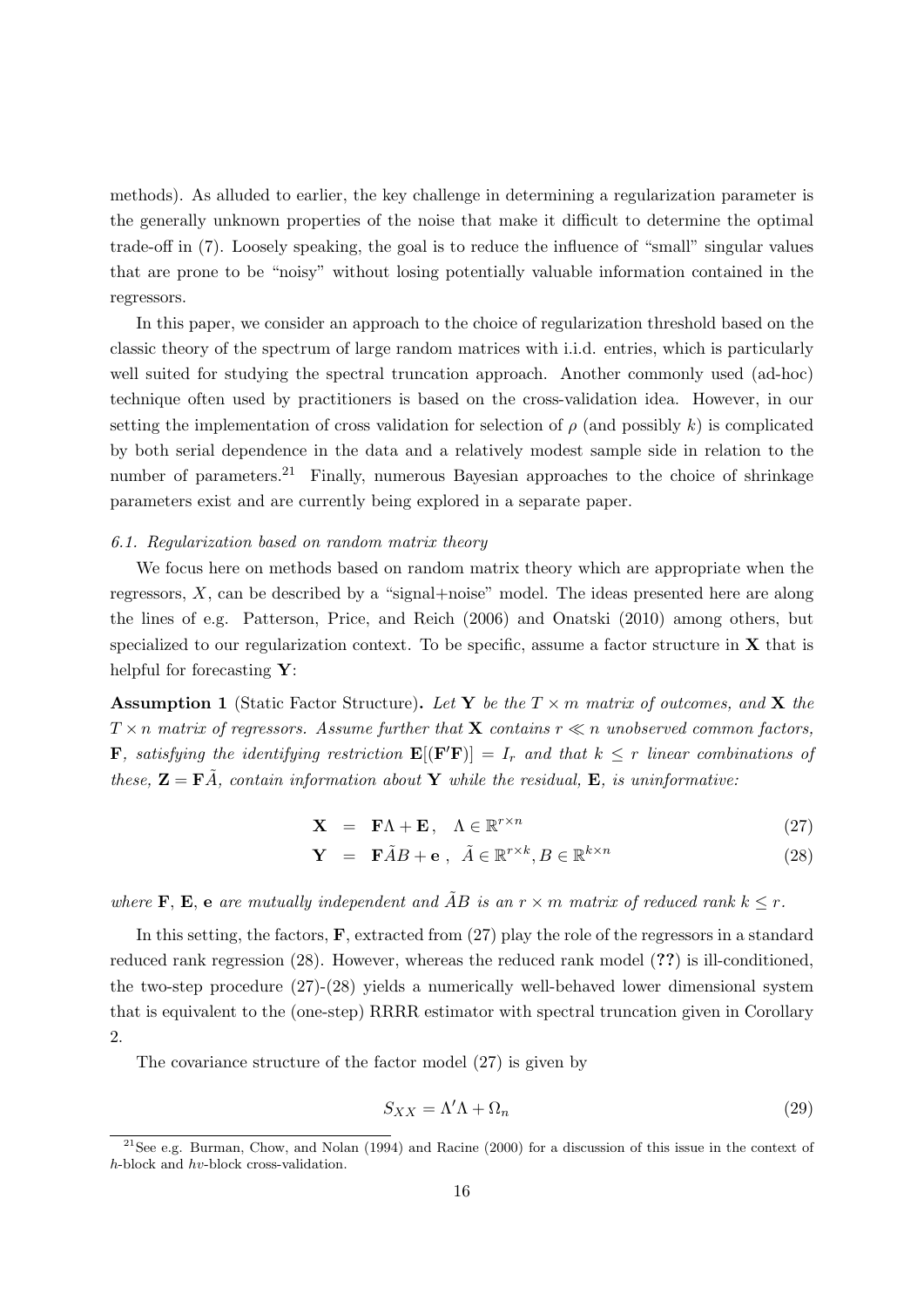where  $\Omega_n = \frac{1}{T} \mathbf{E}' \mathbf{E}$ . In the classical factor model setting, where *n* is fixed while  $T \to \infty$ , the estimated eigenvalues of  $S_{XX}$  will tend to their population values (and satisfy a standard  $\sqrt{T}$ CLT) so that the identification of factors versus noise components becomes trivial in the limit for a given parametric assumption about the noise. However, in large panels, when both  $n, T \to \infty$ , the task of identifying "significant" eigenvalues is much more difficult since in this case the spectrum can typically not be consistently estimated and there will often be a lack of a clear "gap" in the empirically observed spectrum, as observed in some of the empirical applications studied in Section 7 below (c.f. Figure A.1).

The large  $n, T$  asymptotics we shall work with requires more structure than simply that  $\min(n, T) \to \infty$ , as in Bai and Ng (2002), and involves keeping the ratio  $n/T$  fixed (at least in the limit). In applications, this distinction is of course unimportant. The ratio  $n/T$  turns out to play an important role in controlling the distribution of the spectrum of the covariance matrix of the observed data. Our maintained assumption throughout will be:

# **Assumption 2** (Large n, T limit).  $n, T \to \infty$  with  $n/T \to \gamma \in (0, 1).^{22}$

The high level regularity assumptions we shall need for the identification of factors in (27) are quite strong, but necessary to pin down the behavior of the spectrum of the covariance matrix  $S_{XX}$ . Loosely speaking, the assumptions ensure that the noise is "orthogonal" to the signal and that the signal (as conveyed through the smallest eigenvalue of  $\Lambda'$  matrix) is sufficiently strong compared to the noise (as conveyed through the largest eigenvalue of  $\Omega$ ). In general, weaker assumptions about the signal will necessitate stronger assumptions about the noise and vice versa.

In order to discuss convergence of a sequence of real symmetric random matrices that live on spaces of increasing dimension, we recall the Spectral Representation Theorem for self-adjoint operators, which states that the behavior of such operators (up to a rotation) is completely described by their spectral density. For the  $n \times n$  real symmetric random matrix  $\Omega_n$  with eigenvalues  $\omega_1 \geq \omega_2 \geq \cdots \geq \omega_n$ , the empirical spectral density (ESD) is defined as the measure on the real line with density (where  $\delta(\cdot)$  is the Dirac delta)

$$
\mu_{\Omega_n}(x) = \frac{1}{n} \sum_{i=1}^n \delta(x - \omega_i) \tag{30}
$$

Clearly,  $\mu_{\Omega_n}$  is a random probability measure and we shall say that the sequence of random matrices  $\{\Omega_n\}$  converges almost surely if the sequence of random measures  $\mu_{\Omega_n}$  converges weakly almost surely.

**Assumption 3** (Simple Noise Structure). The matrix  $\mathbf{E} = {\tilde{e}_{ij}} \in \mathbb{R}^{T \times n}$  consists of i.i.d. mean zero, variance 1 entries with  $E|e_{ij}|^4 < \infty$ .

<sup>&</sup>lt;sup>22</sup>Since the eigenvalues of **X'X** and **XX'** are the same up to  $\max(n, T) - \min(n, T)$  zero eigenvalues, the  $\gamma > 1$ case is a trivial extension in which the spectrum has a point mass of  $1 - 1/\gamma$  is placed at zero.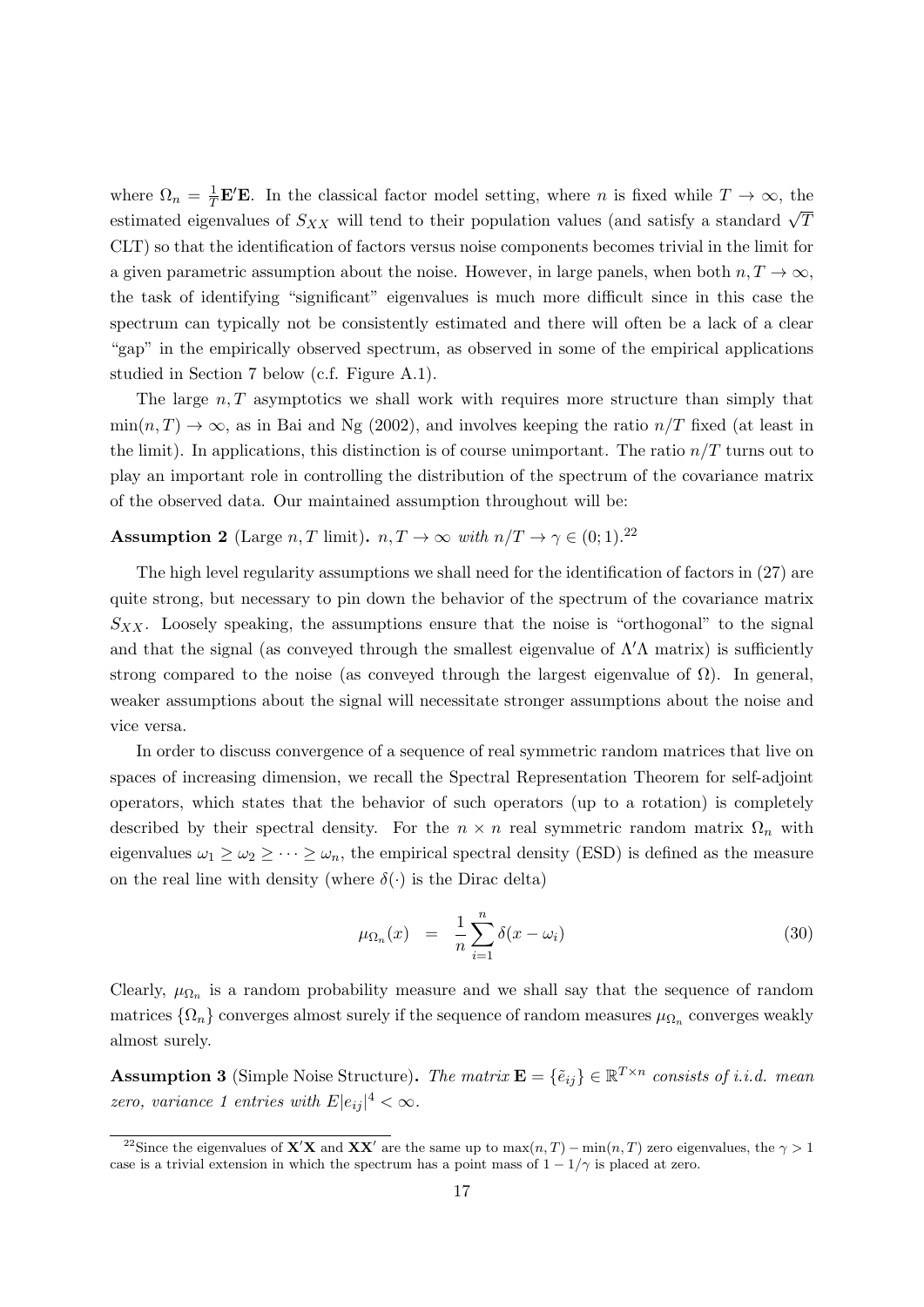The i.i.d. assumption is of course very strong but note that we only require finite fourth rather than eighth moments as is common in the approximate factor model literature (c.f. e.g. Bai and Ng (2002)). As we shall see in Section 6.1.2 below, the assumption appears to lead to a reasonable description of the behavior of the data.

The following classic theorem provides the limiting behavior of the noise as a function of  $\gamma = n/T$ :

**Theorem 1** (Marcenko and Pastur (1967)). Under Assumptions 2 and 3, the limiting distribution of the spectrum of  $\Omega_n = \frac{1}{T} \mathbf{E}' \mathbf{E}$  is given by the measure  $\mu_{\Omega}$  with support on the interval  $[(1-\sqrt{\gamma})^2; (1+\sqrt{\gamma})^2]$  and density:

$$
d\mu_{\Omega}(x) = \frac{\sqrt{(x - b_{-})(b_{+} - x)}}{2\pi\gamma x} dx, \text{ where } b_{\pm} = (1 \pm \sqrt{\gamma})^2
$$
 (31)

Theorem 1 tells us that, although the population eigenvalues of  $\Omega$  are all equal to 1, the empirical spectrum will asymptotically be distributed over the interval  $[(1 - \sqrt{\gamma})^2; (1 + \sqrt{\gamma})^2]$ and the largest eigenvalue of  $\Omega$  satisfies  $\omega_1 \stackrel{p}{\to} (1 + \sqrt{\gamma})^2 > 1$  as  $n, T \to \infty$ . Even this simple setting therefore tells us that our ability to identify "large" eigenvalues indicating a potential factor structure in the data, depends on  $\gamma$ : A "true" outlying eigenvalue associated with a weak signal may be absorbed in the bulk of the spectrum (which in the worst case scenario spans the interval [0; 4] when  $n = T$ .

A simple condition which ensures the correct identification (asymptotically) of the correct number of factors is that additional regressors add substantial new information about the factors in the sense that the eigenvalues of  $\Lambda' \Lambda$  diverge as  $n \to \infty$ .

**Assumption 4** (Strong Factor Signal). Let the r non-zero eigenvalues of  $\Lambda' \Lambda$  be given by  $\lambda_1 \geq \cdots \geq \lambda_r$ , where  $\lim_{n \to \infty} \lambda_r = +\infty$ .

Under the additional assumptions above, Weyl's inequality (c.f. Lemma 1) guarantees that exactly r eigenvalues of  $S_{XX}$  will diverge in the large  $n, T$  limit and therefore the dimension of the factor structure is identified:

**Proposition 3** (Spectral Rank Identification). Under the assumptions of Theorem 1 and if additionally Assumption 4 is satisfied, then exactly r eigenvalues of  $S_{XX}$  diverge as  $n, T \rightarrow \infty$ and, for  $i \geq r$ ,  $p \lim_{n,T \to \infty} \sigma_i \leq (1 + \sqrt{\gamma})^2$ .

## 6.1.1. Application of Random Matrix Theory to Regularization

Under the assumption that a factor structure holds in the data, e.g. Assumption 1, the theory presented in the preceding section suggests that the spectral truncation parameter should be chosen to retain only eigenvalues which cannot be attributed to the presence of noise. In particular, under the assumption of i.i.d noise, any eigenvalue above  $(1+\sqrt{\gamma})^2$  should be retained in the limit.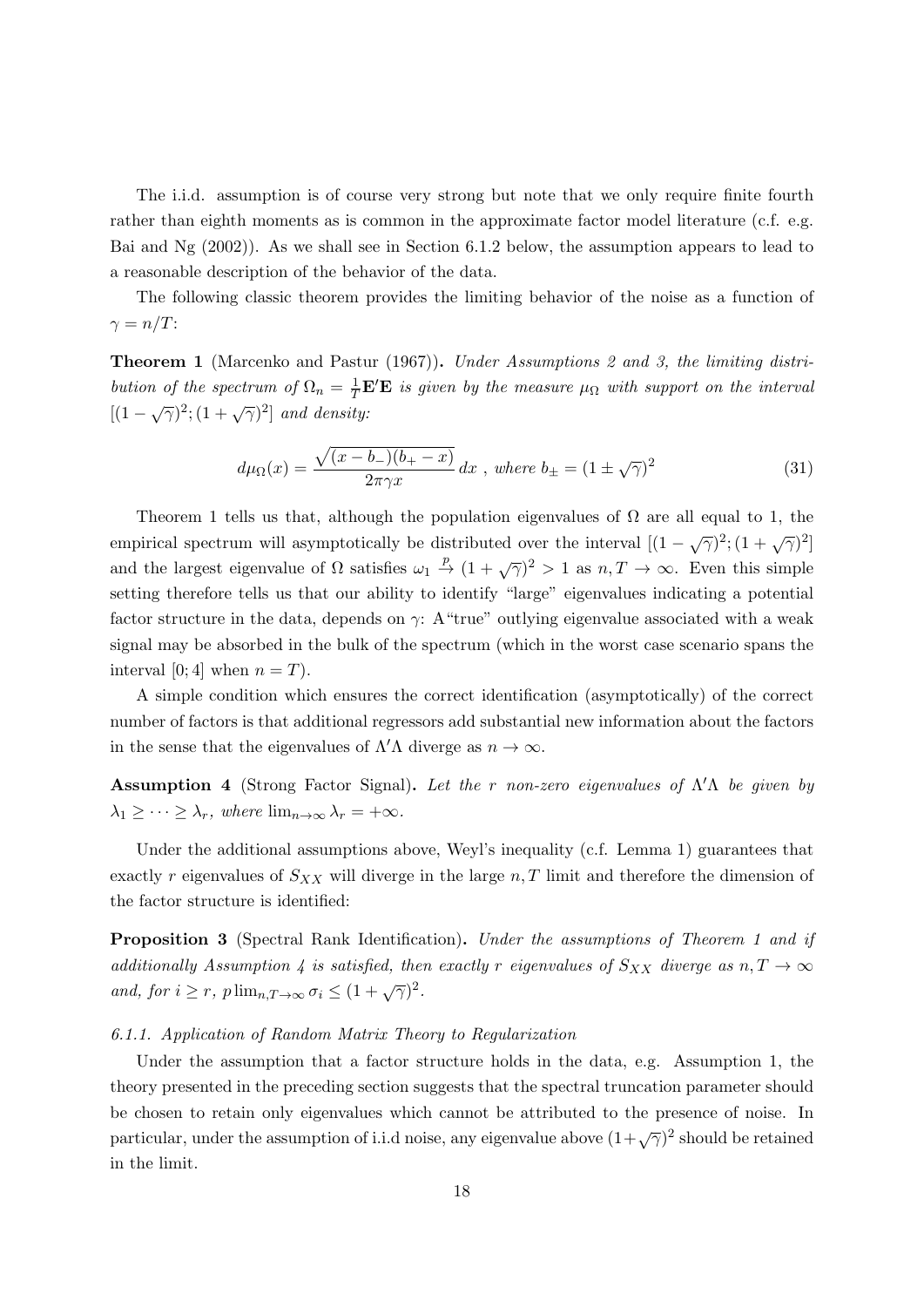The largest eigenvalue of the noise covariance matrix,  $\Omega_n$  converges to  $(1+\sqrt{\gamma})^2$ , but how fast is the convergence and what is the asymptotic distribution of the largest eigenvalue? Theorem 2, due to Johnstone (2001), shows that the suitably normalized largest eigenvalue has a limiting Tracy-Widom distribution, denoted  $TW_1$ , and shown in Figure A.4:

**Theorem 2** (Johnstone (2001)). Under Assumptions 2 and 3, the largest eigenvalue,  $\omega_1$ , of the noise covariance matrix,  $\Omega_n$ , satisfies the CLT

$$
\frac{\omega_1 - \mu_{n,T}}{\sigma_{n,T}} \xrightarrow{\mathcal{D}} TW_1 \tag{32}
$$

where TW<sub>1</sub> is the Tracy-Widom distribution corresponding to the first  $\beta$ -ensemble (c.f. Figure  $A.4)$ : √ √

$$
\mu_{n,T} = \frac{(\sqrt{n} + \sqrt{T-1})^2}{T} \approx (1 + \sqrt{\gamma})^2
$$
\n(33)

$$
\sigma_{n,t} = \frac{(\sqrt{n} + \sqrt{T - 1})}{T} \left[ \frac{1}{\sqrt{T - 1}} + \frac{1}{\sqrt{n}} \right]^{1/3} \approx T^{-2/3} (1 + \sqrt{\gamma})^{4/3} \gamma^{-1/6} \tag{34}
$$

Based on the Theorem, we see that the convergence of the maximum eigenvalue of  $S_{XX}$ under the null of no factor structure is quite rapid, and a cutoff value for the spectral truncation can be chosen based on a suitable percentile of the limiting distribution. In the empirical section below, we denote this data driven version of spectral truncation regularization by "SMP".

In finite samples, there may be significant uncertainty around this signal-noise cut-off and the Tikhonov scheme provides a way of down-weighting eigenvalues below the cut-off while maintaining a large weight on eigenvalues above the cut-off. To be specific, we chose  $\rho$  such that an eigenvalue at the chosen Tracy-Widom quantile receives a weight of  $\frac{1}{2}$ , and denote this data driven regularization scheme by "TMP" in the empirical applications below.

## 6.1.2. Empirical Spectra

In section 7 below we consider forecasting based on a number of macro economic and yield curve datasets with different panel sizes. The question we ask here is, how well do these panels conform to the asymptotic random matrix theory laid out above? In panel (a) of Figure A.5 we show the empirical spectrum of the panel of 108 macro time series considered in Stock and Watson (2011), corresponding to a panel size of  $n = 108, T = 195$ , along with the limiting distribution of Theorem 1.<sup>23</sup> Clearly, the match is quite poor, with the Stock and Watson (2011) data displaying several large eigenvalues. In particular, there are around 6 eigenvalues that are clearly separated from the bulk spectrum. The observed deviation from the asymptotic theory could of course be due to several reasons: A finite sample phenomenon, serial dependence, and cross sectional dependence. To investigate this further, panel (b) shows the effect of applying

<sup>&</sup>lt;sup>23</sup>Note that  $T = 195$  considered here corresponds to the full sample. In our rolling out-of-sample exercises we have  $T = 100$ .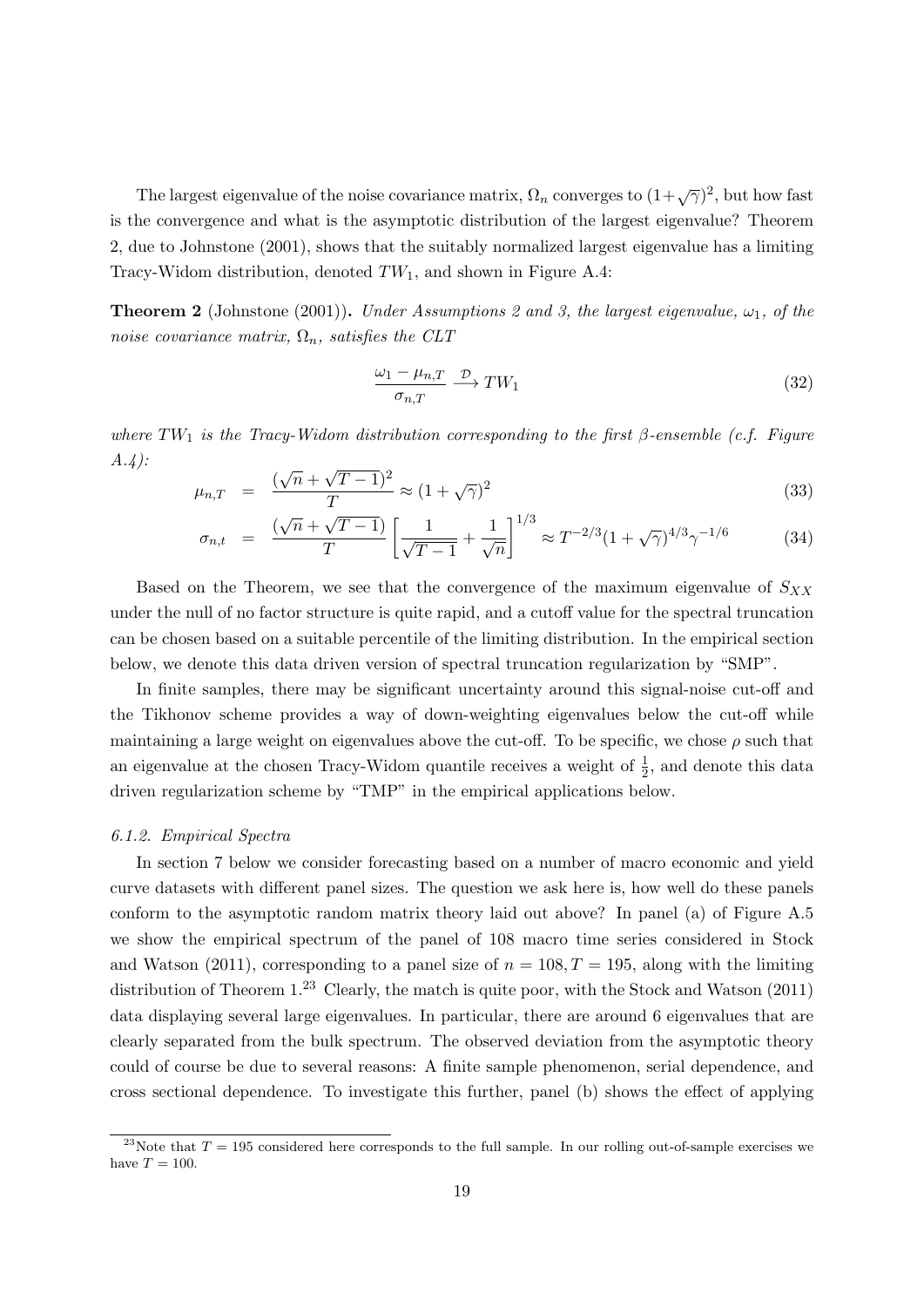an  $AR(12)$  filter to the X, so that any serial dependence is vastly reduced, while the crosssectional dependence is mainly left intact. This apparently has little or no effect on the empirical spectrum and we therefore can rule out serial dependence as a likely cause. Finally, in panel (c) we generate 10,000 synthetic panels by independently reshuffling the time indices of each individual time series, thereby breaking both time series as well as cross-sectional dependence in the data. Here we see a perfect match with the asymptotic theory and therefore conclude that the observed deviation in panel (a) was primarily due to cross-sectional dependence (i.e. factor structure) and not a finite sample phenomenon, nor due to serial dependence in the data.

The yield curve data sets correspond to much smaller panels with  $n = 15, T = 468$  for which the asymptotic theory might be expected to be less in accordance with the observed finite sample behavior. Panel  $(1a)-(2a)$  of Figures A.6&A.7 show the empirical spectra for the four bond excess return predictor panels. The deviations from the asymptotic theory are substantial with at least one large outlier. In panels (1b)-(2b) we show that serial correlation does not appear to be driving this result. Finally, in panels  $(1c)-(2c)$ , we see that, reshuffling the time index of each series independently, almost restores adherence to the asymptotic theory although minor deviations persist, likely due to the relatively small panel size of only 15 eigenvalues.

## 7. Empirical Applications

We illustrate the empirical performance of the proposed family of regularized reduced rank regression (RRRR) models, relative to a number of existing alternative models, when applied to the following standard forecasting problems in macroeconomics and finance: (i) forecasting a large set of macroeconomic series as in Stock and Watson (2011); (ii) forecasting a small set of bond excess return series as in Cochrane and Piazzesi (2005) and Cieslak and Povala (2011). In each application we explicitly account for model parsimony (Occam's razor) as given by the number of forecasting factors used for predicting all m outcomes.

## 7.1. Model taxonomy

The two types of shrinkage employed in our RRRR modeling approach lead to a natural model taxonomy in terms of number of forecasting factors and regressor components. Our taxonomy table A.1 summarizes all models considered in the empirical illustrations.

First, Panel A in Table A.1 depicts models based on a fixed number of regressor components with the r-th row  $(r = 1, 2, ..., n)$  and k-th column  $(k = 1, 2, ..., \min(r, m - 1)$  and  $k = m)$ corresponding to models with  $r$  regressor components and  $k$  forecasting factors. In particular, for  $k = 1, 2, ..., \min(r, m - 1)$  we denote as RRRRk-PCr our regularized reduced rank regression model with  $k$  forecasting factors and  $r$  principal components obtained via the fixed spectral truncation cutoff r in section 4.2 above. As indicated on the main diagonal of the table, for  $k = r$  this is simply equivalent to principal component regression with r factors, denoted PCR-r, while the bottom right corner of the table corresponding to  $r = n$  and  $k = m$  represents OLS.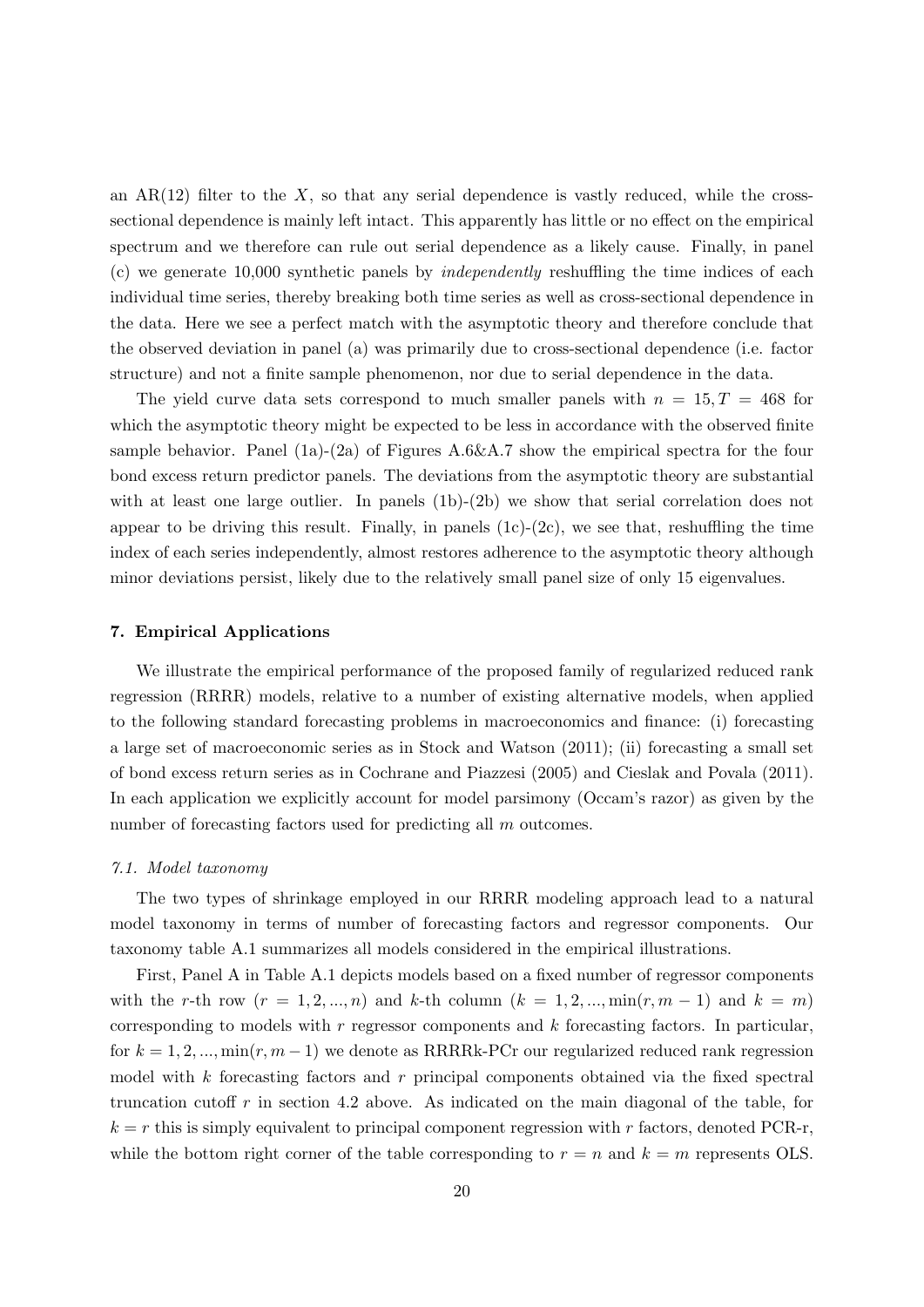Finally, in the last column of the table, for  $k = m$ , we consider alternative methods that do not impose a smaller common set of forecasting factors across the m outcomes. For  $r = 1, 2, ..., n-1$ these comprise partial least squares with  $r$  automatic regressor components denoted as PLSr, the three-pass regression filter with r automatic regressor components denoted as  $3PRF-r$ , as well as a version of ridge regression using spectral truncation with  $r$  principle components denoted as  $RR-r.^{24,25}$ 

Next, Panel B in Table A.1 presents models relying on data driven regularization of the regressor components stemming from our random matrix theory results in section 6.1. In particular, in column k of the table, for  $k < m$ , RRRRk-SMP (row 1) and RRRRk-TMP (row 2) stand for our regularized reduced rank regression model with k forecasting factors in which the number of regressor components is determined by proposition 3, utilizing respectively spectral truncation (SMP) or Tikhonov (TMP) schemes as detailed is Section 6.1.1. We further impose the natural restriction that the chosen number of regressor components is not smaller than  $k$ , which is the minimum number of components required to span  $k$  forecasting factors of full rank.<sup>26</sup> Finally, the last column in Panel B of the table for  $k = m$  displays the corresponding models with no reduction in the number of forecasting factors, denoted as RR-SMP (row 1) and RR-TMP (row 2), which stand for ridge regression with the respective data driven regularization approaches.

We rely on the above model taxonomy in our empirical illustrations and compare the forecasting performance of various RRRR and RR models to OLS, PCR, PLS and 3PRF as relevant alternatives. Our primary focus in what follows is on the more interesting set of parsimonious RRRR models with  $k \ll m$ , which allows us to study the extent to which just a few common factors may jointly be able to forecast multiple variables of interest.

#### 7.2. Forecasting macroeconomic series

In our first empirical illustration we consider the 35 aggregate and 108 disaggregate quarterly U.S. macroeconomic series analyzed by Stock and Watson (2011), with a total of 195 quarterly observations from  $1960:Q2$  through  $2008:Q4$ . After transforming and categorizing each series, we produce rolling out-of-sample one-step-ahead forecasts with rolling window size 100 quarters for various models in our taxonomy table  $A.1<sup>27</sup>$  Following Stock and Watson (2011), we report distributions of relative RMSE by forecasting method relative to the PCR-5 benchmark. Table A.2 summarizes the results when forecasting the entire set of 143 macroeconomic variables univariately without imposing a common factor structure as in Stock and Watson (2011), while

<sup>&</sup>lt;sup>24</sup>Note that RR-r can also be defined as RRRR1-PCr when applied to forecast each outcome univariately in isolation from the rest of the outcomes rather than jointly.

<sup>&</sup>lt;sup>25</sup>The PLS and 3PRF estimators referred to throughout are implemented using the MATLAB code accompanying Kelly and Pruitt (2011) which also introduces the "automatic" regressor terminology.

 $^{26}$ The same restriction explains the lower triangular structure in Panel A of Table A.1 for the RRRR models with a fixed number of regressor components.

 $27$ We thank Mark Watson for making the Gauss programs for replicating Stock and Watson (2011) available.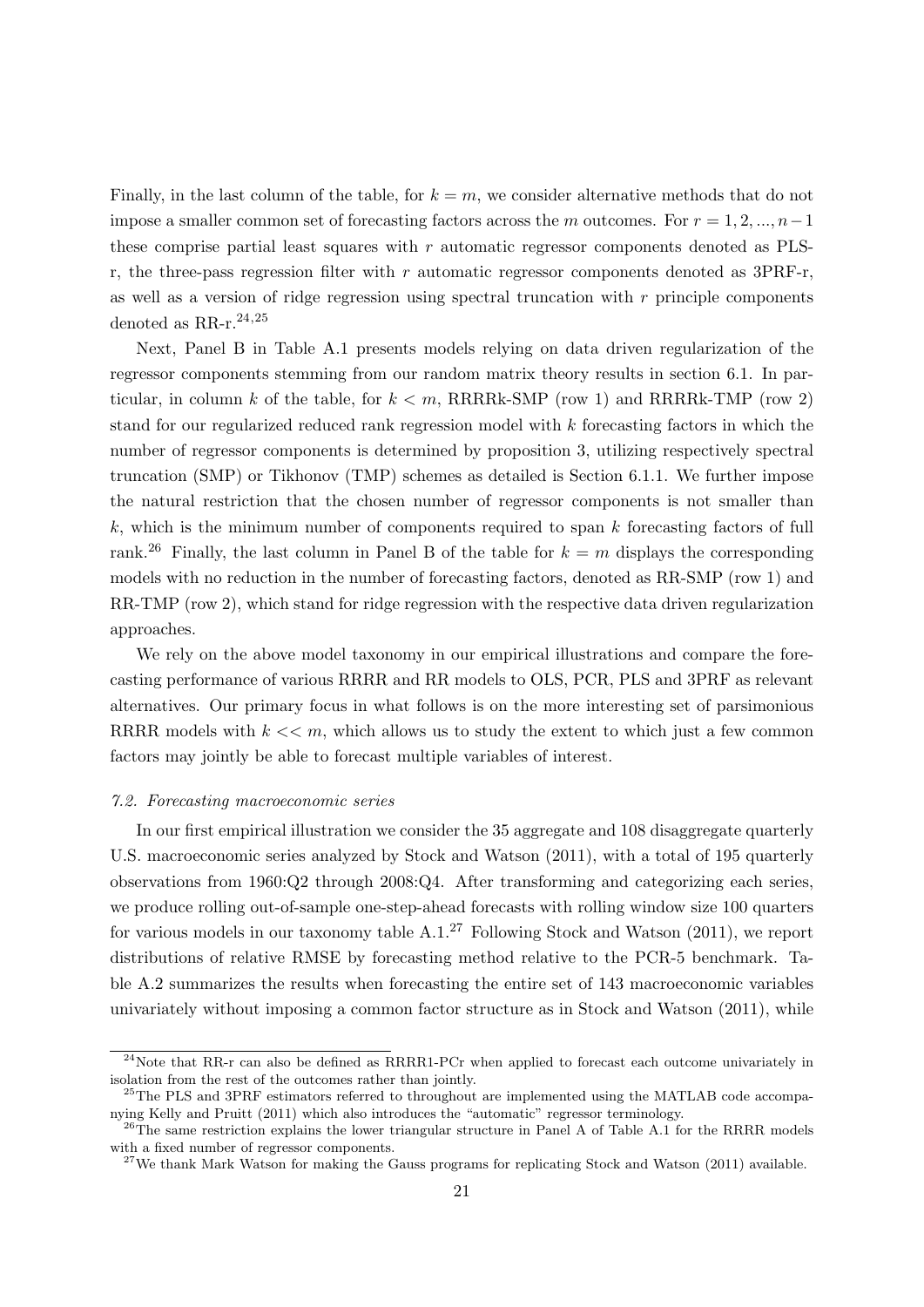Table A.3 contains results for the more interesting case when forecasting the subset of 35 aggregate macroeconomic variables by imposing common forecasting factors. The predictors in both cases comprise the subset of 108 disaggregate macroeconomic series. The tables present both percentiles and empirical probabilities for intervals chosen to highlight any substantial downward/upward deviations from a ratio equal to 1, indicating better/worse performance relative to the PCR-5 benchmark.

As a natural starting point, Table A.2, Panel A reports results for the AR-4 and PCR-50 "naive" benchmark models considered also by Stock and Watson (2011). In particular, the obtained percentiles coincide with those reported by Stock and Watson (2011) for the same "naive" models.<sup>28</sup> Such exact match allows for meaningful comparison between the performance of the rest of the models we present in Table A.2, Panels B, C, D, E to the performance of the other shrinkage models considered by Stock and Watson  $(2011)$  but not implemented here.<sup>29</sup> Overall, our findings are in line with the main conclusion in Stock and Watson (2011), that PCR-5 is hard to outperform consistently across all 143 series. Moreover, any improvement in the left tail of the distribution is more than offset by a deterioration in the right tail, keeping the median roughly equal to 1 at best. The only notable competitor to PCR-5 appears to be our RR-SMP model exploiting the random matrix theory results in section 6.1. As evident from the first row in Panel C of Table A.2, RR-SMP attains a slightly better left tail without any significant distortion in the right tail. A closer look at the distribution of the spectral truncation cutoff implied by our MP (data driven) method reveals that it has a median of 5 and varies only mildly from 3 to 8 across different series and time windows. This provides a compelling rationale for why PCR-5 emerges as a hard to beat benchmark in Stock and Watson (2011), leaving only modest room for improvement by suitable data driven procedures for determining the degree of regularization. As such, our RR-SMP model appears to be the only viable competitor to PCR-5 in terms of overall performance across all macro series among the shrinkage methods considered in this paper and in Stock and Watson (2011), as well as the recently proposed 3PRF models and its closely related PLS counterparts. We attribute the success of RR-SMP to the reasonably good finite sample validity of our random matrix theory results for the considered macroeconomic series.

We next consider the more restricted problem of jointly forecasting all 35 aggregate macroeconomic series with a common smaller set of factors extracted from the 108 disaggregate series. Table A.3 presents results for the distribution of RMSE relative to the PCR-5 benchmark for models grouped by number of forecasting factors set to 1 (panel A), 3 (Panel B), 5 (Panel C), 7 (Panel D), and 35 (Panel E). It is quite striking to observe that now a viable competitor to PCR-5 is delivered by RRRR5-SMP, performing essentially on par with RR-SMP and outperforming 3PRF and PLS, none of which imposes common factor structure. By contrast, our approach to

 $^{28}$ See table 5, panel (a) in Stock and Watson (2011) in whose notation PCR-50 is denoted as OLS.

 $29$ See again table 5, panel (a) in Stock and Watson (2011).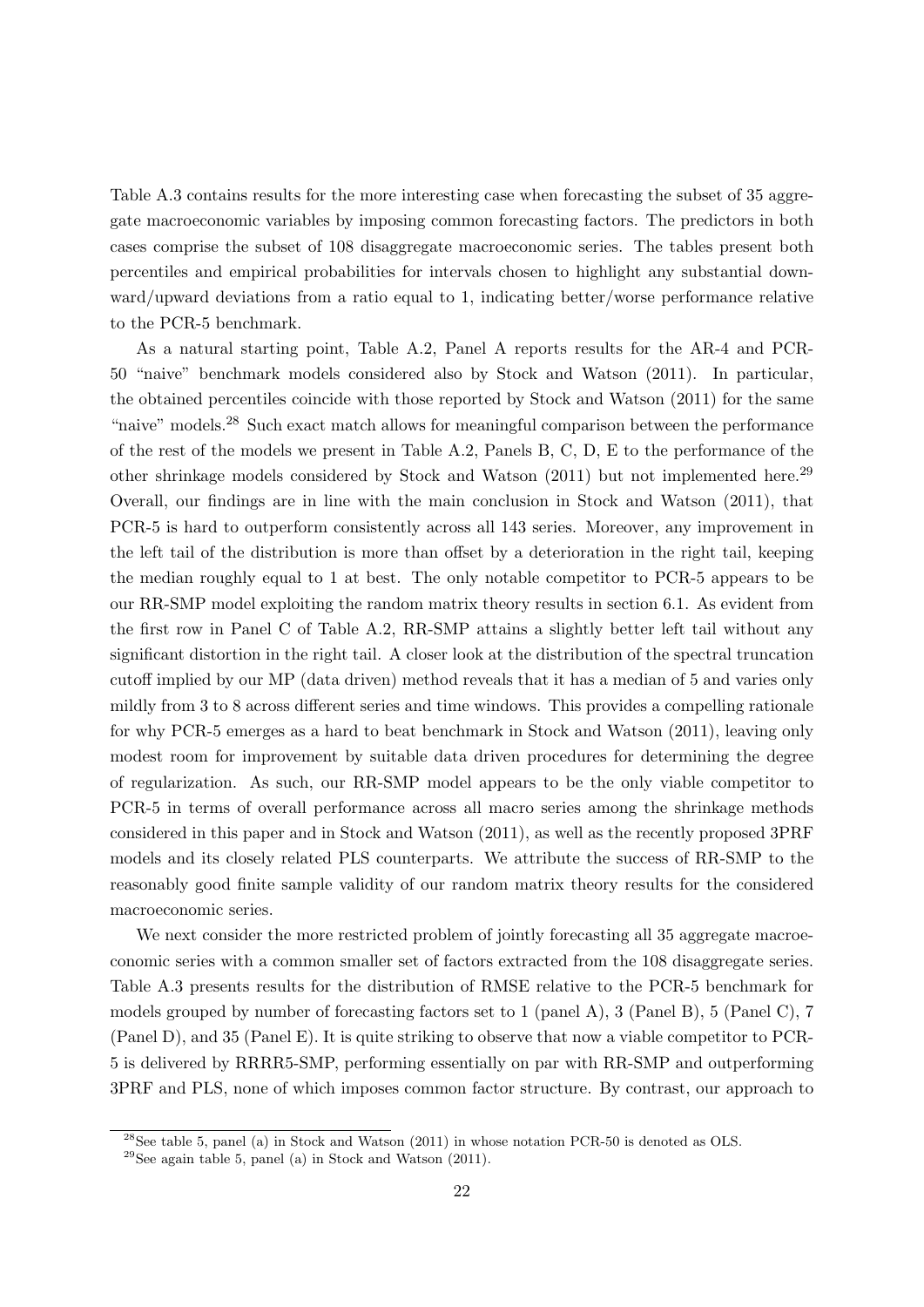combine the two types of shrinkage in a way that disentangles the degree of regularization of the predictors from the number of factors that explain the outcomes offers a viable parsimonious alternative to PCR-5. This finding should be of great interest to empirical macro economists in the construction of VAR models.

Finally, it is interesting to observe that there appears to be marked difference in the outof-sample forecasting performance of the spectral (SMP) and Tikhonov (TMP) regularization schemes in the considered data driven versions of our RRRR and RR models. The distribution of relative RMSE vis-a-vis the PCR-5 benchmark reported in tables A.2 and A.3 reveals that overall, across the considered large set of macroeconomic series, spectral truncation is generally more preferable than Tikhonov regularization. In this regard, our results can be related to Mol et al. (2008) who use ridge regression with Tikhonov regularization in a Bayesian framework to forecast industrial production and inflation and provide a set of comparisons indicating that different PCR benchmarks (and PCR-5 in particular) are hard to beat in terms of relative RMSE using ridge regression. Using the much larger set of macroeconomic series studied by Stock and Watson (2011), we find that a similar result holds for our data-driven RR-TMP and RRRR-TMP models relying on Tikhonov regularization. By contrast, the spectral truncation regularization that we utilize in our RR-SMP and RRRR-SMP models appears to offer a viable data-driven alternative to the PCR-5 benchmark.

# 7.3. Forecasting bond excess returns

There are numerous examples in the finance literature where it is natural to think that a small number of forecasting factors drive multiple outcomes and hence our RRRR models are a particularly relevant forecasting approach. As an illustration we consider forecasting bond excess returns, known to be largely driven by a single common forecasting factor constructed differently by Cochrane and Piazzesi (2005) from forward rates and more recently by Cieslak and Povala (2011) from maturity-related inflation cycles. For the period 1972-2010 we produce rolling out-of-sample forecasts with rolling window size 120 months for five different sets of predictors: (i) cycles (table A.4); (ii) forwards (table A.5); (iii) forward slopes (table A.6); (iv) yield curve slopes (table A.7); (v) the union of cycles and yield curve slopes (table A.8).<sup>30</sup> Although there are only about 15 predictors, the design matrix,  $\mathbf{X}$ , is extremely ill-conditioned as shown in Figure A.1, thus necessitating the use of regularization.

For each set of predictors constructed from zero-coupon bonds with maturities from 1 to 15 years we forecast monthly bond excess returns for maturities ranging from 2 to 15 years and report out-of-sample  $R^2$  by forecasting method relative to a rolling average benchmark. Our data source is the commonly used Gürkaynak, Sack, and Wright (2006) set of zero coupon yields (GSW), maintained and made publicly available by the Federal Reserve Board. As noted by Gürkaynak et al. (2006), the short end of the yield curve for maturities below 1 year is not

<sup>30</sup>Results for other possible combinations of predictors are available upon request.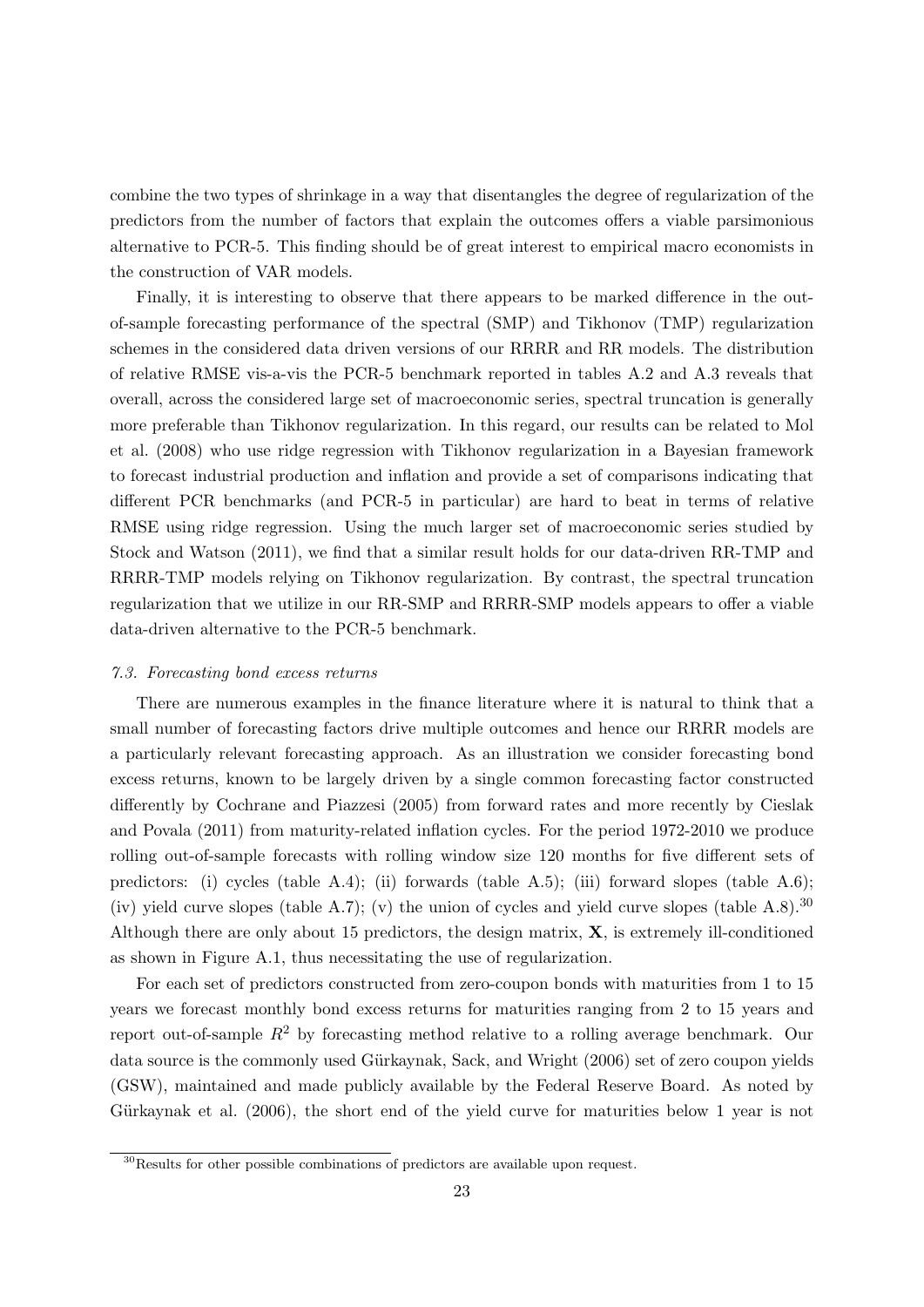reliably interpolated. Therefore, we construct forwards and cycles without utilizing GSW data for maturities shorter than 1 year, while in our set of yield curve slopes we instead opt to include the 1-month and 3-month T-bill rate from the CRSP Fama Risk-Free Rates Database.<sup>31</sup> The 1-month T-bill rate plays the role of the risk free rate that we use to construct monthly bond excess returns. Thus, the part of our empirical analysis based on forwards, forward slopes, and cycles complements Cochrane and Piazzesi (2005) and Cieslak and Povala (2011) by considering non-overlapping monthly bond excess returns in a rolling out-of-sample forecast exercise rather than in-sample analysis of 12-month overlapping bond excess returns. Moreover, using our RRRR methods we document non-trivial predictive power of the yield curve slopes (even more so when combined with cycles) for the monthly non-overlapping excess returns in our sample.

Our main findings from the bond data analysis can be summarized as follows. First, our regularized reduced rank regression models imposing common forecasting factors are always among the best performing models for each set of predictors. Second, we document that the predictive power of yield curve slopes (table A.7) is as strong as the predictive power of cycles (table A.4), while forward slopes (table A.6) and forwards (table A.5) in particular have markedly lower predictive power. Third, and most important of all, we document that combining yield curve slopes and cycles as predictors almost doubles the out-of-sample predictive power of the regressions for the longest maturities and our RRRR1-PC5 regularized reduced rank regression model clearly outperforms the rest of the methods in this case (table A.8), while RRRR1- SMP remains a close competitor among the data-driven methods for choosing the degree of regularization. Overall, our results make a strong case for using our regularized reduced rank models for forecasting bond excess returns which enable the extraction of predictive information from the combination of multiple (possibly extremely ill-conditioned) predictor sets.

Comparing the spectral (SMP) and Tikhonov (TMP) regularization schemes across the macro and bond applications, it can be observed that no one scheme uniformly dominates in terms of forecasting performance. Instead the appropriate choice appears to depend on the spectral properties of the data and (likely) the panel size. In particular, in the macro data (large  $n$ ), eigenvalues tend to be relatively closely spaced around the MP cutoff and SMP clearly out-performs TMP. Comparing the filter factors (c.f. Figures A.2-A.3), the Tikhonov scheme assigns non-trivial weight to a great many (possibly noisy) eigenvalues while the spectral truncation scheme leads to a much simpler factor structure of the regularized regressors. By contrast, TMP outperforms SMP in the bond data applications (small  $n$ ), where the spacing of eigenvalues around the MP cut-off tends to be sparse leading the SMP scheme to pick just 1 or 2 factors. One possible interpretation of the performance of TMP relative to SMP is therefore that a few of the eigenvalues just below the MP threshold (which would receive positive weight under TMP) contain valuable predictive information. This is consistent with the observed good performance of the less conservative fixed truncation rules such as RRRR1-PC5 in the case of

 $31$ Note that the corresponding monthly forward rates still cannot be constructed without interpolation.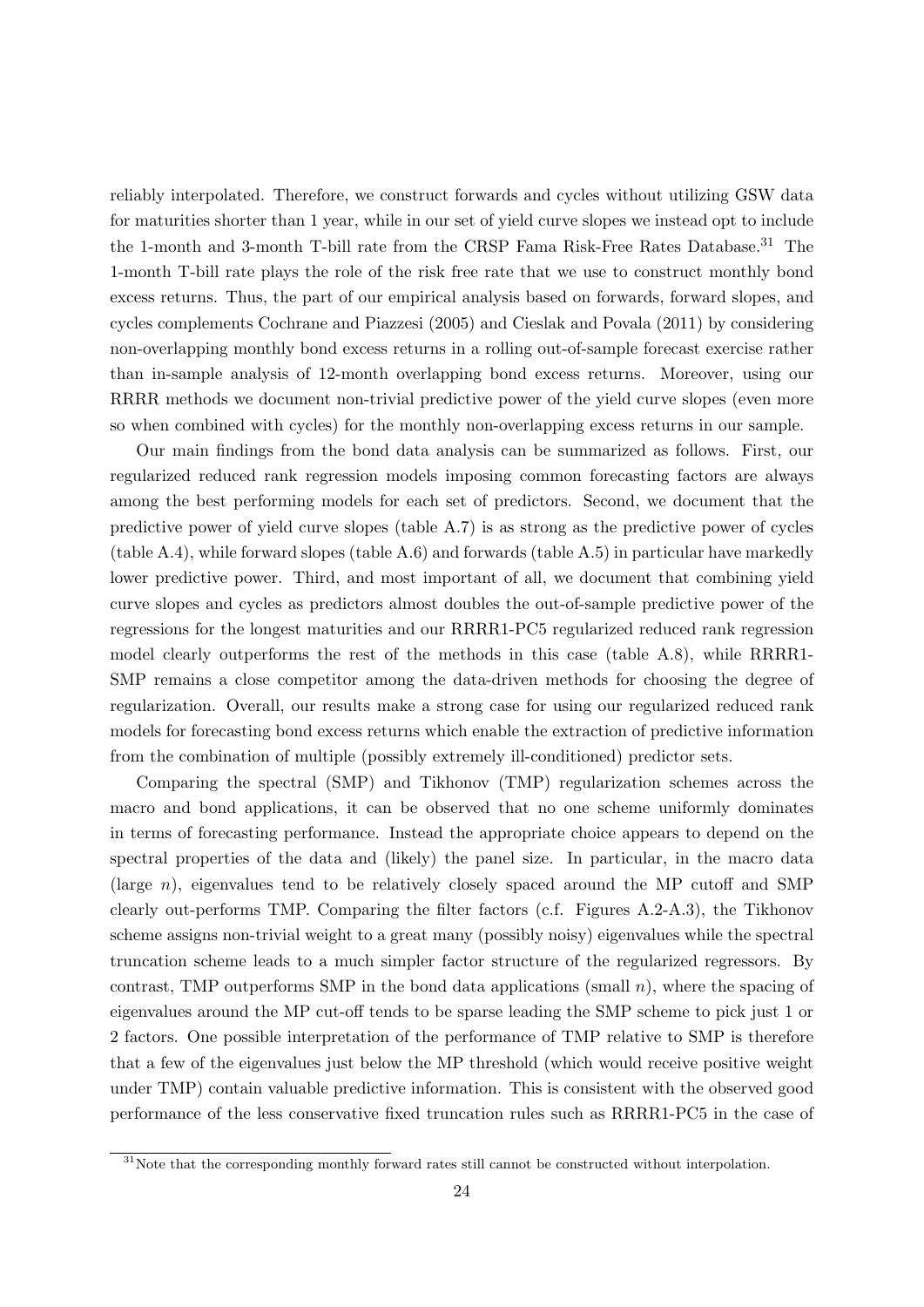the combined yield slopes and cycles predictor set.

# 8. Conclusion

We have proposed the Regularized Reduced Rank Regression (RRRR) forecasting model as a robust method for jointly forecasting multiple outcomes in situations with many predictors or nearly collinear predictors. The RRRR model combines two distinct types of shrinkage estimation (in terms of the singular values of  $S_{XX}$  and the canonical correlations) and can be derived from a penalized reduced rank regression model as the solution to a standard generalized eigenvalue problem. Analogous to the ridge regression, the penalized RRRR estimate has a natural Bayesian interpretation in terms of a Gaussian precision prior on the regression slopes. Moreover, in a purely frequentist setting, we have shown how to motivate the choice of regularization parameter using classical results from random matrix theory in the large  $n, T$  limit.

A key advantage of RRRR models over existing univariate techniques is the extraction of common predictive factors that jointly forecast the outcomes of interest. This is particularly pertinent when Y itself contains a strong factor structure that is forecastable. Compared to principal component regression (PCR), RRRR produces a more parsimonious forecasting model whenever some important factors in  $X$  are irrelevant for forecasting Y, as clearly seen in our application to forecasting bond excess returns.

While factor models provide a convenient solution to the curse of dimensionality faced by variable selection methods, a common concern is the interpretability of purely "statistical" factors. We show how to alleviate this problem when the econometrician is able to assign (possibly non-exclusive) "group"-memberships to individual variables. In this case, a set of linear restrictions can be imposed on the factor extraction problem to ensure that each factor involves only variables that share a common group characteristic. While the total number of required forecasting factors may increase due to these restrictions, the factor interpretability is restored.

In our applications to out-of-sample forecasting of macro economic time series and bond excess returns, we find that the regularized reduced rank regression (RRRR) models are robust and offer an attractive alternative to principal component regression (PCR). In particular, they deliver more parsimonious (lower dimensional) forecasting models than competing methods when jointly predicting multiple outcomes that share a common factor structure (e.g. bond excess returns). Moreover, we show that a single factor model can almost double the predictability of one-month bond excess returns across a wide maturity range by using a set of predictors combining yield slopes and the maturity related cycles of Cieslak and Povala (2011). Furthermore, the data driven version of our models based on spectral truncation offers a formal justification why the Stock and Watson (2011) choice of five principal components is often the most suitable one when forecasting large sets of macro variables. However, we stress that no one model appears to be uniformly best in terms of out-of-sample performance across datasets and subsamples.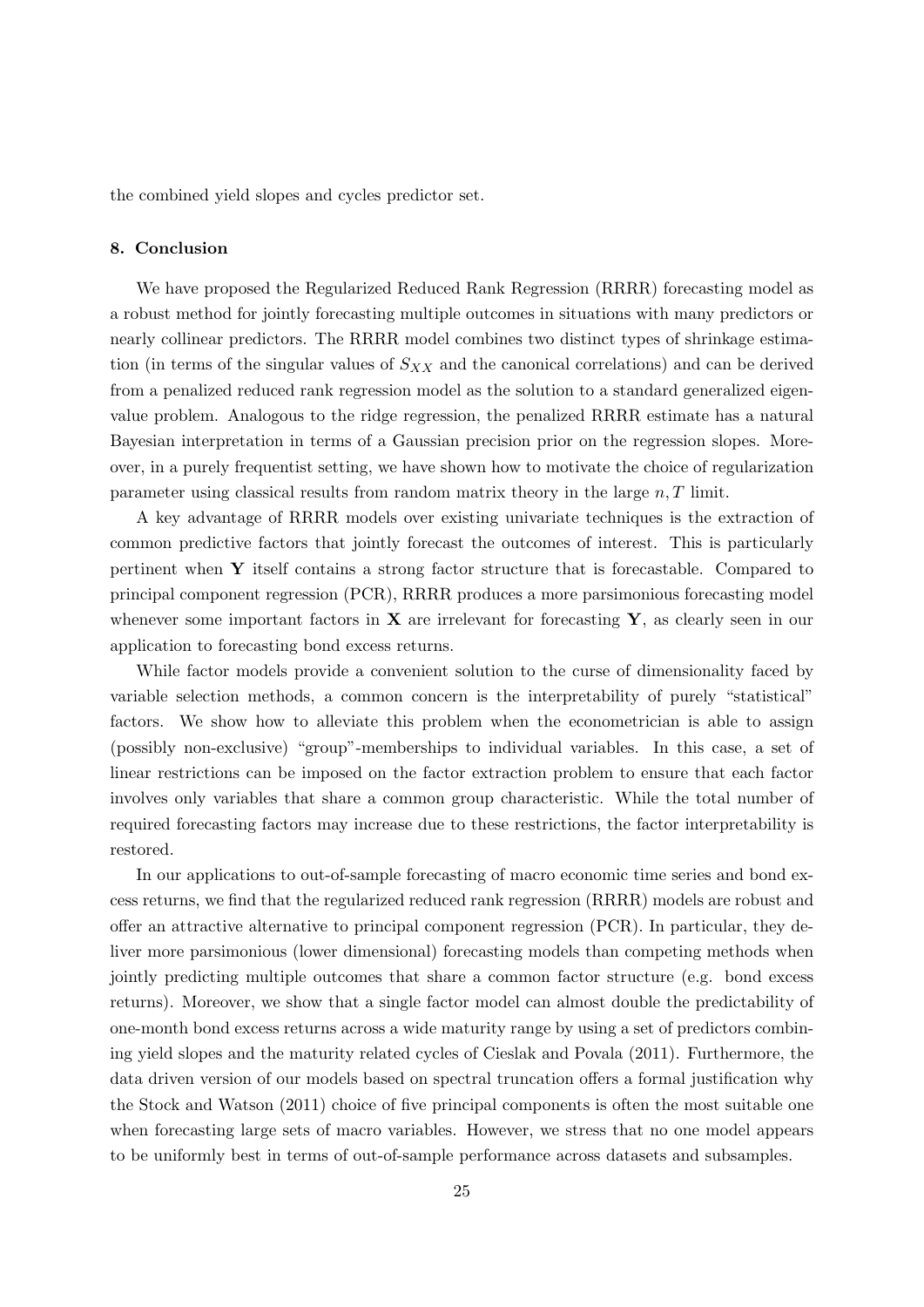# References

- Anderson, T. W., 1951. Estimating linear restrictions on regression coefficients for multivariate normal distributions. The Annals of Mathematical Statistics 22 (3), pp. 327–351.
- Bai, J., Ng, S., January 2002. Determining the number of factors in approximate factor models. Econometrica 70 (1), 191–221.
- Burman, P., Chow, E., Nolan, D., 1994. A cross-validatory method for dependent data. Biometrika 81 (2), pp. 351–358.
- Cieslak, A., Povala, P., 2011. Understanding bond risk premia. Tech. rep., Northwestern University.
- Cochrane, J. H., Piazzesi, M., 2005. Bond risk premia. The American Economic Review 95 (1), pp. 138–160.
- Doan, T., Litterman, R., Sims, C., 1984. Forecasting and conditional projection using realistic prior distributions. Econometric Reviews 3 (1), 1–100.
- Gantmacher, F., 1960. Theory of Matrices. Chelsea, New York.
- Geweke, J., 1996. Bayesian reduced rank regression in econometrics. Journal of Econometrics 75 (1), 121 146.
- Gürkaynak, R. S., Sack, B., Wright, J. H., October 2006. The u.s. treasury yield curve: 1961 to the present. Tech. Rep. 28, Federal Reserve Board Finance and Economics Discussion Series.
- Izenman, A. J., 1975. Reduced-rank regression for the multivariate linear model. Journal of Multivariate Analysis  $5(2)$ ,  $248 - 264$ .
- Johnstone, I. M., 2001. On the distribution of the largest eigenvalue in principal components analysis. The Annals of Statistics 29 (2), pp. 295–327.
- Kelly, B., Pruitt, S., 2011. The three-pass regression filter: A new approach to forecasting using many predictors. Tech. rep., Chicago Booth.
- Koop, G., Potter, S., 2004. Forecasting in dynamic factor models using bayesian model averaging. Econometrics Journal 7 (2), 550–565.
- Marcenko, V. A., Pastur, L. A., 1967. Distribution of eigenvalues for some sets of random matrices. Math. USSR Sbornik 1 (4), 457–484.
- Mol, C. D., Giannone, D., Reichlin, L., 2008. Forecasting using a large number of predictors: Is bayesian shrinkage a valid alternative to principal components? Journal of Econometrics 146 (2), 318 – 328, ¡ce:title¿Honoring the research contributions of Charles R. Nelson¡/ce:title¿.
- Onatski, A., 2010. Determining the number of factors from empirical distribution of eigenvalues. The Review of Economics and Statistics 92 (4), pp. 1004–1016.
- Patterson, N., Price, A. L., Reich, D., 12 2006. Population structure and eigenanalysis. PLoS Genet 2 (12), e190.
- Racine, J., 2000. Consistent cross-validatory model-selection for dependent data: hv-block cross-validation. Journal of Econometrics 99 (1),  $39 - 61$ .
- Raftery, A. E., Madigan, D., Hoeting, J. A., 1997. Bayesian model averaging for linear regression models. Journal of the American Statistical Association 92 (437), pp. 179–191.

URL http://www.jstor.org/stable/2291462

- Stein, C., 1956. Inadmissibility of the usual estimator for the mean of a multivariate normal distribution. Proc. Third Berkeley Symp. on Math. Statist. and Prob. 1, 197–206.
- Stock, J., Watson, M., 2002. Macroeconomic forecasting using diffusion indexes. Journal of Business & Economic Statistics 20, 147–162.
- Stock, J. H., Watson, M. W., August 1998. Diffusion indexes. Working Paper 6702, National Bureau of Economic Research.

URL http://www.nber.org/papers/w6702

- Stock, J. H., Watson, M. W., February 2011. Generalized shrinkage methods for forecasting using many predictors. Working paper, Princeton University.
- Troyanskaya, O., Cantor, M., Sherlock, G., Brown, P., Hastie, T., Tibshirani, R., Botstein, D., Altman, R. B., 2001. Missing value estimation methods for dna microarrays. Bioinformatics 17 (6), 520–525.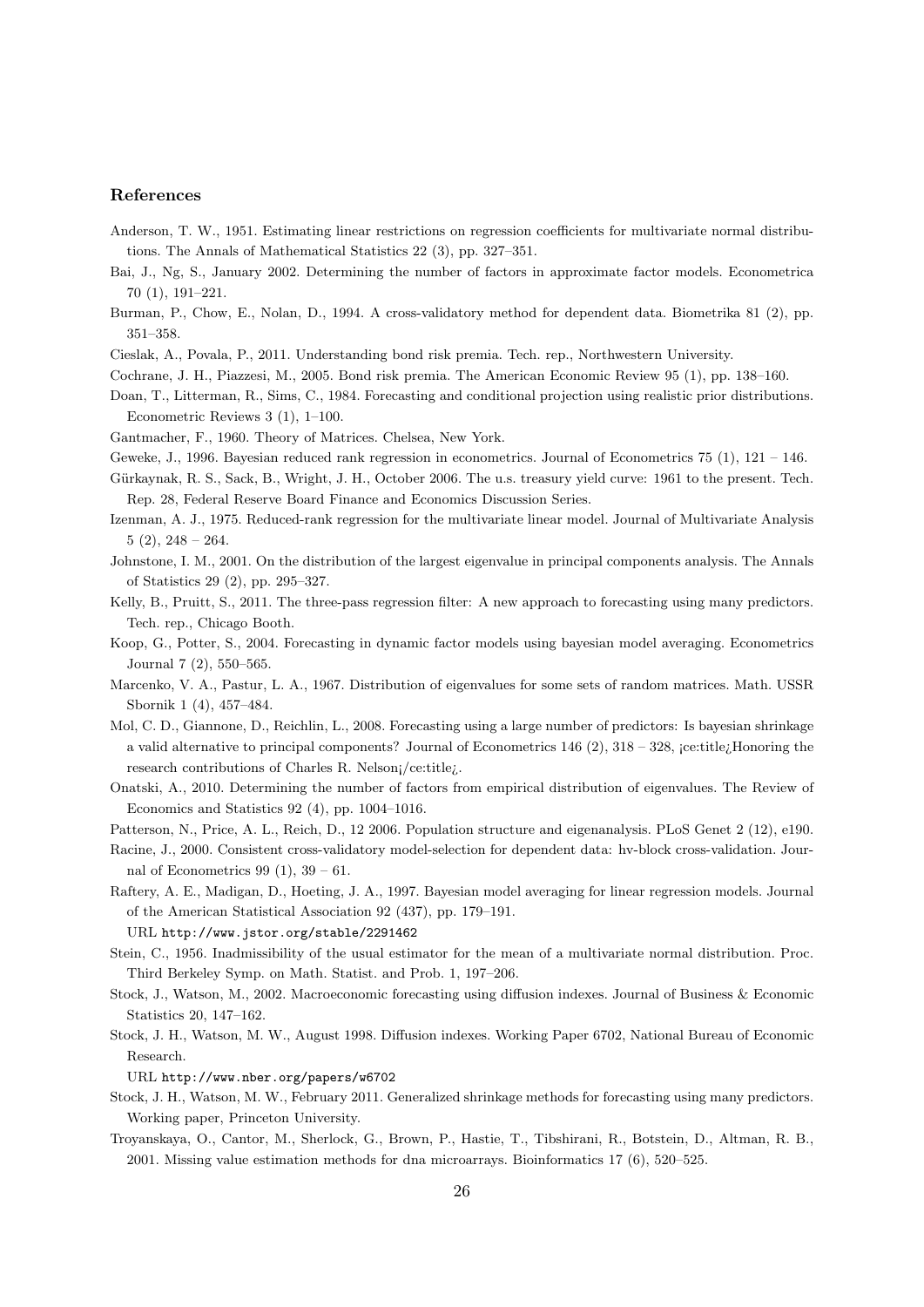Appendix A. Figures and Tables



FIGURE A.1: The singular values of the Stock and Watson (2011) macro data and the four sets of bond excess return predictors considered: The Cieslak and Povala (2011) inflation cycles, the Forward rates, Forward slopes (with respect to the 1 month rate), the current yield slopes (with respect to the 1 month rate). The macro data contains 108 individual time series while the bond excess return predictors consist of 15 series each (corresponding to maturities of 1 through 15 years).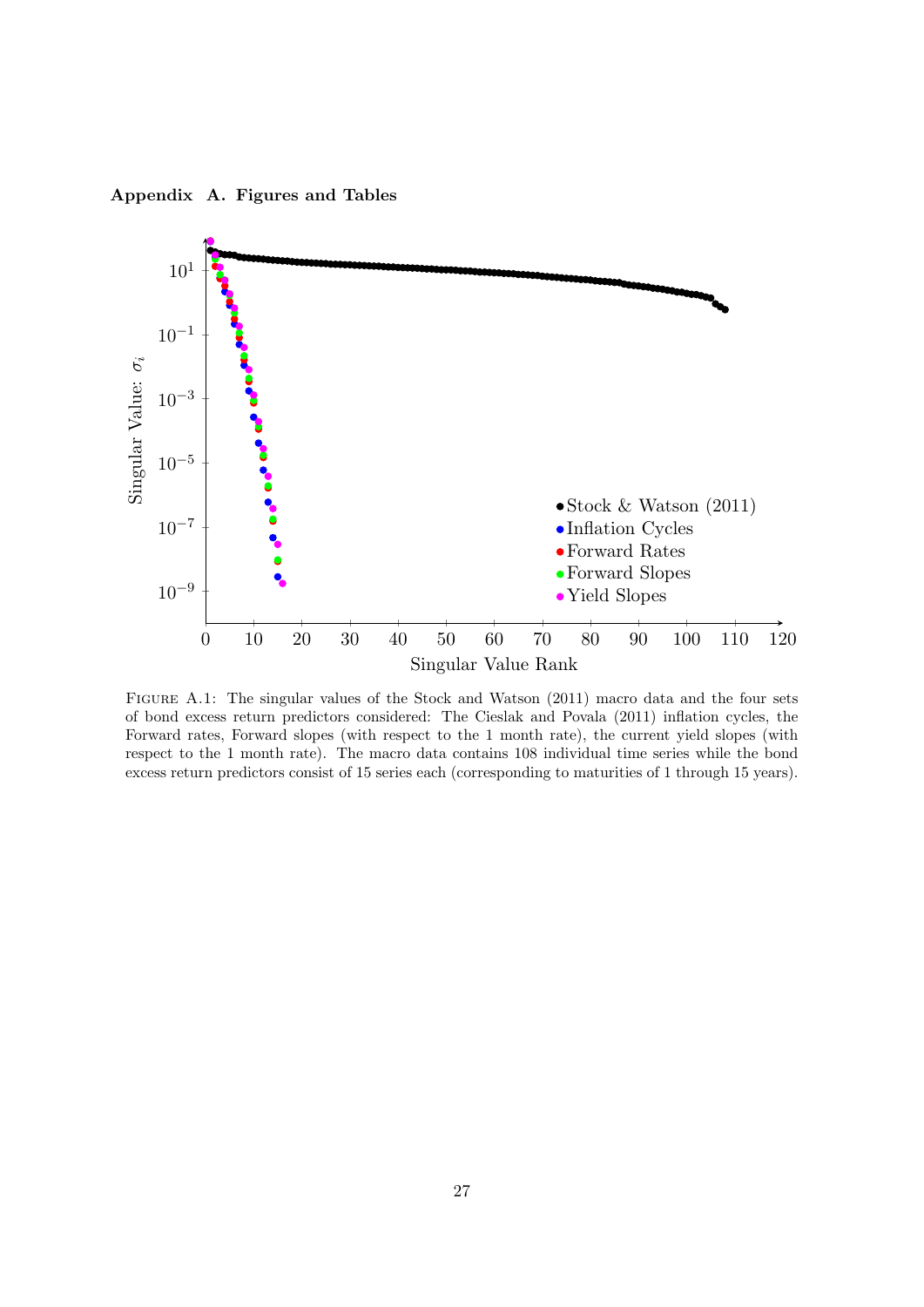

FIGURE A.2: The filter factors  $f_i$  as a function of the size of the singular value  $\sigma_i$  of the Stock and Watson (2011) macro data for the two regularization schemes considered. In each case the regularization parameter is set to  $\rho = \sigma_{10}$ , the tenth largest singular value.



Figure A.3: The filtered reciprocal singular values of the Stock and Watson (2011) dataset of 108 macroeconomic variables. The spectral truncation filter works by setting all singular values of  $\bf{X}$ that fall below a given cut-off level to zero while the Tikhonov scheme down weights small singular values. In each case the regularization parameter is set to  $\rho = \sigma_{10}$ , the tenth largest singular value.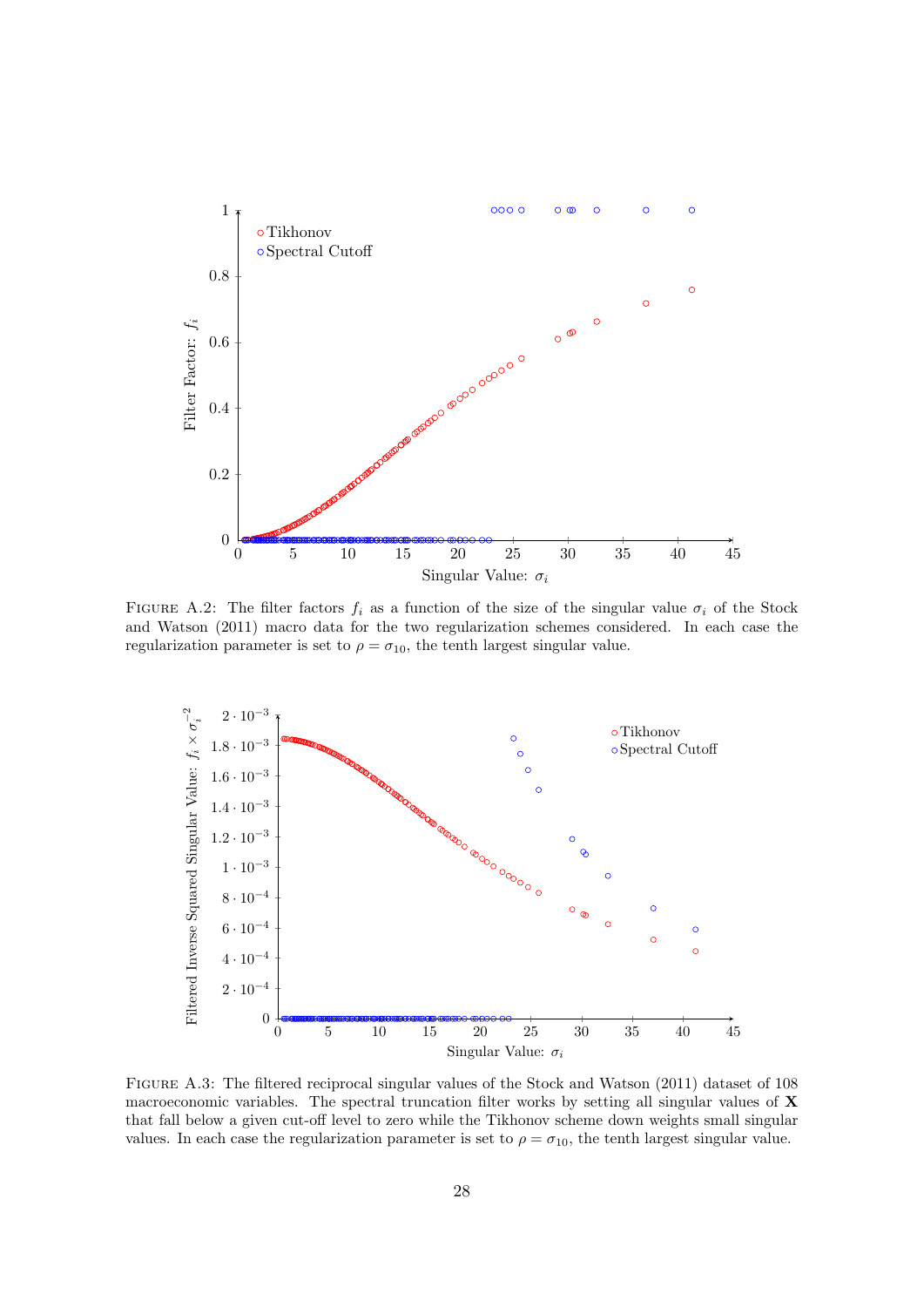

FIGURE A.4: The limiting Tracy-Widom distribution corresponding to the first  $\beta$ -ensemble (Gaussian Orthogonal Ensemble, c.f. Johnstone (2001)), for the normalized largest eigenvalue of the noise covariance matrix. The  $TW_1$  distribution function is not known in closed form but given by  $TW_1(s) = \exp\{-\frac{1}{2}\int_s^{\infty} q(x) dx\}$ , where  $q(\cdot)$  satisfies the Painleve type II equations:  $q'' = xq + 2q^3$ with boundary condition  $\lim_{x\to\infty} [q(x) - Ai(x)] = 0$  and  $Ai(\cdot)$  is the Airy function. The solution can be found numerically to any desired accuracy using an ODE solver.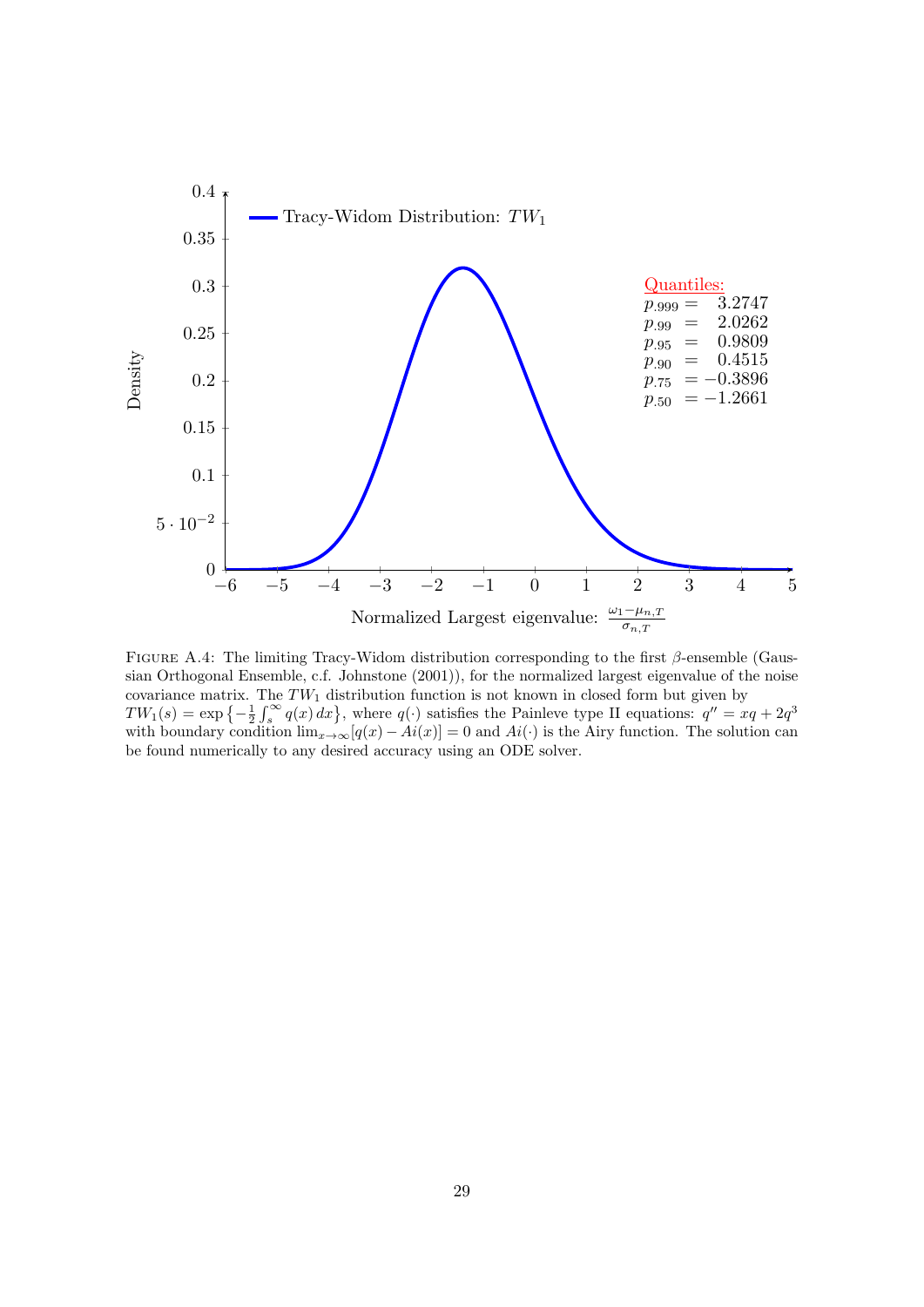

FIGURE A.5: Eigenvalues of the Stock and Watson (2011)  $S_{XX}$  matrix. In each panel the red curve shows the asymptotic distribution of the eigenvalues of the covariance matrix of a panel of i.i.d.  $N(0,1)$  random variables with  $N/T = 108/198$  as in the Stock and Watson (2011) dataset. **Panel** a: The empirical distribution of the 108 eigenvalues of the  $S_{XX}$  matrix. **Panel (b):** The eigenvalue distribution of  $S_{XX}$  after applying an AR(12) filter to eliminate the effect of autocorrelation in the data while preserving the cross-sectional dependence. Panel (c): The eigenvalue distribution of  $S_{XX}$  for 10,000 resampled versions of the data in which the observation time indices have been scrambled independently for each series to eliminate the effect of both autocorrelation and crosssectional dependence in the data.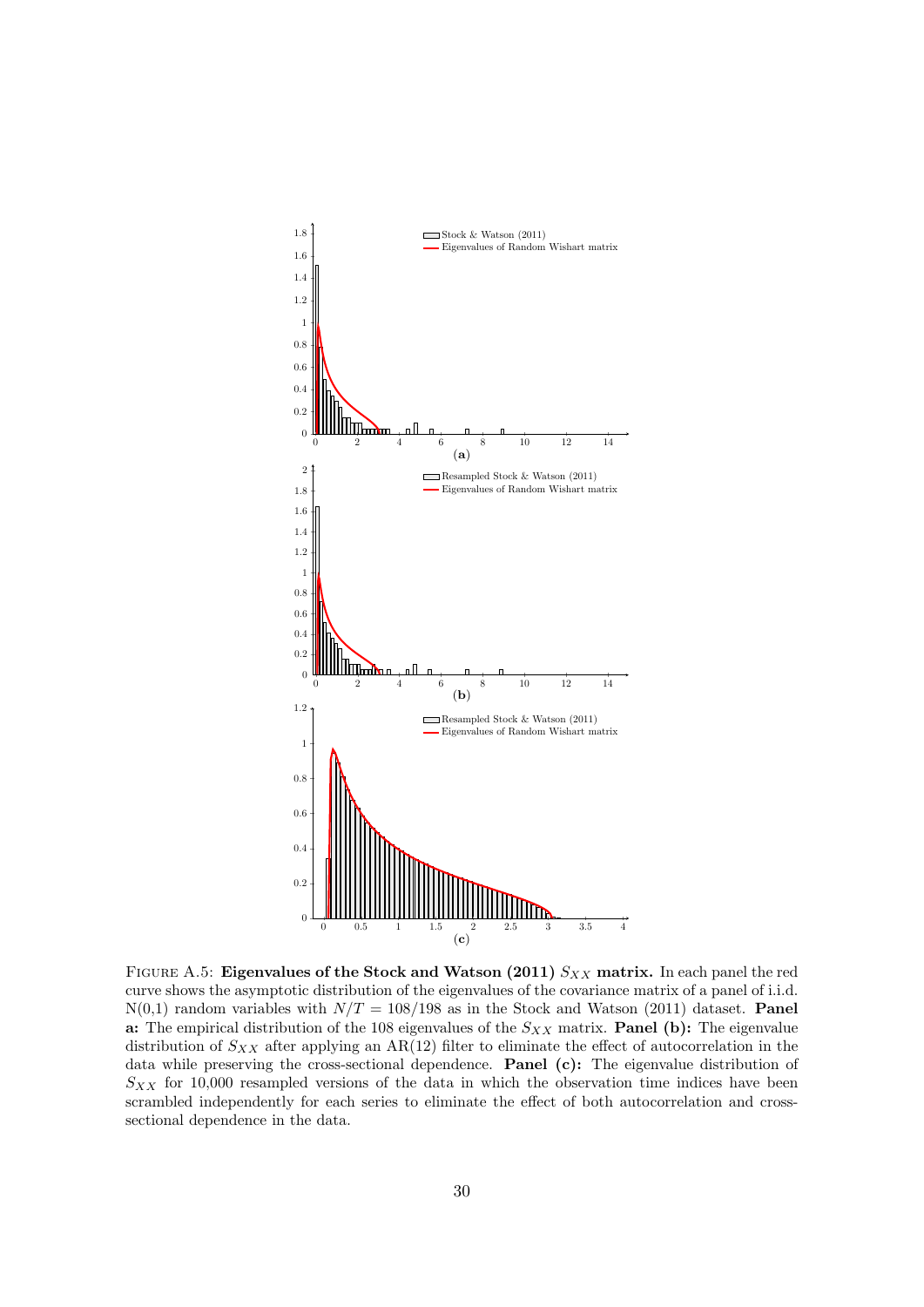

FIGURE A.6: Eigenvalues of the  $S_{XX}$  matrix for the inflation cycle and yield slope data. In each panel the red curve shows the asymptotic distribution of the eigenvalues of the covariance matrix of a panel of i.i.d.  $N(0,1)$  random variables with  $N/T = 15/468$  as in the yield slope and inflation cycle datasets. **Panels 1a&2a:** The empirical distribution of the 15 eigenvalues of the  $S_{XX}$  matrix. **Panels 1b&2b:** The eigenvalue distribution of  $S_{XX}$  after applying an AR(12) filter to eliminate the effect of autocorrelation in the data while preserving the cross-sectional dependence. **Panels 1c&2c:** The eigenvalue distribution of  $S_{XX}$  for 10,000 resampled versions of the data in which the observation time indices have been scrambled independently for each series to eliminate the effect of both autocorrelation and cross-sectional dependence in the data.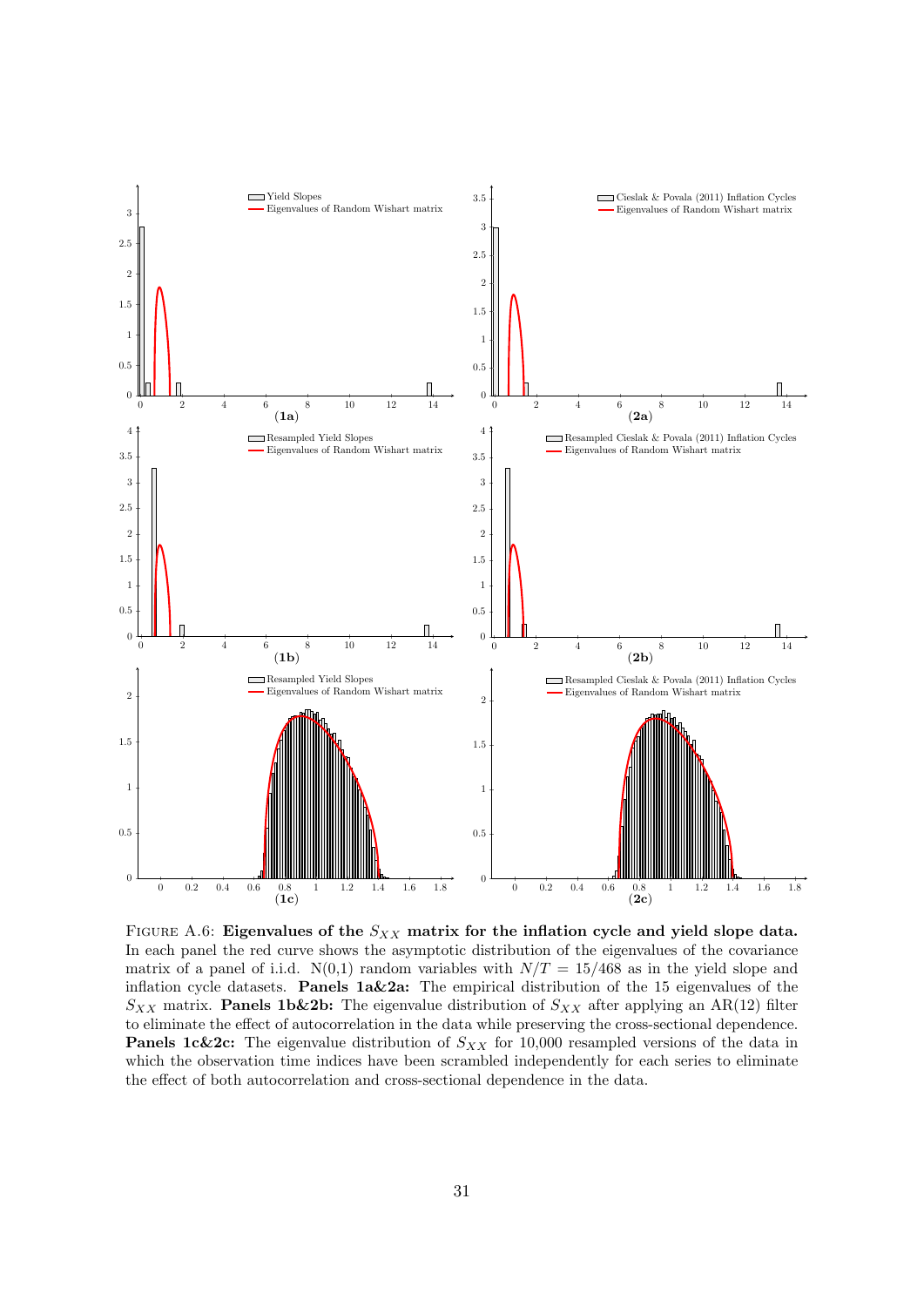

FIGURE A.7: Eigenvalues of the  $S_{XX}$  matrix for the forward and forward slope data. In each panel the red curve shows the asymptotic distribution of the eigenvalues of the covariance matrix of a panel of i.i.d.  $N(0,1)$  random variables with  $N/T = 15/468$  as in the yield slope and inflation cycle datasets. **Panels 1a&2a:** The empirical distribution of the 15 eigenvalues of the  $S_{XX}$  matrix. **Panels 1b&2b:** The eigenvalue distribution of  $S_{XX}$  after applying an AR(12) filter to eliminate the effect of autocorrelation in the data while preserving the cross-sectional dependence. **Panels 1c&2c:** The eigenvalue distribution of  $S_{XX}$  for 10,000 resampled versions of the data in which the observation time indices have been scrambled independently for each series to eliminate the effect of both autocorrelation and cross-sectional dependence in the data.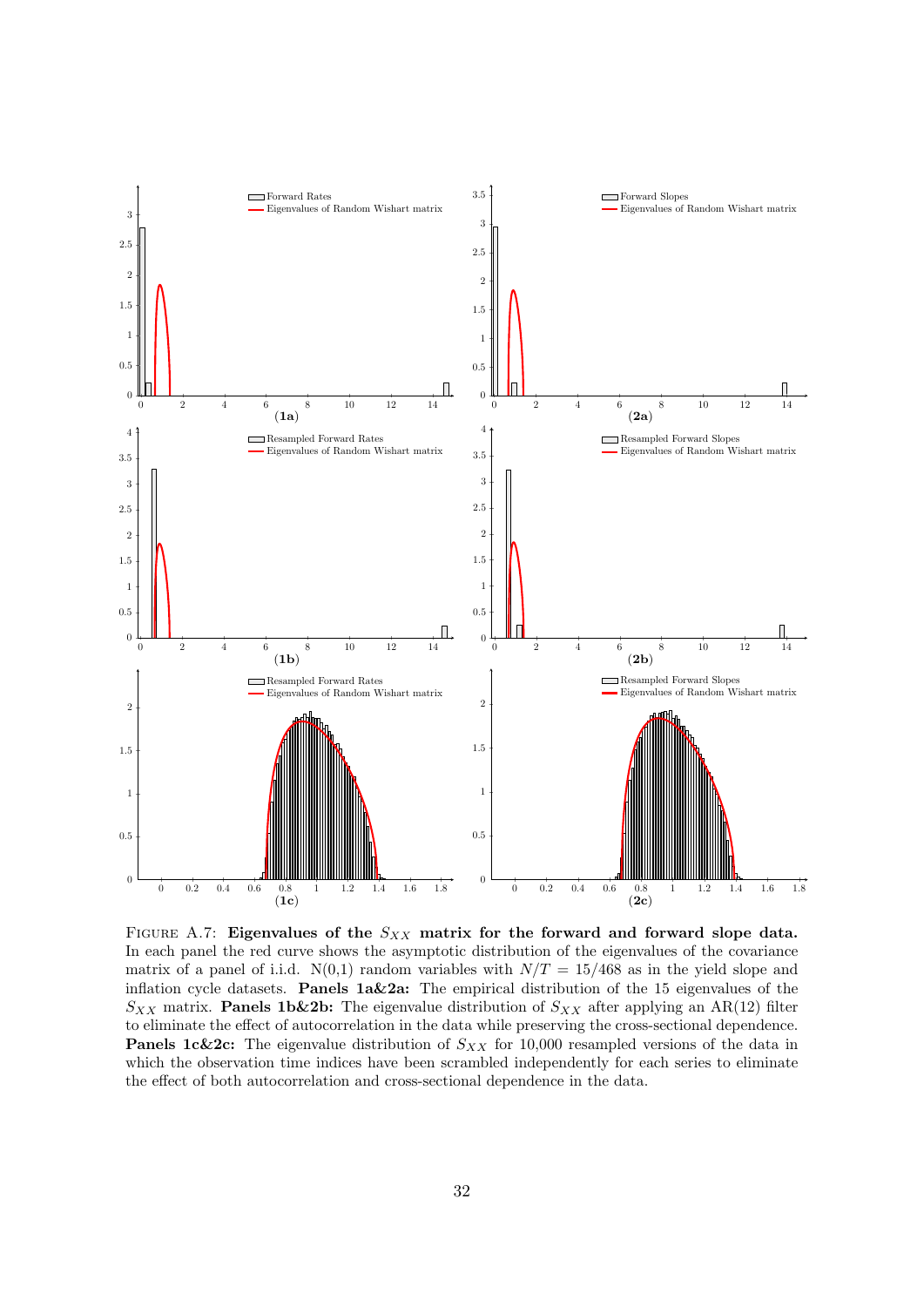TABLE A.1: Taxonomy of forecasting models. We present a taxonomy of forecasting models for any number of forecasting factors 1, 2, ..., M and any number of regressor components 1, 2, ..., N. Panel A presents methods based on a fixed number of regressor components. Panel B presents methods based on a data driven number of regressor components.

|                        |  | # Forecasting Factors |              |   |
|------------------------|--|-----------------------|--------------|---|
| # Regressor Components |  |                       | $\cdots$<br> | m |

**Panel A: Fixed Number of Regressor Components**

| 1              | <b>PCR-1</b> |              |           |           |              |          | RR-PC1<br>PLS-1<br>3PRF-1 |
|----------------|--------------|--------------|-----------|-----------|--------------|----------|---------------------------|
| $\overline{2}$ | RRRR1-PC2    | <b>PCR-2</b> |           |           |              |          | RR-PC2<br>PLS-2<br>3PRF-2 |
| 3              | RRRR1-PC3    | RRRR2-PC3    | PCR-3     |           |              |          | RR-PC3<br>PLS-3<br>3PRF-3 |
| 4              | RRRR1-PC4    | RRRR2-PC4    | RRRR3-PC4 | PCR-4     |              |          | RR-PC4<br>PLS-4<br>3PRF-4 |
| 5              | RRRR1-PC5    | RRRR2-PC5    | RRRR3-PC5 | RRRR4-PC5 | <b>PCR-5</b> |          | RR-PC5<br>PLS-5<br>3PRF-5 |
| $\cdots$       |              | $\cdots$     | $\cdots$  | $\cdots$  | $\cdots$     | $\cdots$ | $\cdots$                  |
| n              | RRRR1-PCn    | RRRR2-PCn    | RRRR3-PCn | RRRR4-PCn | RRRR5-PCn    | $\cdots$ | OLS                       |

**Panel B: Data Driven Number of Regressor Components**

| <b>MP MAX</b><br>Spectral | RRRR1-SMP | RRRR2-SMP | RRRR3-SMP | RRRR4-SMP | RRRR5-SMP | $\cdots$ | <b>RR-SMP</b> |
|---------------------------|-----------|-----------|-----------|-----------|-----------|----------|---------------|
| <b>MP MAX</b><br>Tikhonov | RRRR1-TMP | RRRR2-TMP | RRRR3-TMP | RRRR4-TMP | RRRR5-TMP | $\cdots$ | <b>RR-TMP</b> |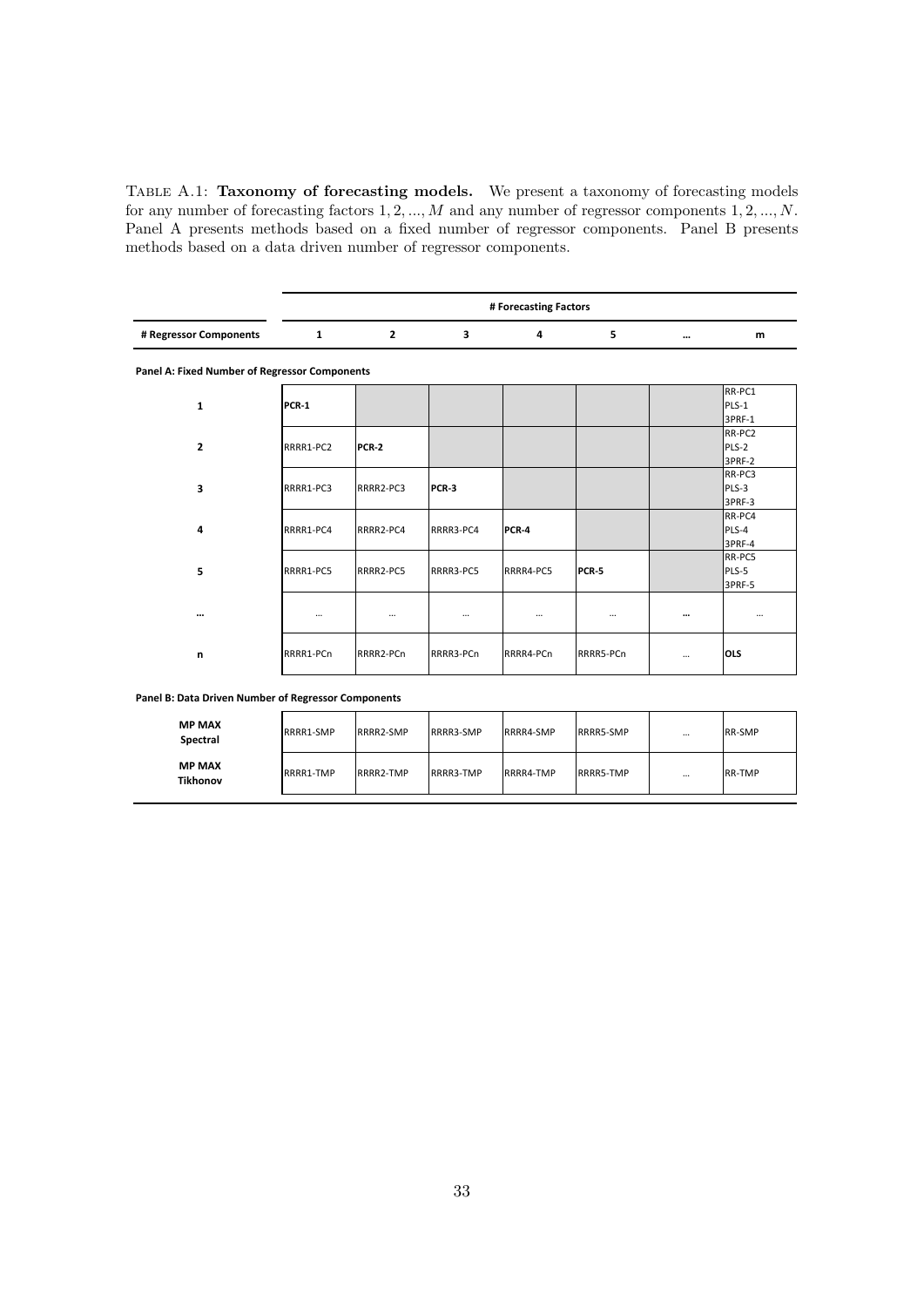Table A.2: Distributions of relative RMSE by forecasting method for a set of 143 macroeconomic variables from Stock & Watson (2011). For rolling out-of-sample forecasts with rolling window size 100 quarters we report quantiles (left half of the table) and relative frequencies (right half of the table) of the empirical distributions of RMSE relative to PCR-5 by forecasting method for the set of 143 macroeconomic variables in Stock & Watson (2011). The predictors comprise 108 non-aggregate macroeconomic variables transformed in accordance with Stock & Watson (2011). Panel A represents replication check of the results for two naive benchmark models found also in Stock & Watson (2011). Panels B, C, D, and E present results for a number of competing methods described in the text and our model taxonomy table A.1.

| <b>Relative RMSE to PCR-5</b>   |       |       | <b>Percentiles</b> |       |       |        |       | <b>Empirical Distribution</b> |       |       |
|---------------------------------|-------|-------|--------------------|-------|-------|--------|-------|-------------------------------|-------|-------|
| <b>Models</b>                   | 5     | 25    | 50                 | 75    | 95    | $0.90$ |       | 0.90-0.97 0.97-1.03 1.03-1.10 |       | >1.10 |
| Panel A: Naïve benchmark models |       |       |                    |       |       |        |       |                               |       |       |
| $AR-4$                          | 0.918 | 0.979 | 1.007              | 1.041 | 1.144 | 0.014  | 0.189 | 0.490                         | 0.182 | 0.126 |
| <b>PCR-50</b>                   | 0.968 | 1.061 | 1.110              | 1.179 | 1.281 | 0.007  | 0.056 | 0.091                         | 0.273 | 0.573 |
| Panel B: PCR models             |       |       |                    |       |       |        |       |                               |       |       |
| PCR-1                           | 0.929 | 0.975 | 0.995              | 1.034 | 1.114 | 0.035  | 0.189 | 0.517                         | 0.175 | 0.084 |
| PCR-2                           | 0.930 | 0.975 | 0.993              | 1.010 | 1.057 | 0.014  | 0.189 | 0.664                         | 0.133 | 0.000 |
| PCR-3                           | 0.954 | 0.982 | 0.992              | 1.008 | 1.029 | 0.000  | 0.126 | 0.832                         | 0.042 | 0.000 |
| PCR-4                           | 0.981 | 0.990 | 0.999              | 1.008 | 1.027 | 0.000  | 0.035 | 0.916                         | 0.049 | 0.000 |
| PCR-5                           | 1.000 | 1.000 | 1.000              | 1.000 | 1.000 | 0.000  | 0.000 | 1.000                         | 0.000 | 0.000 |
| PCR-6                           | 0.976 | 0.993 | 1.002              | 1.009 | 1.020 | 0.000  | 0.042 | 0.937                         | 0.021 | 0.000 |
| PCR-7                           | 0.973 | 0.995 | 1.005              | 1.017 | 1.042 | 0.000  | 0.021 | 0.846                         | 0.133 | 0.000 |
| Panel C: RR models              |       |       |                    |       |       |        |       |                               |       |       |
| RR-SMP                          | 0.977 | 0.990 | 0.996              | 1.003 | 1.013 | 0.000  | 0.028 | 0.965                         | 0.007 | 0.000 |
| RR-TMP                          | 0.975 | 1.026 | 1.069              | 1.111 | 1.187 | 0.000  | 0.042 | 0.252                         | 0.413 | 0.294 |
| Panel D: PLS models             |       |       |                    |       |       |        |       |                               |       |       |
| PLS-1                           | 0.950 | 0.987 | 1.009              | 1.035 | 1.087 | 0.000  | 0.133 | 0.594                         | 0.224 | 0.049 |
| PLS-2                           | 0.976 | 1.038 | 1.082              | 1.130 | 1.271 | 0.000  | 0.021 | 0.196                         | 0.406 | 0.378 |
| PLS-3                           | 1.019 | 1.088 | 1.153              | 1.234 | 1.422 | 0.000  | 0.000 | 0.063                         | 0.217 | 0.720 |
| PLS-4                           | 1.046 | 1.143 | 1.228              | 1.324 | 1.609 | 0.000  | 0.000 | 0.028                         | 0.098 | 0.874 |
| PLS-5                           | 1.086 | 1.207 | 1.301              | 1.428 | 1.733 | 0.000  | 0.000 | 0.007                         | 0.063 | 0.930 |
| PLS-6                           | 1.123 | 1.261 | 1.363              | 1.519 | 1.841 | 0.000  | 0.000 | 0.000                         | 0.035 | 0.965 |
| PLS-7                           | 1.130 | 1.309 | 1.420              | 1.606 | 1.906 | 0.000  | 0.000 | 0.000                         | 0.007 | 0.993 |
| Panel E: 3PRF models            |       |       |                    |       |       |        |       |                               |       |       |
| 3PRF-1                          | 0.947 | 0.980 | 1.002              | 1.026 | 1.081 | 0.000  | 0.147 | 0.629                         | 0.203 | 0.021 |
| 3PRF-2                          | 0.979 | 1.020 | 1.060              | 1.103 | 1.239 | 0.000  | 0.035 | 0.273                         | 0.427 | 0.266 |
| 3PRF-3                          | 1.010 | 1.080 | 1.144              | 1.229 | 1.424 | 0.000  | 0.007 | 0.084                         | 0.231 | 0.678 |
| 3PRF-4                          | 1.035 | 1.135 | 1.225              | 1.323 | 1.601 | 0.000  | 0.000 | 0.049                         | 0.091 | 0.860 |
| 3PRF-5                          | 1.070 | 1.198 | 1.302              | 1.426 | 1.726 | 0.000  | 0.000 | 0.007                         | 0.063 | 0.930 |
| 3PRF-6                          | 1.126 | 1.258 | 1.368              | 1.514 | 1.853 | 0.000  | 0.000 | 0.000                         | 0.042 | 0.958 |
| 3PRF-7                          | 1.140 | 1.307 | 1.420              | 1.585 | 1.914 | 0.000  | 0.000 | 0.007                         | 0.021 | 0.972 |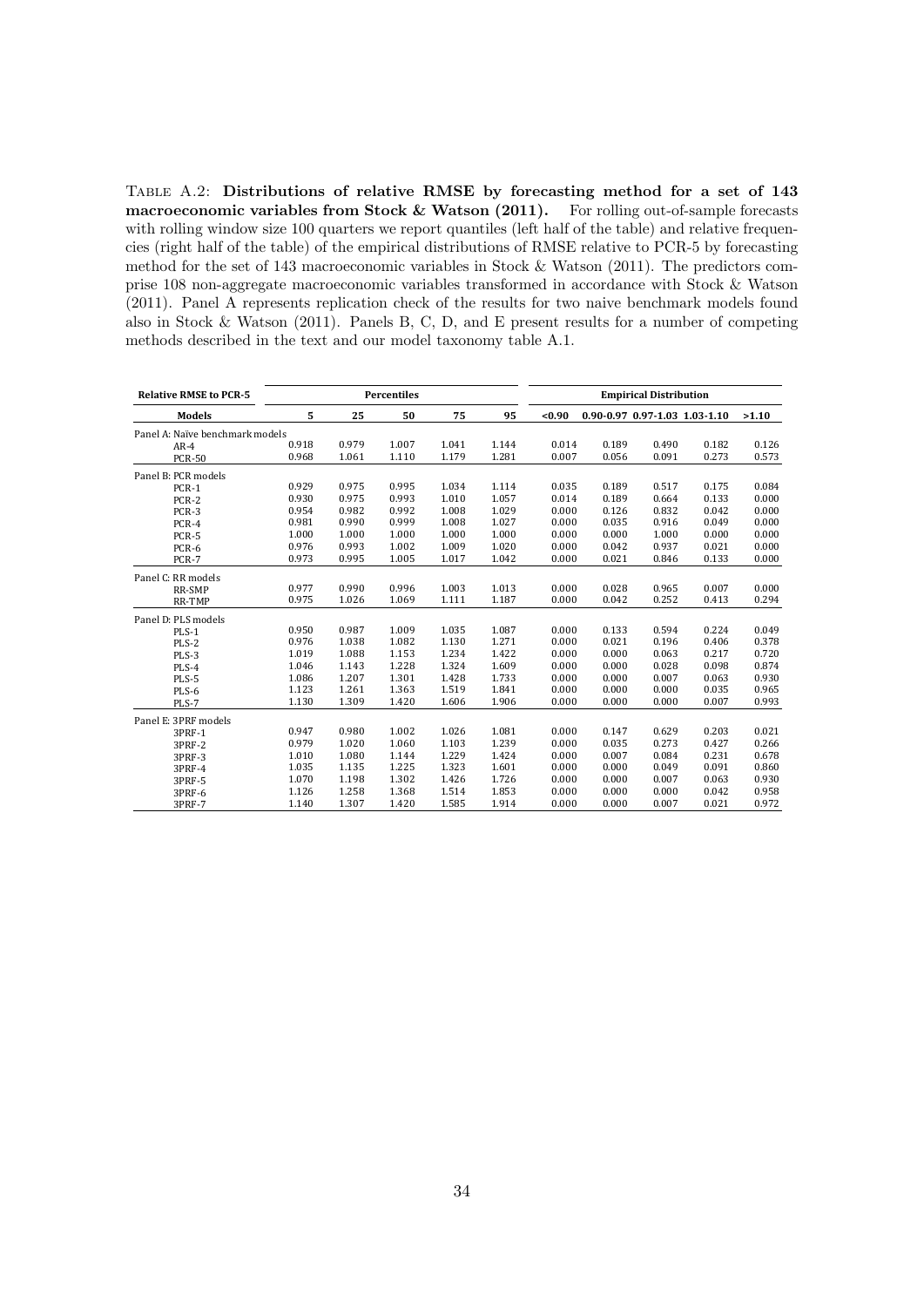TABLE A.3: Distributions of relative RMSE by forecasting method for a set of 35 aggregate macroeconomic variables from Stock & Watson (2011). For rolling out-of-sample forecasts with rolling window size 100 quarters we report quantiles (left half of the table) and relative frequencies (right half of the table) of the empirical distributions of RMSE relative to PCR-5 by forecasting method for the subset of 35 aggregate macroeconomic variables in Stock & Watson (2011). The predictors comprise the remaining 108 non-aggregate macroeconomic variables. Panels A, B, C and D present results for models with, respectively, 1, 3, 5 and 7 forecasting factors. Panel E presents results for models that do not impose common forecasting factor structure across the 35 macroeconomic aggregates. Description of the models can be found in the text and in our model taxonomy table A.1.

| <b>Relative RMSE to PCR-5</b>               |       |       | Percentiles |       |       |           |       | <b>Empirical Distribution</b> |       |       |
|---------------------------------------------|-------|-------|-------------|-------|-------|-----------|-------|-------------------------------|-------|-------|
| <b>Models</b>                               | 5     | 25    | 50          | 75    | 95    | $0.90$    |       | 0.90-0.97 0.97-1.03 1.03-1.10 |       | >1.10 |
| Panel A: Models with 1 forecasting factor   |       |       |             |       |       |           |       |                               |       |       |
| PCR-1                                       | 0.590 | 0.951 | 1.000       | 1.036 | 1.145 | 0.086     | 0.229 | 0.371                         | 0.171 | 0.143 |
| RRRR1-PC2                                   | 0.561 | 0.935 | 0.999       | 1.013 | 1.087 | 0.086     | 0.200 | 0.543                         | 0.143 | 0.029 |
| RRRR1-PC4                                   | 0.546 | 0.939 | 1.003       | 1.019 | 1.189 | 0.086     | 0.200 | 0.514                         | 0.114 | 0.086 |
| RRRR1-PC6                                   | 0.535 | 0.950 | 1.003       | 1.026 | 1.201 | 0.057     | 0.229 | 0.486                         | 0.143 | 0.086 |
| RRRR1-PC8                                   | 0.526 | 0.953 | 1.005       | 1.038 | 1.231 | 0.057     | 0.257 | 0.400                         | 0.171 | 0.114 |
| RRRR1-PC10                                  | 0.523 | 0.940 | 0.997       | 1.023 | 1.188 | 0.114     | 0.200 | 0.514                         | 0.086 | 0.086 |
| RRRR1-PC12                                  | 0.521 | 0.947 | 0.997       | 1.024 | 1.205 | 0.114     | 0.200 | 0.457                         | 0.114 | 0.114 |
| RRRR1-SMP                                   | 0.534 | 0.939 | 1.004       | 1.028 | 1.241 | 0.086     | 0.229 | 0.457                         | 0.143 | 0.086 |
| RRRR1-TMP                                   | 0.534 | 0.954 | 1.001       | 1.033 | 1.165 | 0.114     | 0.171 | 0.429                         | 0.143 | 0.143 |
| Panel B: Models with 3 forecasting factors  |       |       |             |       |       |           |       |                               |       |       |
| PCR-3                                       | 0.681 | 0.972 | 0.988       | 1.006 | 1.033 | 0.057     | 0.143 | 0.743                         | 0.057 | 0.000 |
| RRRR3-PC4                                   | 0.495 | 0.971 | 0.987       | 1.006 | 1.031 | 0.057     | 0.171 | 0.714                         | 0.057 | 0.000 |
| RRRR3-PC6                                   | 0.500 | 0.990 | 0.998       | 1.026 | 1.082 | 0.086     | 0.057 | 0.629                         | 0.229 | 0.000 |
| RRRR3-PC8                                   | 0.482 | 0.982 | 0.996       | 1.054 | 1.131 | 0.086     | 0.029 | 0.600                         | 0.171 | 0.114 |
| RRRR3-PC10                                  | 0.436 | 0.983 | 1.000       | 1.026 | 1.116 | 0.086     | 0.057 | 0.686                         | 0.086 | 0.086 |
| RRRR3-PC12                                  | 0.432 | 0.990 | 1.014       | 1.039 | 1.140 | 0.086     | 0.057 | 0.543                         | 0.200 | 0.114 |
| RRRR3-SMP                                   | 0.467 | 0.987 | 0.995       | 1.012 | 1.037 | 0.086     | 0.057 | 0.771                         | 0.086 | 0.000 |
| RRRR3-TMP                                   | 0.445 | 0.993 | 1.042       | 1.096 | 1.148 | 0.057     | 0.114 | 0.314                         | 0.314 | 0.200 |
| Panel C: Models with 5 forecasting factors  |       |       |             |       |       |           |       |                               |       |       |
| PCR-5                                       | 1.000 | 1.000 | 1.000       | 1.000 | 1.000 | 0.000     | 0.000 | 1.000                         | 0.000 | 0.000 |
| RRRR5-PC6                                   | 0.476 | 0.983 | 0.993       | 1.003 | 1.022 | 0.057     | 0.114 | 0.829                         | 0.000 | 0.000 |
| RRRR5-PC8                                   | 0.469 | 0.991 | 0.998       | 1.020 | 1.050 | 0.057     | 0.086 | 0.686                         | 0.171 | 0.000 |
| RRRR5-PC10                                  | 0.407 | 0.965 | 0.988       | 1.006 | 1.035 | 0.057     | 0.257 | 0.600                         | 0.086 | 0.000 |
| RRRR5-PC12                                  | 0.397 | 0.980 | 0.997       | 1.010 | 1.066 | 0.057     | 0.057 | 0.800                         | 0.057 | 0.029 |
| RRRR5-SMP                                   | 0.470 | 0.989 | 0.997       | 1.000 | 1.013 | 0.057     | 0.029 | 0.914                         | 0.000 | 0.000 |
| RRRR5-TMP                                   | 0.380 | 0.997 | 1.045       | 1.127 | 1.180 | 0.057     | 0.000 | 0.400                         | 0.286 | 0.257 |
| Panel D: Models with 7 forecasting factors  |       |       |             |       |       |           |       |                               |       |       |
| PCR-7                                       | 0.969 | 0.996 | 1.004       | 1.029 | 1.332 | 0.000     | 0.057 | 0.714                         | 0.171 | 0.057 |
| RRRR7-PC8                                   | 0.470 | 0.987 | 1.002       | 1.026 | 1.037 | 0.057     | 0.029 | 0.714                         | 0.200 | 0.000 |
| RRRR7-PC10                                  | 0.407 | 0.964 | 0.992       | 1.010 | 1.035 | 0.057     | 0.200 | 0.686                         | 0.057 | 0.000 |
| RRRR7-PC12                                  | 0.397 | 0.972 | 0.999       | 1.022 | 1.060 | 0.057     | 0.114 | 0.686                         | 0.143 | 0.000 |
| RRRR7-SMP                                   | 0.473 | 0.985 | 1.000       | 1.012 | 1.037 | 0.057     | 0.086 | 0.743                         | 0.114 | 0.000 |
| RRRR7-TMP                                   | 0.376 | 1.003 | 1.045       | 1.125 | 1.172 | 0.057     | 0.000 | 0.400                         | 0.257 | 0.286 |
| Panel E: Models with 35 forecasting factors |       |       |             |       |       |           |       |                               |       |       |
| RR-SMP                                      | 0.467 | 0.981 | 0.995       | 1.007 | 1.017 | 0.057     | 0.057 | 0.886                         | 0.000 | 0.000 |
| RR-TMP                                      | 0.330 | 0.983 | 1.052       | 1.113 | 1.170 | $0.057\,$ | 0.114 | 0.257                         | 0.314 | 0.257 |
| PLS-1                                       | 0.472 | 0.965 | 0.995       | 1.016 | 1.046 | 0.114     | 0.171 | 0.571                         | 0.143 | 0.000 |
| PLS-2                                       | 0.351 | 0.986 | 1.036       | 1.086 | 1.170 | 0.057     | 0.029 | 0.343                         | 0.343 | 0.229 |
| PLS-3                                       | 0.291 | 1.052 | 1.153       | 1.277 | 1.375 | 0.057     | 0.029 | 0.114                         | 0.086 | 0.714 |
| PLS-5                                       | 0.230 | 1.243 | 1.354       | 1.524 | 1.777 | 0.057     | 0.000 | 0.029                         | 0.057 | 0.857 |
| PLS-7                                       | 0.246 | 1.354 | 1.514       | 1.785 | 2.131 | 0.057     | 0.000 | 0.000                         | 0.057 | 0.886 |
| 3PRF-1                                      | 0.455 | 0.965 | 1.007       | 1.036 | 1.092 | 0.086     | 0.171 | 0.457                         | 0.286 | 0.000 |
| 3PRF-2                                      | 0.360 | 1.016 | 1.074       | 1.114 | 1.203 | 0.057     | 0.029 | 0.200                         | 0.371 | 0.343 |
| 3PRF-3                                      | 0.309 | 1.061 | 1.170       | 1.297 | 1.411 | 0.057     | 0.029 | 0.057                         | 0.171 | 0.686 |
| 3PRF-5                                      | 0.245 | 1.241 | 1.369       | 1.545 | 1.790 | 0.057     | 0.000 | 0.029                         | 0.057 | 0.857 |
| 3PRF-7                                      | 0.255 | 1.360 | 1.528       | 1.800 | 2.146 | 0.057     | 0.000 | 0.000                         | 0.029 | 0.914 |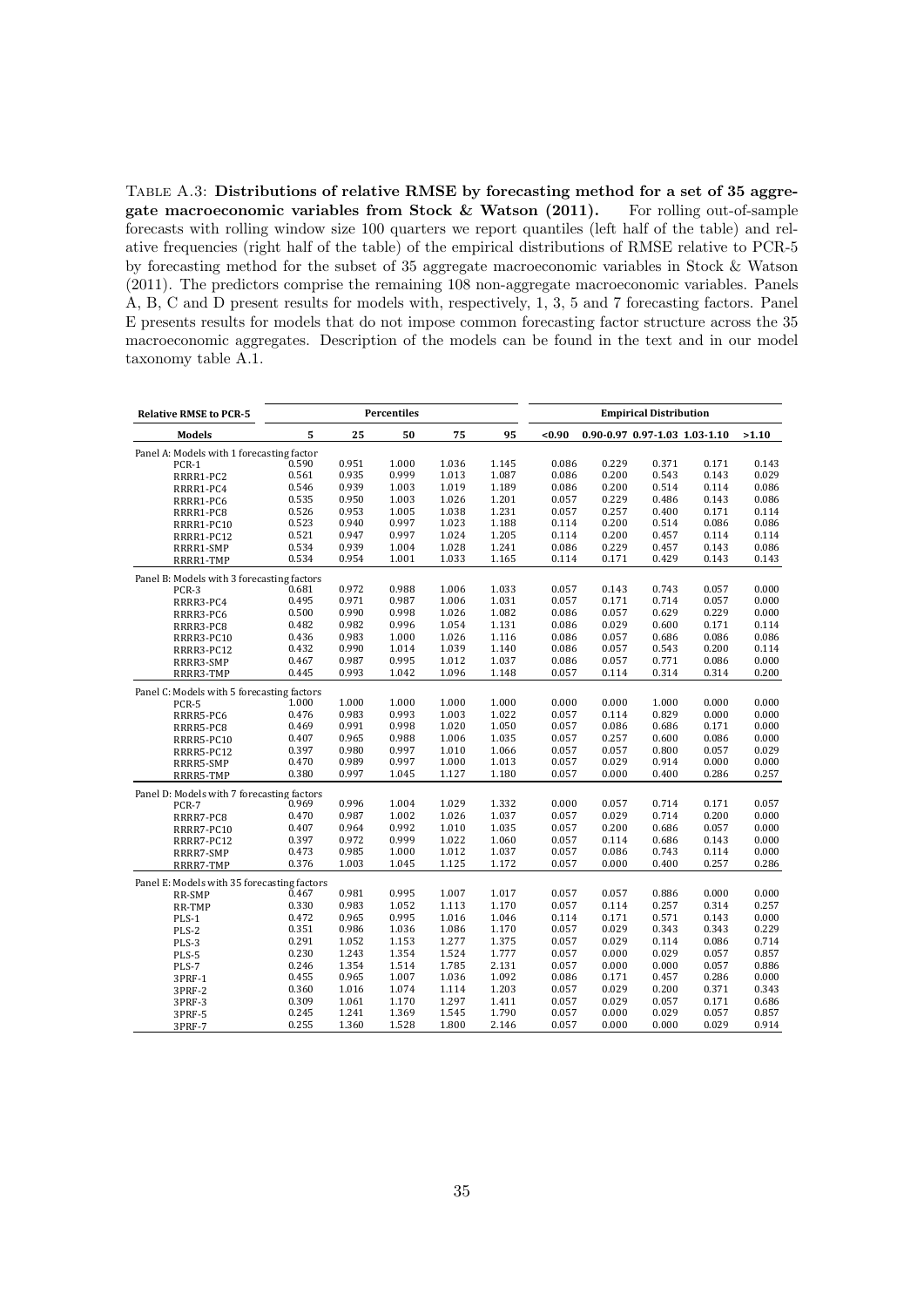TABLE A.4: Out-of-sample  $R^2$  by forecasting method for monthly bond excess returns predicted by the maturity-related cycles of Cieslak & Povala (2011). For rolling outof-sample forecasts with rolling window size 120 months we report out-of-sample  $R^2$  by forecasting method relative to a rolling average benchmark. We forecast monthly excess returns of bonds ranging from 2 to 15 years of maturity. The risk-free rate is taken to be the 1-month T-bill rate from the CRSP Fama Risk-Free Rates Database. The set of predictors includes the maturity-related cycles of Cieslak & Povala (2011) for GSW yields from 1 to 15 years. The sample period is 1972-2010. Panel A presents results for commonly used simple benchmark models. Panels B and C present results for competing models with, respectively, 1 and 2 forecasting factors. Panel D presents results for models that do not impose common forecasting factor structure across the 14 bond excess return series. Description of the models can be found in the text and in our model taxonomy table A.1.

| Out-of-sample $R^2$                         | <b>Bond Excess Returns</b> |                  |            |            |            |                     |                  |            |             |                   |                   |                   |                   |                   |
|---------------------------------------------|----------------------------|------------------|------------|------------|------------|---------------------|------------------|------------|-------------|-------------------|-------------------|-------------------|-------------------|-------------------|
| <b>Models</b>                               | $rx^{(2)}$                 | ${\rm rx}^{(3)}$ | $rx^{(4)}$ | $rx^{(5)}$ | $rx^{(6)}$ | $\mathbf{rx}^{(7)}$ | ${\rm rx}^{(8)}$ | $rx^{(9)}$ | $rx^{(10)}$ | ${\rm rx}^{(11)}$ | ${\rm rx}^{(12)}$ | ${\rm rx}^{(13)}$ | ${\rm rx}^{(14)}$ | ${\rm rx}^{(15)}$ |
| Panel A: Naïve benchmark models             |                            |                  |            |            |            |                     |                  |            |             |                   |                   |                   |                   |                   |
| Rolling Average                             | 0.000                      | 0.000            | 0.000      | 0.000      | 0.000      | 0.000               | 0.000            | 0.000      | 0.000       | 0.000             | 0.000             | 0.000             | 0.000             | 0.000             |
| Random Walk                                 | $-0.514$                   | $-0.585$         | $-0.640$   | $-0.686$   | $-0.728$   | $-0.765$            | $-0.797$         | $-0.824$   | $-0.846$    | $-0.862$          | $-0.874$          | $-0.881$          | $-0.883$          | $-0.882$          |
| Panel B: Models with 1 forecasting factor   |                            |                  |            |            |            |                     |                  |            |             |                   |                   |                   |                   |                   |
| $PCR-1$                                     | 0.015                      | 0.019            | 0.023      | 0.026      | 0.028      | 0.030               | 0.031            | 0.032      | 0.033       | 0.034             | 0.034             | 0.035             | 0.036             | 0.037             |
| RRRR1-PC2                                   | 0.021                      | 0.026            | 0.030      | 0.034      | 0.038      | 0.041               | 0.044            | 0.047      | 0.050       | 0.052             | 0.053             | 0.054             | 0.055             | 0.056             |
| RRRR1-PC3                                   | 0.039                      | 0.032            | 0.031      | 0.033      | 0.035      | 0.038               | 0.041            | 0.044      | 0.047       | 0.049             | 0.051             | 0.052             | 0.053             | 0.055             |
| RRRR1-PC4                                   | 0.037                      | 0.031            | 0.032      | 0.035      | 0.040      | 0.044               | 0.048            | 0.051      | 0.054       | 0.056             | 0.057             | 0.058             | 0.059             | 0.060             |
| RRRR1-PC5                                   | $-0.048$                   | $-0.037$         | $-0.025$   | $-0.014$   | $-0.005$   | 0.004               | 0.011            | 0.018      | 0.023       | 0.027             | 0.030             | 0.032             | 0.034             | 0.035             |
| RRRR1-SMP                                   | 0.018                      | 0.024            | 0.030      | 0.035      | 0.040      | 0.043               | 0.047            | 0.050      | 0.052       | 0.055             | 0.057             | 0.058             | 0.060             | 0.061             |
| RRRR1-TMP                                   | 0.011                      | 0.019            | 0.026      | 0.031      | 0.036      | 0.040               | 0.044            | 0.047      | 0.050       | 0.052             | 0.054             | 0.056             | 0.057             | 0.059             |
| OLS with 1 cycle                            | 0.037                      | 0.041            | 0.046      | 0.050      | 0.054      | 0.057               | 0.060            | 0.062      | 0.064       | 0.065             | 0.066             | 0.067             | 0.068             | 0.069             |
| Panel C: Models with 2 forecasting factors  |                            |                  |            |            |            |                     |                  |            |             |                   |                   |                   |                   |                   |
| PCR-2                                       | 0.011                      | 0.017            | 0.024      | 0.030      | 0.035      | 0.040               | 0.044            | 0.047      | 0.050       | 0.052             | 0.054             | 0.055             | 0.056             | 0.057             |
| RRRR2-PC3                                   | 0.021                      | 0.023            | 0.028      | 0.033      | 0.038      | 0.042               | 0.045            | 0.047      | 0.048       | 0.048             | 0.048             | 0.048             | 0.047             | 0.047             |
| RRRR2-PC4                                   | 0.034                      | 0.029            | 0.030      | 0.033      | 0.038      | 0.042               | 0.046            | 0.050      | 0.052       | 0.055             | 0.056             | 0.058             | 0.059             | 0.060             |
| RRRR2-PC5                                   | $-0.051$                   | $-0.039$         | $-0.025$   | $-0.013$   | $-0.003$   | 0.004               | 0.009            | 0.012      | 0.014       | 0.016             | 0.016             | 0.017             | 0.017             | 0.018             |
| RRRR2-SMP                                   | 0.006                      | 0.014            | 0.022      | 0.029      | 0.034      | 0.039               | 0.044            | 0.047      | 0.050       | 0.052             | 0.054             | 0.055             | 0.056             | 0.056             |
| RRRR2-TMP                                   | 0.019                      | 0.027            | 0.034      | 0.040      | 0.044      | 0.048               | 0.051            | 0.053      | 0.055       | 0.057             | 0.059             | 0.060             | 0.061             | 0.062             |
| OLS with 2 cycles                           | 0.017                      | 0.024            | 0.031      | 0.037      | 0.042      | 0.046               | 0.050            | 0.053      | 0.055       | 0.057             | 0.058             | 0.060             | 0.060             | 0.061             |
| Panel D: Models with 14 forecasting factors |                            |                  |            |            |            |                     |                  |            |             |                   |                   |                   |                   |                   |
| RR-SMP                                      | 0.019                      | 0.025            | 0.030      | 0.035      | 0.040      | 0.043               | 0.047            | 0.049      | 0.052       | 0.054             | 0.056             | 0.058             | 0.060             | 0.061             |
| <b>RR-TMP</b>                               | 0.010                      | 0.018            | 0.025      | 0.031      | 0.036      | 0.040               | 0.044            | 0.047      | 0.050       | 0.052             | 0.054             | 0.055             | 0.057             | 0.058             |
| $PLS-1$                                     | 0.014                      | 0.020            | 0.025      | 0.029      | 0.032      | 0.035               | 0.037            | 0.039      | 0.040       | 0.042             | 0.043             | 0.045             | 0.046             | 0.047             |
| PLS-2                                       | 0.022                      | 0.024            | 0.029      | 0.033      | 0.037      | 0.041               | 0.045            | 0.048      | 0.050       | 0.051             | 0.053             | 0.056             | 0.057             | 0.057             |
| PLS-3                                       | 0.019                      | 0.024            | 0.035      | 0.042      | 0.044      | 0.045               | 0.045            | 0.045      | 0.047       | 0.052             | 0.056             | 0.060             | 0.061             | 0.061             |
| PLS-4                                       | $-0.002$                   | 0.012            | 0.023      | 0.030      | 0.037      | 0.044               | 0.052            | 0.055      | 0.058       | 0.061             | 0.062             | 0.067             | 0.062             | 0.057             |
| PLS-5                                       | $-0.095$                   | $-0.052$         | $-0.027$   | $-0.010$   | $-0.014$   | $-0.007$            | $-0.001$         | 0.000      | 0.001       | 0.004             | 0.007             | 0.013             | 0.019             | 0.026             |
| 3PRF-1                                      | 0.059                      | 0.053            | 0.048      | 0.045      | 0.045      | 0.044               | 0.044            | 0.044      | 0.043       | 0.043             | 0.042             | 0.042             | 0.041             | 0.041             |
| 3PRF-2                                      | 0.040                      | 0.035            | 0.038      | 0.046      | 0.048      | 0.051               | 0.054            | 0.054      | 0.056       | 0.057             | 0.058             | 0.059             | 0.059             | 0.060             |
| 3PRF-3                                      | 0.020                      | 0.026            | 0.035      | 0.040      | 0.047      | 0.053               | 0.055            | 0.059      | 0.062       | 0.063             | 0.064             | 0.062             | 0.064             | 0.068             |
| 3PRF-4                                      | $-0.073$                   | $-0.046$         | $-0.023$   | $-0.014$   | $-0.007$   | $-0.001$            | 0.003            | 0.005      | 0.007       | 0.009             | 0.010             | 0.012             | 0.015             | 0.019             |
| 3PRF-5                                      | $-0.109$                   | $-0.065$         | $-0.046$   | $-0.010$   | $-0.001$   | 0.001               | $-0.001$         | $-0.003$   | $-0.003$    | $-0.013$          | $-0.004$          | 0.000             | 0.005             | 0.011             |
| OLS with all cycles                         | $-0.542$                   | $-0.430$         | $-0.365$   | $-0.328$   | $-0.308$   | $-0.300$            | $-0.297$         | $-0.298$   | $-0.299$    | $-0.298$          | $-0.296$          | $-0.293$          | $-0.289$          | $-0.284$          |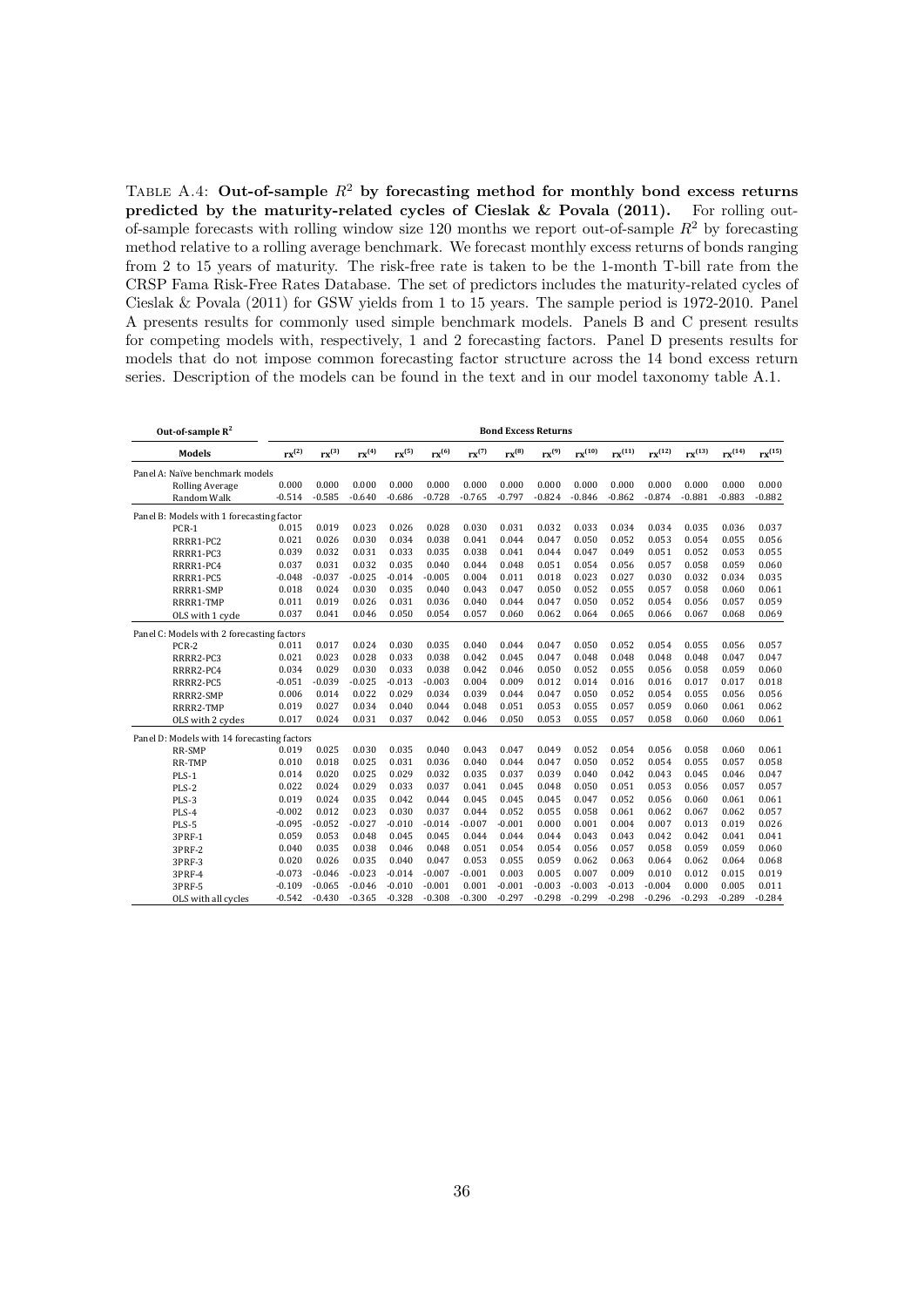TABLE A.5: Out-of-sample  $R^2$  by forecasting method for monthly bond excess returns predicted by forward rates. For rolling out-of-sample forecasts with rolling window size 120 months we report out-of-sample  $R^2$  by forecasting method relative to a rolling average benchmark. We forecast monthly excess returns of bonds ranging from 2 to 15 years of maturity. The risk-free rate is taken to be the 1-month T-bill rate from the CRSP Fama Risk-Free Rates Database. The set of predictors includes the GSW forward rates for maturities from 1 to 15 years. The sample period is 1972-2010. Panel A presents results for commonly used simple benchmark models. Panels B and C present results for competing models with, respectively, 1 and 2 forecasting factors. Panel D presents results for models that do not impose common forecasting factor structure across the 14 bond excess return series. Description of the models can be found in the text and in our model taxonomy table A.1.

| Out-of-sample $R^2$                         | <b>Bond Excess Returns</b> |                  |            |            |            |                     |                  |                  |             |                   |                   |                   |                   |                   |
|---------------------------------------------|----------------------------|------------------|------------|------------|------------|---------------------|------------------|------------------|-------------|-------------------|-------------------|-------------------|-------------------|-------------------|
| <b>Models</b>                               | ${\rm rx}^{(2)}$           | ${\rm rx}^{(3)}$ | $rx^{(4)}$ | $rx^{(5)}$ | $rx^{(6)}$ | $\mathbf{rx}^{(7)}$ | ${\rm rx}^{(8)}$ | ${\rm rx}^{(9)}$ | $rx^{(10)}$ | ${\rm rx}^{(11)}$ | ${\rm rx}^{(12)}$ | ${\rm rx}^{(13)}$ | ${\rm rx}^{(14)}$ | ${\rm rx}^{(15)}$ |
| Panel A: Naïve benchmark models             |                            |                  |            |            |            |                     |                  |                  |             |                   |                   |                   |                   |                   |
| <b>Rolling Average</b>                      | 0.000                      | 0.000            | 0.000      | 0.000      | 0.000      | 0.000               | 0.000            | 0.000            | 0.000       | 0.000             | 0.000             | 0.000             | 0.000             | 0.000             |
| Random Walk                                 | $-0.514$                   | $-0.585$         | $-0.640$   | $-0.686$   | $-0.728$   | $-0.765$            | $-0.797$         | $-0.824$         | $-0.846$    | $-0.862$          | $-0.874$          | $-0.881$          | $-0.883$          | $-0.882$          |
| Panel B: Models with 1 forecasting factor   |                            |                  |            |            |            |                     |                  |                  |             |                   |                   |                   |                   |                   |
| PCR-1                                       | $-0.003$                   | $-0.010$         | $-0.013$   | $-0.014$   | $-0.014$   | $-0.013$            | $-0.012$         | $-0.011$         | $-0.010$    | $-0.009$          | $-0.007$          | $-0.006$          | $-0.006$          | $-0.005$          |
| RRRR1-PC2                                   | $-0.020$                   | $-0.024$         | $-0.027$   | $-0.029$   | $-0.030$   | $-0.031$            | $-0.031$         | $-0.031$         | $-0.032$    | $-0.032$          | $-0.032$          | $-0.032$          | $-0.032$          | $-0.032$          |
| RRRR1-PC3                                   | $-0.001$                   | $-0.002$         | $-0.001$   | 0.000      | 0.000      | $-0.001$            | $-0.003$         | $-0.006$         | $-0.009$    | $-0.012$          | $-0.014$          | $-0.017$          | $-0.018$          | $-0.020$          |
| RRRR1-PC4                                   | $-0.080$                   | $-0.066$         | $-0.058$   | $-0.053$   | $-0.050$   | $-0.048$            | $-0.046$         | $-0.045$         | $-0.044$    | $-0.043$          | $-0.042$          | $-0.042$          | $-0.041$          | $-0.040$          |
| RRRR1-PC5                                   | $-0.097$                   | $-0.084$         | $-0.077$   | $-0.073$   | $-0.070$   | $-0.067$            | $-0.064$         | $-0.062$         | $-0.059$    | $-0.056$          | $-0.053$          | $-0.049$          | $-0.047$          | $-0.044$          |
| RRRR1-SMP                                   | $-0.011$                   | $-0.020$         | $-0.024$   | $-0.026$   | $-0.026$   | $-0.026$            | $-0.025$         | $-0.023$         | $-0.021$    | $-0.020$          | $-0.018$          | $-0.017$          | $-0.016$          | $-0.014$          |
| RRRR1-TMP                                   | 0.001                      | $-0.005$         | $-0.008$   | $-0.009$   | $-0.010$   | $-0.010$            | $-0.010$         | $-0.010$         | $-0.010$    | $-0.010$          | $-0.010$          | $-0.010$          | $-0.010$          | $-0.010$          |
| Panel C: Models with 2 forecasting factors  |                            |                  |            |            |            |                     |                  |                  |             |                   |                   |                   |                   |                   |
| PCR-2                                       | $-0.026$                   | $-0.034$         | $-0.037$   | $-0.038$   | $-0.036$   | $-0.034$            | $-0.031$         | $-0.028$         | $-0.026$    | $-0.023$          | $-0.021$          | $-0.019$          | $-0.017$          | $-0.016$          |
| RRRR2-PC3                                   | $-0.011$                   | $-0.010$         | $-0.006$   | $-0.002$   | 0.000      | $-0.001$            | $-0.004$         | $-0.008$         | $-0.012$    | $-0.017$          | $-0.020$          | $-0.023$          | $-0.026$          | $-0.027$          |
| RRRR2-PC4                                   | $-0.066$                   | $-0.053$         | $-0.045$   | $-0.041$   | $-0.041$   | $-0.043$            | $-0.048$         | $-0.054$         | $-0.060$    | $-0.066$          | $-0.070$          | $-0.074$          | $-0.076$          | $-0.077$          |
| RRRR2-PC5                                   | $-0.083$                   | $-0.065$         | $-0.054$   | $-0.050$   | $-0.051$   | $-0.055$            | $-0.062$         | $-0.070$         | $-0.078$    | $-0.085$          | $-0.091$          | $-0.095$          | $-0.098$          | $-0.099$          |
| RRRR2-SMP                                   | $-0.027$                   | $-0.035$         | $-0.039$   | $-0.039$   | $-0.038$   | $-0.035$            | $-0.033$         | $-0.030$         | $-0.027$    | $-0.024$          | $-0.022$          | $-0.020$          | $-0.019$          | $-0.017$          |
| RRRR2-TMP                                   | $-0.001$                   | $-0.004$         | $-0.001$   | 0.004      | 0.007      | 0.009               | 0.009            | 0.008            | 0.006       | 0.004             | 0.002             | 0.000             | $-0.001$          | $-0.002$          |
| Panel D: Models with 14 forecasting factors |                            |                  |            |            |            |                     |                  |                  |             |                   |                   |                   |                   |                   |
| RR-SMP                                      | $-0.013$                   | $-0.023$         | $-0.027$   | $-0.028$   | $-0.028$   | $-0.027$            | $-0.025$         | $-0.023$         | $-0.021$    | $-0.019$          | $-0.017$          | $-0.015$          | $-0.014$          | $-0.013$          |
| <b>RR-TMP</b>                               | 0.012                      | 0.003            | $-0.006$   | $-0.011$   | $-0.012$   | $-0.012$            | $-0.012$         | $-0.012$         | $-0.012$    | $-0.013$          | $-0.015$          | $-0.015$          | $-0.011$          | $-0.010$          |
| $PLS-1$                                     | $-0.002$                   | $-0.006$         | $-0.019$   | $-0.020$   | $-0.019$   | $-0.017$            | $-0.011$         | $-0.011$         | $-0.010$    | $-0.010$          | $-0.010$          | $-0.010$          | $-0.005$          | $-0.005$          |
| PLS-2                                       | $-0.051$                   | $-0.055$         | $-0.056$   | $-0.056$   | $-0.054$   | $-0.052$            | $-0.052$         | $-0.051$         | $-0.051$    | $-0.046$          | $-0.043$          | $-0.043$          | $-0.041$          | $-0.029$          |
| PLS-3                                       | $-0.086$                   | $-0.058$         | $-0.032$   | $-0.018$   | $-0.012$   | $-0.017$            | $-0.017$         | $-0.018$         | $-0.017$    | $-0.026$          | $-0.038$          | $-0.046$          | $-0.051$          | $-0.057$          |
| PLS-4                                       | $-0.102$                   | $-0.068$         | $-0.049$   | $-0.045$   | $-0.044$   | $-0.047$            | $-0.055$         | $-0.063$         | $-0.073$    | $-0.077$          | $-0.080$          | $-0.084$          | $-0.085$          | $-0.080$          |
| PLS-5                                       | $-0.128$                   | $-0.093$         | $-0.081$   | $-0.073$   | $-0.066$   | $-0.067$            | $-0.072$         | $-0.082$         | $-0.092$    | $-0.098$          | $-0.096$          | $-0.100$          | $-0.102$          | $-0.102$          |
| 3PRF-1                                      | $-0.054$                   | $-0.043$         | $-0.033$   | $-0.026$   | $-0.020$   | $-0.019$            | $-0.019$         | $-0.020$         | $-0.020$    | $-0.020$          | $-0.020$          | $-0.022$          | $-0.021$          | $-0.011$          |
| 3PRF-2                                      | $-0.088$                   | $-0.044$         | $-0.014$   | 0.001      | $-0.001$   | 0.004               | 0.012            | 0.014            | 0.009       | 0.001             | $-0.007$          | $-0.014$          | $-0.024$          | $-0.032$          |
| 3PRF-3                                      | $-0.121$                   | $-0.082$         | $-0.054$   | $-0.040$   | $-0.039$   | $-0.037$            | $-0.038$         | $-0.043$         | $-0.049$    | $-0.053$          | $-0.056$          | $-0.059$          | $-0.058$          | $-0.059$          |
| 3PRF-4                                      | $-0.118$                   | $-0.076$         | $-0.056$   | $-0.054$   | $-0.053$   | $-0.049$            | $-0.055$         | $-0.065$         | $-0.067$    | $-0.067$          | $-0.067$          | $-0.066$          | $-0.064$          | $-0.063$          |
| 3PRF-5                                      | $-0.160$                   | $-0.124$         | $-0.102$   | $-0.089$   | $-0.084$   | $-0.081$            | $-0.084$         | $-0.085$         | $-0.087$    | $-0.086$          | $-0.080$          | $-0.081$          | $-0.082$          | $-0.082$          |
| <b>OLS</b>                                  | $-0.567$                   | $-0.465$         | $-0.413$   | $-0.387$   | $-0.377$   | $-0.378$            | $-0.385$         | $-0.395$         | $-0.404$    | $-0.412$          | $-0.417$          | $-0.421$          | $-0.424$          | $-0.427$          |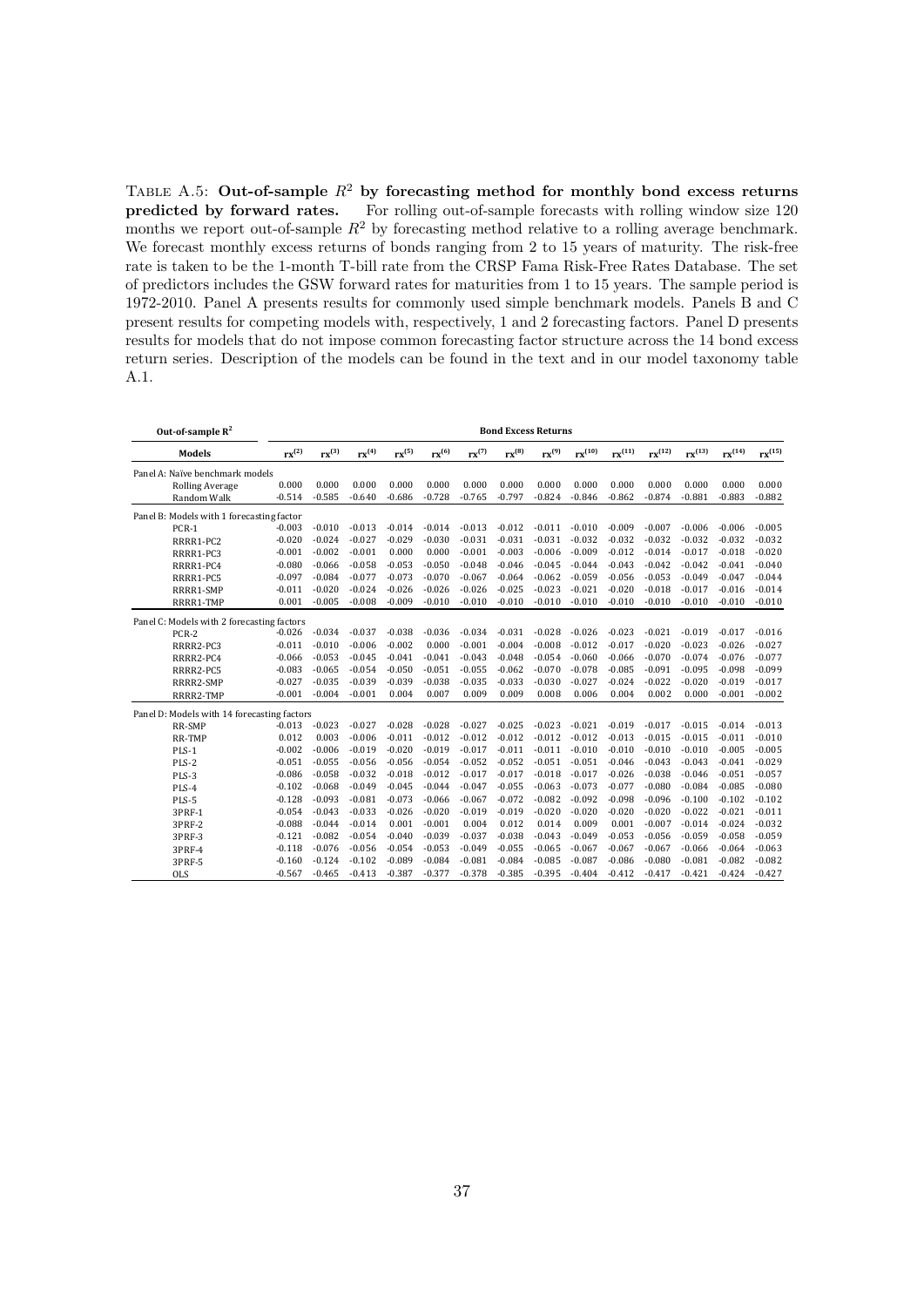TABLE A.6: Out-of-sample  $R^2$  by forecasting method for monthly bond excess returns predicted by forward slopes. For rolling out-of-sample forecasts with rolling window size 120 months we report out-of-sample  $R^2$  by forecasting method relative to a rolling average benchmark. We forecast monthly excess returns of bonds ranging from 2 to 15 years of maturity. The risk-free rate is taken to be the 1-month T-bill rate from the CRSP Fama Risk-Free Rates Database. The set of predictors includes the GSW forward slopes for maturities from 1 to 15 years. The sample period is 1972-2010. Panel A presents results for commonly used simple benchmark models. Panels B and C present results for competing models with, respectively, 1 and 2 forecasting factors. Panel D presents results for models that do not impose common forecasting factor structure across the 14 bond excess return series. Description of the models can be found in the text and in our model taxonomy table A.1.

| Out-of-sample $R^2$                         | <b>Bond Excess Returns</b> |            |            |            |            |                               |            |                  |             |                   |                   |                   |             |                   |
|---------------------------------------------|----------------------------|------------|------------|------------|------------|-------------------------------|------------|------------------|-------------|-------------------|-------------------|-------------------|-------------|-------------------|
| <b>Models</b>                               | $rx^{(2)}$                 | $rx^{(3)}$ | $rx^{(4)}$ | $rx^{(5)}$ | $rx^{(6)}$ | $\mathbf{r} \mathbf{x}^{(7)}$ | $rx^{(8)}$ | ${\rm rx}^{(9)}$ | $rx^{(10)}$ | ${\rm rx}^{(11)}$ | ${\rm rx}^{(12)}$ | ${\rm rx}^{(13)}$ | $rx^{(14)}$ | ${\rm rx}^{(15)}$ |
| Panel A: Naïve benchmark models             |                            |            |            |            |            |                               |            |                  |             |                   |                   |                   |             |                   |
| <b>Rolling Average</b>                      | 0.000                      | 0.000      | 0.000      | 0.000      | 0.000      | 0.000                         | 0.000      | 0.000            | 0.000       | 0.000             | 0.000             | 0.000             | 0.000       | 0.000             |
| Random Walk                                 | $-0.514$                   | $-0.585$   | $-0.640$   | $-0.686$   | $-0.728$   | $-0.765$                      | $-0.797$   | $-0.824$         | $-0.846$    | $-0.862$          | $-0.874$          | $-0.881$          | $-0.883$    | $-0.882$          |
| Panel B: Models with 1 forecasting factor   |                            |            |            |            |            |                               |            |                  |             |                   |                   |                   |             |                   |
| PCR-1                                       | 0.005                      | 0.006      | 0.008      | 0.010      | 0.012      | 0.014                         | 0.015      | 0.016            | 0.017       | 0.018             | 0.018             | 0.019             | 0.019       | 0.019             |
| RRRR1-PC2                                   | 0.046                      | 0.035      | 0.029      | 0.026      | 0.023      | 0.021                         | 0.019      | 0.017            | 0.014       | 0.012             | 0.009             | 0.007             | 0.004       | 0.002             |
| RRRR1-PC3                                   | 0.069                      | 0.058      | 0.054      | 0.052      | 0.050      | 0.047                         | 0.044      | 0.041            | 0.037       | 0.033             | 0.029             | 0.026             | 0.022       | 0.019             |
| RRRR1-PC4                                   | $-0.017$                   | $-0.009$   | 0.002      | 0.010      | 0.017      | 0.021                         | 0.023      | 0.024            | 0.023       | 0.023             | 0.021             | 0.020             | 0.018       | 0.017             |
| RRRR1-PC5                                   | $-0.047$                   | $-0.041$   | $-0.031$   | $-0.022$   | $-0.015$   | $-0.010$                      | $-0.007$   | $-0.004$         | $-0.003$    | $-0.002$          | $-0.002$          | $-0.002$          | $-0.002$    | $-0.003$          |
| RRRR1-SMP                                   | 0.006                      | 0.006      | 0.008      | 0.011      | 0.013      | 0.014                         | 0.016      | 0.017            | 0.018       | 0.018             | 0.019             | 0.019             | 0.020       | 0.020             |
| RRRR1-TMP                                   | 0.044                      | 0.039      | 0.037      | 0.037      | 0.037      | 0.037                         | 0.037      | 0.037            | 0.037       | 0.037             | 0.036             | 0.035             | 0.035       | 0.034             |
| Panel C: Models with 2 forecasting factors  |                            |            |            |            |            |                               |            |                  |             |                   |                   |                   |             |                   |
| PCR-2                                       | 0.014                      | 0.011      | 0.011      | 0.013      | 0.015      | 0.017                         | 0.018      | 0.018            | 0.018       | 0.017             | 0.017             | 0.016             | 0.015       | 0.015             |
| RRRR2-PC3                                   | 0.059                      | 0.048      | 0.044      | 0.042      | 0.041      | 0.040                         | 0.039      | 0.038            | 0.037       | 0.037             | 0.037             | 0.037             | 0.037       | 0.038             |
| RRRR2-PC4                                   | $-0.007$                   | $-0.001$   | 0.008      | 0.015      | 0.019      | 0.020                         | 0.019      | 0.016            | 0.013       | 0.009             | 0.006             | 0.003             | 0.000       | $-0.003$          |
| RRRR2-PC5                                   | $-0.041$                   | $-0.030$   | $-0.017$   | $-0.010$   | $-0.007$   | $-0.008$                      | $-0.011$   | $-0.015$         | $-0.020$    | $-0.024$          | $-0.028$          | $-0.032$          | $-0.035$    | $-0.037$          |
| RRRR2-SMP                                   | 0.016                      | 0.012      | 0.012      | 0.014      | 0.016      | 0.018                         | 0.019      | 0.019            | 0.019       | 0.019             | 0.018             | 0.017             | 0.016       | 0.016             |
| RRRR2-TMP                                   | 0.044                      | 0.039      | 0.037      | 0.037      | 0.037      | 0.037                         | 0.037      | 0.037            | 0.037       | 0.037             | 0.036             | 0.035             | 0.035       | 0.034             |
| Panel D: Models with 14 forecasting factors |                            |            |            |            |            |                               |            |                  |             |                   |                   |                   |             |                   |
| RR-SMP                                      | 0.006                      | 0.006      | 0.008      | 0.011      | 0.013      | 0.014                         | 0.016      | 0.017            | 0.018       | 0.018             | 0.019             | 0.019             | 0.020       | 0.020             |
| RR-TMP                                      | 0.075                      | 0.065      | 0.060      | 0.055      | 0.049      | 0.044                         | 0.040      | 0.036            | 0.033       | 0.032             | 0.030             | 0.029             | 0.029       | 0.029             |
| $PLS-1$                                     | 0.021                      | 0.019      | 0.033      | 0.018      | 0.020      | 0.019                         | 0.020      | 0.020            | 0.020       | 0.020             | 0.020             | 0.020             | 0.020       | 0.020             |
| PLS-2                                       | 0.024                      | 0.025      | 0.026      | 0.027      | 0.027      | 0.027                         | 0.028      | 0.028            | 0.028       | 0.029             | 0.030             | 0.031             | 0.033       | 0.035             |
| PLS-3                                       | 0.016                      | 0.021      | 0.026      | 0.029      | 0.029      | 0.028                         | 0.027      | 0.026            | 0.027       | 0.028             | 0.030             | 0.032             | 0.033       | 0.032             |
| PLS-4                                       | $-0.054$                   | $-0.024$   | $-0.003$   | 0.008      | 0.013      | 0.014                         | 0.012      | 0.000            | $-0.005$    | $-0.012$          | $-0.020$          | $-0.024$          | $-0.024$    | $-0.018$          |
| PLS-5                                       | $-0.089$                   | $-0.046$   | $-0.026$   | $-0.025$   | $-0.030$   | $-0.032$                      | $-0.036$   | $-0.028$         | $-0.028$    | $-0.030$          | $-0.032$          | $-0.038$          | $-0.041$    | $-0.031$          |
| 3PRF-1                                      | $-0.020$                   | $-0.019$   | $-0.014$   | $-0.013$   | $-0.013$   | $-0.013$                      | $-0.012$   | $-0.013$         | $-0.016$    | $-0.019$          | $-0.022$          | $-0.024$          | $-0.023$    | $-0.023$          |
| 3PRF-2                                      | $-0.046$                   | $-0.034$   | $-0.022$   | $-0.016$   | $-0.011$   | $-0.011$                      | $-0.012$   | $-0.014$         | $-0.016$    | $-0.015$          | $-0.013$          | $-0.010$          | $-0.008$    | $-0.008$          |
| 3PRF-3                                      | $-0.098$                   | $-0.063$   | $-0.038$   | $-0.025$   | $-0.018$   | $-0.020$                      | $-0.019$   | $-0.026$         | $-0.031$    | $-0.037$          | $-0.043$          | $-0.050$          | $-0.055$    | $-0.056$          |
| 3PRF-4                                      | $-0.110$                   | $-0.072$   | $-0.049$   | $-0.029$   | $-0.029$   | $-0.031$                      | $-0.033$   | $-0.047$         | $-0.061$    | $-0.065$          | $-0.071$          | $-0.074$          | $-0.080$    | $-0.075$          |
| 3PRF-5                                      | $-0.123$                   | $-0.089$   | $-0.067$   | $-0.055$   | $-0.048$   | $-0.050$                      | $-0.057$   | $-0.064$         | $-0.071$    | $-0.076$          | $-0.087$          | $-0.084$          | $-0.082$    | $-0.081$          |
| <b>OLS</b>                                  | $-0.510$                   | $-0.397$   | $-0.335$   | $-0.301$   | $-0.287$   | $-0.284$                      | $-0.289$   | $-0.298$         | $-0.306$    | $-0.314$          | $-0.319$          | $-0.321$          | $-0.323$    | $-0.323$          |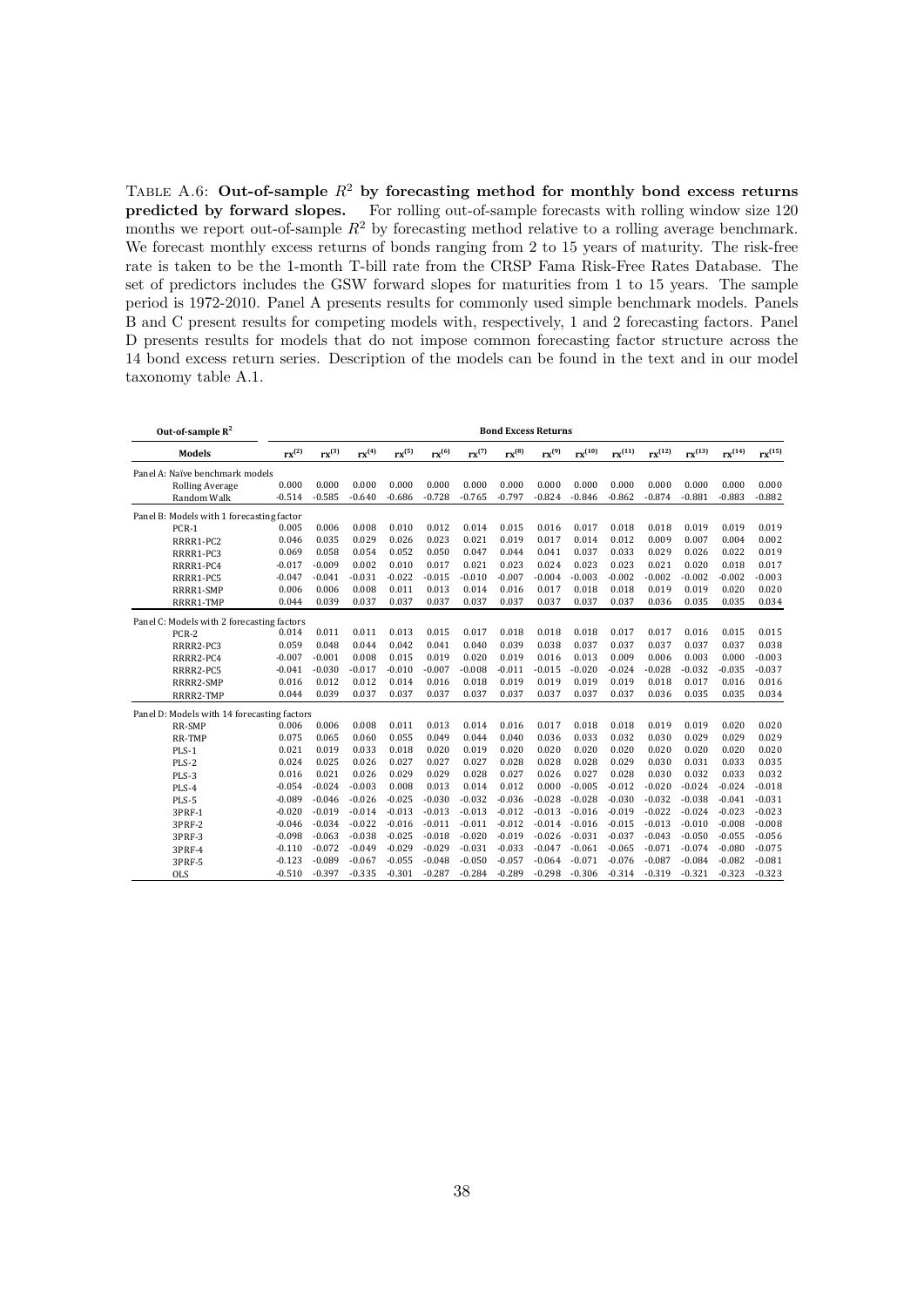TABLE A.7: Out-of-sample  $R^2$  by forecasting method for monthly bond excess returns predicted by yield curve slopes. For rolling out-of-sample forecasts with rolling window size 120 months we report out-of-sample  $R^2$  by forecasting method relative to a rolling average benchmark. We forecast monthly excess returns of bonds ranging from 2 to 15 years of maturity. The risk-free rate is taken to be the 1-month T-bill rate from the CRSP Fama Risk-Free Rates Database. The set of predictors includes the yield curve slopes for the 1-month and 3-month T-bill rates from the CRSP Fama Risk-Free Rates Database and the GSW yields for maturities from 1 to 15 years. The sample period is 1972-2010. Panel A presents results for commonly used simple benchmark models. Panels B and C present results for competing models with, respectively, 1 and 2 forecasting factors. Panel D presents results for models that do not impose common forecasting factor structure across the 14 bond excess return series. Description of the models can be found in the text and in our model taxonomy table A.1.

| Out-of-sample $R^2$                         |            | <b>Bond Excess Returns</b> |                   |            |            |                     |            |                  |             |                   |                   |                   |                   |             |
|---------------------------------------------|------------|----------------------------|-------------------|------------|------------|---------------------|------------|------------------|-------------|-------------------|-------------------|-------------------|-------------------|-------------|
| <b>Models</b>                               | $rx^{(2)}$ | $rx^{(3)}$                 | rx <sup>(4)</sup> | $rx^{(5)}$ | $rx^{(6)}$ | $\mathbf{rx}^{(7)}$ | $rx^{(8)}$ | ${\rm rx}^{(9)}$ | $rx^{(10)}$ | ${\rm rx}^{(11)}$ | ${\rm rx}^{(12)}$ | ${\rm rx}^{(13)}$ | ${\rm rx}^{(14)}$ | $rx^{(15)}$ |
| Panel A: Naïve benchmark models             |            |                            |                   |            |            |                     |            |                  |             |                   |                   |                   |                   |             |
| <b>Rolling Average</b>                      | 0.000      | 0.000                      | 0.000             | 0.000      | 0.000      | 0.000               | 0.000      | 0.000            | 0.000       | 0.000             | 0.000             | 0.000             | 0.000             | 0.000       |
| Random Walk                                 | $-0.514$   | $-0.585$                   | $-0.640$          | $-0.686$   | $-0.728$   | $-0.765$            | $-0.797$   | $-0.824$         | $-0.846$    | $-0.862$          | $-0.874$          | $-0.881$          | $-0.883$          | $-0.882$    |
| Panel B: Models with 1 forecasting factor   |            |                            |                   |            |            |                     |            |                  |             |                   |                   |                   |                   |             |
| $PCR-1$                                     | 0.019      | 0.019                      | 0.020             | 0.022      | 0.024      | 0.025               | 0.026      | 0.027            | 0.027       | 0.027             | 0.028             | 0.028             | 0.028             | 0.028       |
| RRRR1-PC2                                   | 0.012      | 0.010                      | 0.010             | 0.012      | 0.013      | 0.015               | 0.016      | 0.017            | 0.019       | 0.020             | 0.020             | 0.021             | 0.022             | 0.022       |
| RRRR1-PC3                                   | 0.053      | 0.039                      | 0.034             | 0.032      | 0.030      | 0.030               | 0.029      | 0.029            | 0.029       | 0.029             | 0.029             | 0.030             | 0.031             | 0.032       |
| RRRR1-PC4                                   | 0.030      | 0.016                      | 0.012             | 0.012      | 0.013      | 0.015               | 0.017      | 0.019            | 0.021       | 0.023             | 0.025             | 0.027             | 0.029             | 0.032       |
| RRRR1-PC5                                   | 0.059      | 0.051                      | 0.053             | 0.056      | 0.059      | 0.060               | 0.061      | 0.060            | 0.059       | 0.058             | 0.056             | 0.055             | 0.054             | 0.053       |
| RRRR1-SMP                                   | 0.019      | 0.019                      | 0.019             | 0.021      | 0.022      | 0.023               | 0.023      | 0.024            | 0.024       | 0.024             | 0.025             | 0.025             | 0.025             | 0.025       |
| RRRR1-TMP                                   | 0.045      | 0.038                      | 0.036             | 0.036      | 0.036      | 0.037               | 0.037      | 0.038            | 0.038       | 0.038             | 0.039             | 0.039             | 0.039             | 0.040       |
| Panel C: Models with 2 forecasting factors  |            |                            |                   |            |            |                     |            |                  |             |                   |                   |                   |                   |             |
| PCR-2                                       | 0.009      | 0.007                      | 0.009             | 0.011      | 0.013      | 0.015               | 0.017      | 0.017            | 0.018       | 0.018             | 0.018             | 0.018             | 0.018             | 0.018       |
| RRRR2-PC3                                   | 0.030      | 0.024                      | 0.024             | 0.025      | 0.027      | 0.029               | 0.030      | 0.031            | 0.031       | 0.032             | 0.033             | 0.033             | 0.034             | 0.035       |
| RRRR2-PC4                                   | 0.034      | 0.019                      | 0.014             | 0.013      | 0.014      | 0.015               | 0.016      | 0.017            | 0.018       | 0.019             | 0.021             | 0.023             | 0.025             | 0.027       |
| RRRR2-PC5                                   | 0.071      | 0.063                      | 0.063             | 0.064      | 0.063      | 0.060               | 0.056      | 0.050            | 0.045       | 0.040             | 0.036             | 0.034             | 0.032             | 0.031       |
| RRRR2-SMP                                   | 0.012      | 0.010                      | 0.011             | 0.014      | 0.016      | 0.017               | 0.018      | 0.019            | 0.020       | 0.020             | 0.020             | 0.020             | 0.019             | 0.019       |
| RRRR2-TMP                                   | 0.039      | 0.030                      | 0.028             | 0.028      | 0.029      | 0.030               | 0.031      | 0.032            | 0.033       | 0.034             | 0.035             | 0.035             | 0.036             | 0.037       |
| Panel D: Models with 14 forecasting factors |            |                            |                   |            |            |                     |            |                  |             |                   |                   |                   |                   |             |
| <b>RR-SMP</b>                               | 0.018      | 0.016                      | 0.017             | 0.019      | 0.020      | 0.022               | 0.023      | 0.024            | 0.024       | 0.025             | 0.025             | 0.026             | 0.026             | 0.026       |
| RR-TMP                                      | 0.074      | 0.058                      | 0.050             | 0.045      | 0.041      | 0.039               | 0.037      | 0.036            | 0.036       | 0.035             | 0.035             | 0.035             | 0.035             | 0.036       |
| PLS-1                                       | 0.054      | 0.032                      | 0.028             | 0.027      | 0.027      | 0.027               | 0.028      | 0.029            | 0.029       | 0.030             | 0.030             | 0.030             | 0.031             | 0.031       |
| PLS-2                                       | 0.005      | 0.002                      | 0.004             | 0.014      | 0.021      | 0.014               | 0.026      | 0.029            | 0.029       | 0.028             | 0.026             | 0.026             | 0.025             | 0.024       |
| PLS-3                                       | 0.031      | 0.026                      | 0.026             | 0.025      | 0.025      | 0.015               | 0.011      | 0.012            | 0.013       | 0.015             | 0.018             | 0.018             | 0.019             | 0.021       |
| PLS-4                                       | 0.006      | 0.001                      | 0.002             | 0.009      | 0.019      | 0.026               | 0.028      | 0.051            | 0.034       | 0.032             | 0.033             | 0.034             | 0.038             | 0.037       |
| PLS-5                                       | $-0.025$   | 0.002                      | 0.027             | 0.042      | 0.047      | 0.044               | 0.036      | 0.027            | 0.017       | 0.005             | $-0.002$          | 0.004             | 0.015             | 0.026       |
| 3PRF-1                                      | $-0.032$   | $-0.001$                   | 0.010             | 0.019      | 0.024      | 0.022               | 0.017      | 0.012            | 0.007       | 0.003             | $-0.001$          | $-0.002$          | $-0.002$          | $-0.002$    |
| 3PRF-2                                      | 0.023      | 0.021                      | 0.022             | 0.024      | 0.021      | 0.017               | 0.018      | 0.017            | 0.017       | 0.016             | 0.016             | 0.019             | 0.021             | 0.023       |
| 3PRF-3                                      | 0.006      | 0.001                      | 0.002             | 0.009      | 0.014      | 0.015               | 0.014      | 0.012            | 0.010       | 0.010             | 0.010             | 0.012             | 0.015             | 0.021       |
| 3PRF-4                                      | $-0.025$   | $-0.002$                   | 0.015             | 0.030      | 0.038      | 0.035               | 0.026      | 0.015            | 0.003       | $-0.003$          | 0.001             | 0.011             | 0.017             | 0.022       |
| 3PRF-5                                      | $-0.047$   | $-0.016$                   | 0.001             | 0.008      | 0.011      | 0.007               | 0.001      | $-0.009$         | $-0.018$    | $-0.026$          | $-0.025$          | $-0.022$          | $-0.020$          | $-0.016$    |
| <b>OLS</b>                                  | $-0.549$   | $-0.424$                   | $-0.361$          | $-0.330$   | $-0.318$   | $-0.316$            | $-0.320$   | $-0.327$         | $-0.333$    | $-0.337$          | $-0.340$          | $-0.340$          | $-0.338$          | $-0.336$    |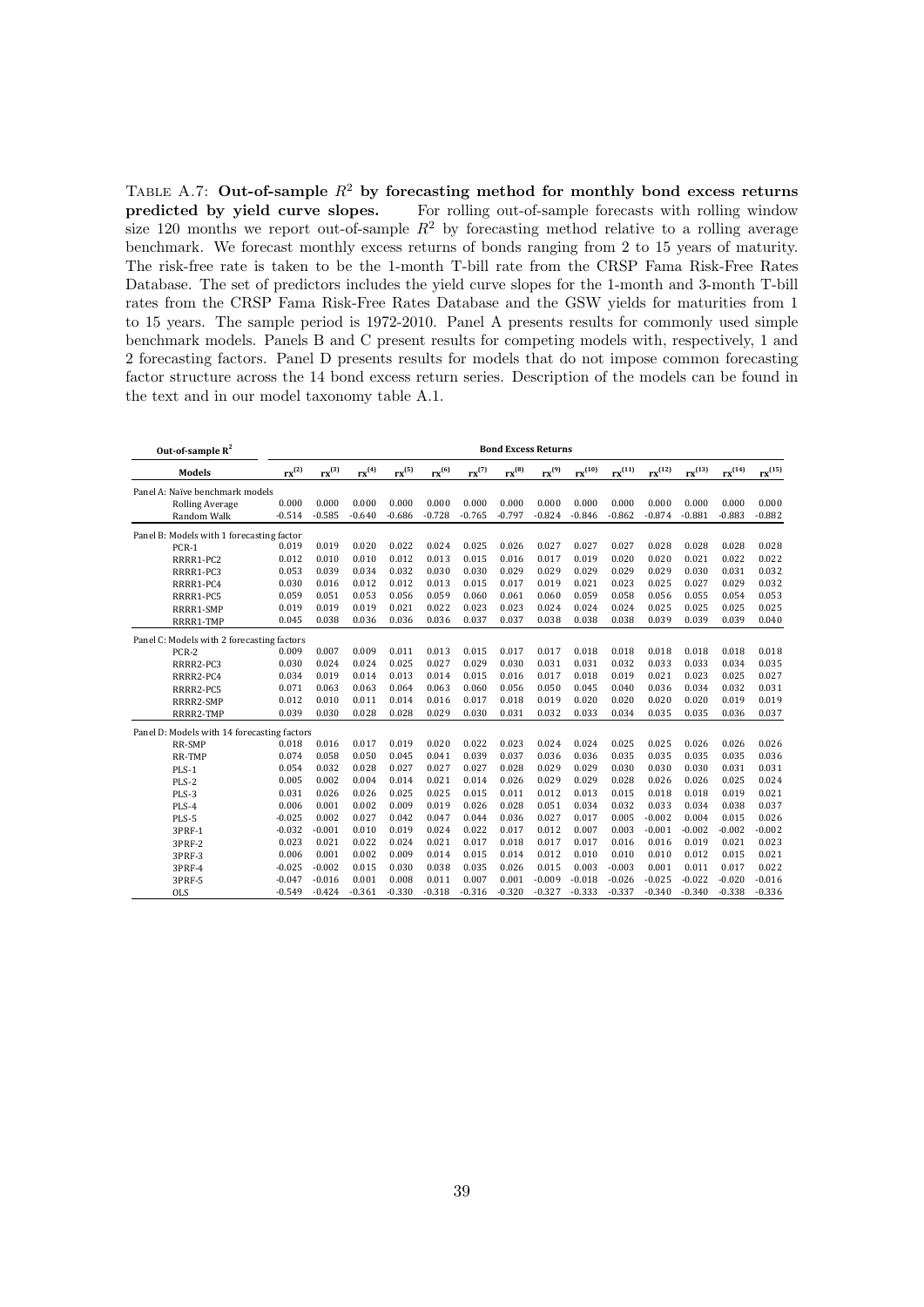TABLE A.8: Out-of-sample  $R^2$  by forecasting method for monthly bond excess returns predicted by the combined set of yield curve slopes and corresponding maturity-related cycles of Cieslak & Povala (2011). For rolling out-of-sample forecasts with rolling window size 120 months we report out-of-sample  $R^2$  by forecasting method relative to a rolling average benchmark. We forecast monthly excess returns of bonds ranging from 2 to 15 years of maturity. The risk-free rate is taken to be the 1-month T-bill rate from the CRSP Fama Risk-Free Rates Database. The set of predictors is given by the yield curve slopes for the 1-month and 3-month T-bill rates from the CRSP Fama Risk-Free Rates Database and the GSW yields for maturities from 1 to 15 years in combination with the maturity-related cycles of Cieslak & Povala (2011) for GSW yields from 1 to 15 years. The sample period is 1972-2010. Panel A presents results for commonly used simple benchmark models. Panels B and C present results for competing models with, respectively, 1 and 2 forecasting factors. Panel D presents results for models that do not impose common forecasting factor structure across the 14 bond excess return series. Description of the models can be found in the text and in our model taxonomy table A.1.

| Out-of-sample $R^2$                         | <b>Bond Excess Returns</b> |                  |            |            |            |                     |                  |            |             |                   |                   |                   |             |                   |
|---------------------------------------------|----------------------------|------------------|------------|------------|------------|---------------------|------------------|------------|-------------|-------------------|-------------------|-------------------|-------------|-------------------|
| <b>Models</b>                               | ${\rm rx}^{(2)}$           | ${\rm rx}^{(3)}$ | $rx^{(4)}$ | $rx^{(5)}$ | $rx^{(6)}$ | $\mathbf{rx}^{(7)}$ | ${\rm rx}^{(8)}$ | $rx^{(9)}$ | $rx^{(10)}$ | ${\rm rx}^{(11)}$ | ${\rm rx}^{(12)}$ | ${\rm rx}^{(13)}$ | $rx^{(14)}$ | ${\rm rx}^{(15)}$ |
| Panel A: Naïve benchmark models             |                            |                  |            |            |            |                     |                  |            |             |                   |                   |                   |             |                   |
| <b>Rolling Average</b>                      | 0.000                      | 0.000            | 0.000      | 0.000      | 0.000      | 0.000               | 0.000            | 0.000      | 0.000       | 0.000             | 0.000             | 0.000             | 0.000       | 0.000             |
| Random Walk                                 | $-0.514$                   | $-0.585$         | $-0.640$   | $-0.686$   | $-0.728$   | $-0.765$            | $-0.797$         | $-0.824$   | $-0.846$    | $-0.862$          | $-0.874$          | $-0.881$          | $-0.883$    | $-0.882$          |
| Panel B: Models with 1 forecasting factor   |                            |                  |            |            |            |                     |                  |            |             |                   |                   |                   |             |                   |
| PCR-1                                       | $-0.019$                   | $-0.011$         | $-0.006$   | $-0.002$   | 0.000      | 0.002               | 0.003            | 0.003      | 0.004       | 0.004             | 0.004             | 0.004             | 0.004       | 0.005             |
| RRRR1-PC2                                   | 0.034                      | 0.036            | 0.040      | 0.043      | 0.047      | 0.051               | 0.054            | 0.056      | 0.059       | 0.061             | 0.062             | 0.063             | 0.065       | 0.065             |
| RRRR1-PC3                                   | 0.012                      | 0.017            | 0.024      | 0.030      | 0.035      | 0.041               | 0.045            | 0.050      | 0.053       | 0.057             | 0.059             | 0.062             | 0.064       | 0.065             |
| RRRR1-PC4                                   | 0.027                      | 0.021            | 0.022      | 0.025      | 0.029      | 0.034               | 0.038            | 0.042      | 0.045       | 0.048             | 0.051             | 0.053             | 0.056       | 0.058             |
| RRRR1-PC5                                   | 0.057                      | 0.046            | 0.045      | 0.048      | 0.053      | 0.059               | 0.065            | 0.071      | 0.077       | 0.082             | 0.087             | 0.091             | 0.095       | 0.099             |
| RRRR1-SMP                                   | 0.034                      | 0.036            | 0.040      | 0.043      | 0.047      | 0.051               | 0.054            | 0.056      | 0.059       | 0.061             | 0.062             | 0.063             | 0.065       | 0.065             |
| RRRR1-TMP                                   | 0.027                      | 0.029            | 0.034      | 0.039      | 0.044      | 0.049               | 0.054            | 0.057      | 0.061       | 0.064             | 0.066             | 0.068             | 0.070       | 0.071             |
| Panel C: Models with 2 forecasting factors  |                            |                  |            |            |            |                     |                  |            |             |                   |                   |                   |             |                   |
| PCR-2                                       | 0.023                      | 0.028            | 0.034      | 0.040      | 0.045      | 0.049               | 0.053            | 0.056      | 0.058       | 0.060             | 0.062             | 0.063             | 0.064       | 0.065             |
| RRRR2-PC3                                   | 0.017                      | 0.022            | 0.028      | 0.034      | 0.039      | 0.043               | 0.047            | 0.050      | 0.052       | 0.054             | 0.055             | 0.056             | 0.057       | 0.058             |
| RRRR2-PC4                                   | 0.004                      | 0.008            | 0.017      | 0.025      | 0.031      | 0.037               | 0.041            | 0.044      | 0.046       | 0.048             | 0.049             | 0.050             | 0.051       | 0.051             |
| RRRR2-PC5                                   | 0.033                      | 0.030            | 0.035      | 0.042      | 0.050      | 0.059               | 0.066            | 0.073      | 0.079       | 0.084             | 0.089             | 0.093             | 0.096       | 0.099             |
| RRRR2-SMP                                   | 0.020                      | 0.026            | 0.033      | 0.040      | 0.045      | 0.050               | 0.054            | 0.057      | 0.059       | 0.061             | 0.063             | 0.065             | 0.066       | 0.067             |
| RRRR2-TMP                                   | $-0.012$                   | 0.003            | 0.016      | 0.028      | 0.038      | 0.045               | 0.051            | 0.056      | 0.059       | 0.062             | 0.064             | 0.065             | 0.066       | 0.067             |
| Panel D: Models with 14 forecasting factors |                            |                  |            |            |            |                     |                  |            |             |                   |                   |                   |             |                   |
| RR-SMP                                      | 0.020                      | 0.026            | 0.033      | 0.040      | 0.045      | 0.050               | 0.054            | 0.057      | 0.059       | 0.061             | 0.063             | 0.065             | 0.066       | 0.067             |
| RR-TMP                                      | 0.015                      | 0.023            | 0.032      | 0.039      | 0.045      | 0.050               | 0.054            | 0.058      | 0.060       | 0.063             | 0.064             | 0.066             | 0.067       | 0.068             |
| $PLS-1$                                     | $-0.003$                   | 0.011            | 0.023      | 0.033      | 0.042      | 0.048               | 0.053            | 0.057      | 0.060       | 0.062             | 0.064             | 0.066             | 0.067       | 0.068             |
| PLS-2                                       | 0.019                      | 0.027            | 0.034      | 0.044      | 0.041      | 0.046               | 0.052            | 0.054      | 0.052       | 0.055             | 0.058             | 0.060             | 0.063       | 0.065             |
| PLS-3                                       | 0.011                      | 0.016            | 0.025      | 0.032      | 0.039      | 0.044               | 0.047            | 0.048      | 0.053       | 0.055             | 0.058             | 0.062             | 0.061       | 0.063             |
| PLS-4                                       | $-0.008$                   | $-0.006$         | 0.000      | 0.012      | 0.022      | 0.026               | 0.035            | 0.035      | 0.041       | 0.052             | 0.057             | 0.059             | 0.062       | 0.066             |
| PLS-5                                       | 0.019                      | 0.023            | 0.027      | 0.037      | 0.035      | 0.039               | 0.046            | 0.051      | 0.054       | 0.056             | 0.059             | 0.061             | 0.067       | 0.069             |
| 3PRF-1                                      | $-0.028$                   | $-0.013$         | $-0.002$   | 0.013      | 0.024      | 0.018               | 0.014            | 0.009      | 0.001       | $-0.002$          | $-0.003$          | $-0.002$          | $-0.001$    | 0.001             |
| 3PRF-2                                      | 0.062                      | 0.063            | 0.066      | 0.067      | 0.064      | 0.060               | 0.061            | 0.061      | 0.057       | 0.056             | 0.056             | 0.053             | 0.052       | 0.051             |
| 3PRF-3                                      | 0.050                      | 0.036            | 0.037      | 0.046      | 0.055      | 0.058               | 0.062            | 0.065      | 0.066       | 0.068             | 0.068             | 0.069             | 0.069       | 0.069             |
| 3PRF-4                                      | 0.024                      | 0.033            | 0.037      | 0.044      | 0.051      | 0.055               | 0.057            | 0.063      | 0.066       | 0.072             | 0.080             | 0.083             | 0.084       | 0.086             |
| 3PRF-5                                      | 0.019                      | 0.031            | 0.042      | 0.048      | 0.052      | 0.050               | 0.053            | 0.056      | 0.055       | 0.051             | 0.055             | 0.057             | 0.061       | 0.066             |
| <b>OLS</b>                                  | $-0.597$                   | $-0.478$         | $-0.414$   | $-0.381$   | $-0.364$   | $-0.358$            | $-0.357$         | $-0.357$   | $-0.358$    | $-0.357$          | $-0.354$          | $-0.349$          | $-0.343$    | $-0.336$          |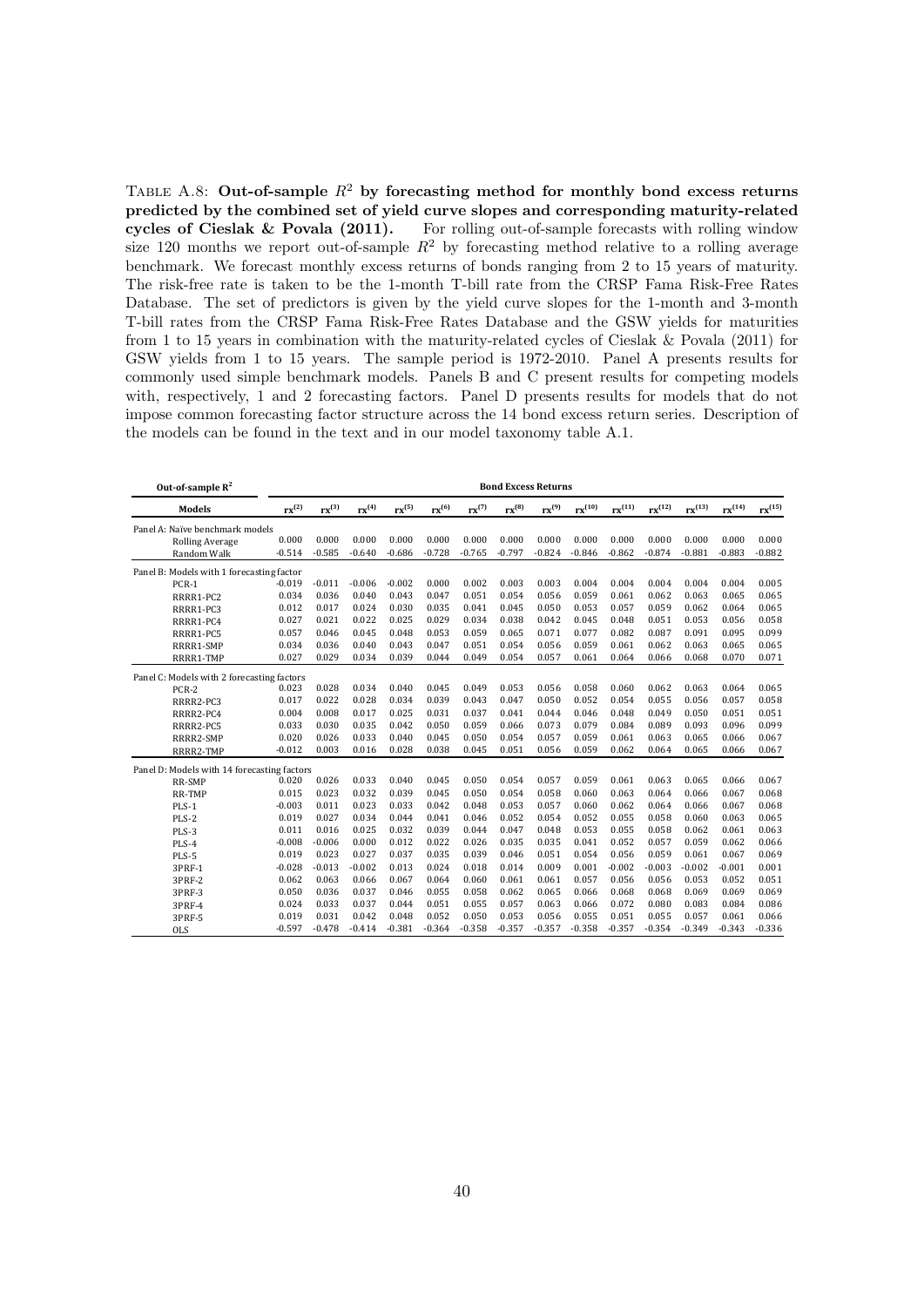# Appendix B. Proofs

# Appendix B.1. Random Matrix Theory Proofs

Since we shall work with sequences of matrices of increasing size, it will be convenient to work with the spectral norm for bounded linear operators in addition to the trace norm (Frobenious norm). For any square  $n \times n$  matrix A as

$$
|||A||| = \max_{x \in \mathbb{R}^n, x \neq 0} \frac{||Ax||_2}{||x||_2} = \alpha_{\text{max}}
$$

where  $\lambda_{\text{max}}$  is the largest eigenvalue of the square matrix A and  $||x||_2$  is the usual  $l^2$  norm for vectors. The spectral norm is sub-multiplicative (i.e.  $\|AB\| \le \|A\| \, \|B\|$ ) and consistent (the norm definition is identical for any  $n > 0$ ).

Another useful lemma is Weyl's inequality for Hermitian matrices.

**Lemma 1** (Weyl's inequality). Let  $S, T, U$  be Hermitian  $n \times n$  matrices with ordered eigenvalues  $\{\sigma_1 \geq$  $\ldots \geq \sigma_n$ ,  $\{\tau_1 \geq \ldots \geq \tau_n\}$ , and  $\{v_1 \geq \ldots \geq v_n\}$  respectively. If  $S = T + U$ , then

$$
\tau_i + \nu_n \le \sigma_i \le \tau_i + \nu_1 \tag{B.1}
$$

PROOF OF PROPOSITION 3. Apply Weyl's lemma (Lemma 1) with  $S = S_{XX}$ ,  $T = \Lambda' \Lambda$ , and  $U = \Omega_n$ . Since the eigenvalues of  $Omega_n$  are bounded by Theorem 1, and  $\tau_1, \ldots, \tau_r$  tend to infinity by Assumption 4, it is clear that  $\sigma_1, \ldots, \sigma_r$  will also diverge. Next, since  $\tau_{r+1} = \cdots = \tau_n = 0$ , tells us that  $\forall i > r$ , the limiting value of  $\sigma_i$  is bounded between  $(1-\sqrt{\gamma})^2$  and  $(1+\sqrt{\gamma})^2$ .  $\Box$ 

Appendix B.2. Proofs of RRRR results

**Lemma 2.** Let  $\Gamma, \Lambda$  be positive semidefinite  $n \times n$  matrices and  $\Lambda$  be invertible, then

$$
A^* = \arg\max_{\{A \in \mathbb{R}^{n \times k}: A' \Lambda A = I_{k \times k}\}} tr\{A' \Gamma A (A' \Lambda A)^{-1}\}
$$
(B.2)

is given by the k eigenvectors belonging to the k largest eigenvalues from the generalized eigenvalue problem

$$
|\Gamma - \lambda \Lambda| = 0 \tag{B.3}
$$

PROOF. Follows from the fact that if  $(\lambda_i, c_i)$  is an eigenvalue-eigenvector pair of (B.3), then  $\lambda_i \Lambda c_i = \Gamma c_i$ , and  $C = (c_1, \ldots, c_n)$  is a basis for  $\mathbb{R}^n$  where for  $i \neq j$ ,  $c'_i \Lambda c_j = 0$ . The first order condition with respect to  $A$  in  $(B.2)$  yields

$$
[(A'\Gamma A)(A'\Lambda A)^{-1}]A'\Lambda = A'\Gamma
$$

Note that the term in brackets above is simply our objective whose trace we wish to maximize. Since the trace operator only involves the diagonal elements, the proof now proceeds by induction. Suppose  $k = 1$ , then the term in square brackets above is a scalar, and clearly is maximized when A is the eigenvector associated with the largest eigenvalue of (B.3). Next, given the first  $k-1$  columns of A, it is now trivial to see that the objective is maximized by setting the  $k^{\text{th}}$  column equal to the eigenvector belonging to the  $k^{\text{th}}$  largest eigenvalue.  $\Box$